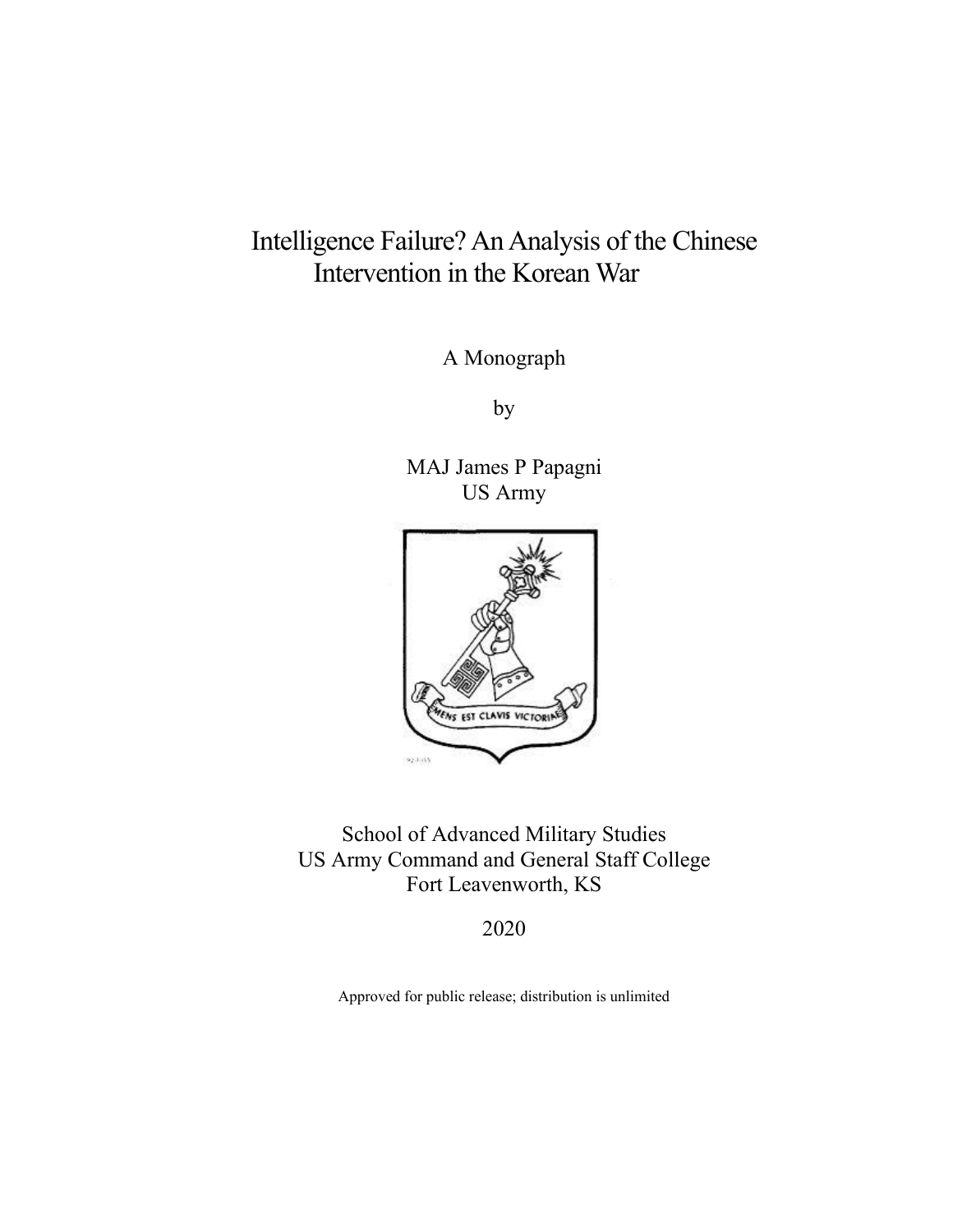|                                                                                                  |                    |                                                                                 |                       |                                  | Form Approved                                                                                                                                                                                                                                                                                                                                                                                                                                                                                                                                                                                                                                                                                                                                                                                                                                                                                                                                                                                                                                                                                                                                                               |
|--------------------------------------------------------------------------------------------------|--------------------|---------------------------------------------------------------------------------|-----------------------|----------------------------------|-----------------------------------------------------------------------------------------------------------------------------------------------------------------------------------------------------------------------------------------------------------------------------------------------------------------------------------------------------------------------------------------------------------------------------------------------------------------------------------------------------------------------------------------------------------------------------------------------------------------------------------------------------------------------------------------------------------------------------------------------------------------------------------------------------------------------------------------------------------------------------------------------------------------------------------------------------------------------------------------------------------------------------------------------------------------------------------------------------------------------------------------------------------------------------|
| <b>REPORT DOCUMENTATION PAGE</b>                                                                 |                    |                                                                                 |                       |                                  | OMB No. 0704-0188                                                                                                                                                                                                                                                                                                                                                                                                                                                                                                                                                                                                                                                                                                                                                                                                                                                                                                                                                                                                                                                                                                                                                           |
|                                                                                                  |                    | valid OMB control number. PLEASE DO NOT RETURN YOUR FORM TO THE ABOVE ADDRESS.  |                       |                                  | Public reporting burden for this collection of information is estimated to average 1 hour per response, including the time for reviewing instructions, searching existing data sources, gathering and maintaining the<br>data needed, and completing and reviewing this collection of information. Send comments regarding this burden estimate or any other aspect of this collection of information, including suggestions for reducing<br>this burden to Department of Defense, Washington Headquarters Services, Directorate for Information Operations and Reports (0704-0188), 1215 Jefferson Davis Highway, Suite 1204, Arlington, VA 22202-<br>4302. Respondents should be aware that notwithstanding any other provision of law, no person shall be subject to any penalty for failing to comply with a collection of information if it does not display a currently                                                                                                                                                                                                                                                                                               |
| 1. REPORT DATE (DD-MM-YYYY)                                                                      |                    | 2. REPORT TYPE                                                                  |                       |                                  | 3. DATES COVERED (From - To)                                                                                                                                                                                                                                                                                                                                                                                                                                                                                                                                                                                                                                                                                                                                                                                                                                                                                                                                                                                                                                                                                                                                                |
| 21-05-2020                                                                                       |                    | Master's Thesis                                                                 |                       |                                  | <b>JUN 2019 - MAY 2020</b>                                                                                                                                                                                                                                                                                                                                                                                                                                                                                                                                                                                                                                                                                                                                                                                                                                                                                                                                                                                                                                                                                                                                                  |
| <b>4. TITLE AND SUBTITLE</b>                                                                     |                    |                                                                                 |                       |                                  | <b>5a. CONTRACT NUMBER</b>                                                                                                                                                                                                                                                                                                                                                                                                                                                                                                                                                                                                                                                                                                                                                                                                                                                                                                                                                                                                                                                                                                                                                  |
|                                                                                                  |                    | Intelligence Failure? An Analysis of the Chinese Intervention in the Korean War |                       |                                  |                                                                                                                                                                                                                                                                                                                                                                                                                                                                                                                                                                                                                                                                                                                                                                                                                                                                                                                                                                                                                                                                                                                                                                             |
|                                                                                                  |                    |                                                                                 |                       |                                  | <b>5b. GRANT NUMBER</b>                                                                                                                                                                                                                                                                                                                                                                                                                                                                                                                                                                                                                                                                                                                                                                                                                                                                                                                                                                                                                                                                                                                                                     |
|                                                                                                  |                    |                                                                                 |                       |                                  | <b>5c. PROGRAM ELEMENT NUMBER</b>                                                                                                                                                                                                                                                                                                                                                                                                                                                                                                                                                                                                                                                                                                                                                                                                                                                                                                                                                                                                                                                                                                                                           |
| 6. AUTHOR(S)                                                                                     |                    |                                                                                 |                       |                                  | <b>5d. PROJECT NUMBER</b>                                                                                                                                                                                                                                                                                                                                                                                                                                                                                                                                                                                                                                                                                                                                                                                                                                                                                                                                                                                                                                                                                                                                                   |
| MAJ James Paul Papagni                                                                           |                    |                                                                                 |                       |                                  |                                                                                                                                                                                                                                                                                                                                                                                                                                                                                                                                                                                                                                                                                                                                                                                                                                                                                                                                                                                                                                                                                                                                                                             |
|                                                                                                  |                    |                                                                                 |                       |                                  | <b>5e. TASK NUMBER</b>                                                                                                                                                                                                                                                                                                                                                                                                                                                                                                                                                                                                                                                                                                                                                                                                                                                                                                                                                                                                                                                                                                                                                      |
|                                                                                                  |                    |                                                                                 |                       |                                  | <b>5f. WORK UNIT NUMBER</b>                                                                                                                                                                                                                                                                                                                                                                                                                                                                                                                                                                                                                                                                                                                                                                                                                                                                                                                                                                                                                                                                                                                                                 |
| 7. PERFORMING ORGANIZATION NAME(S) AND ADDRESS(ES)                                               |                    |                                                                                 |                       |                                  | <b>8. PERFORMING ORGANIZATION REPORT</b><br><b>NUMBER</b>                                                                                                                                                                                                                                                                                                                                                                                                                                                                                                                                                                                                                                                                                                                                                                                                                                                                                                                                                                                                                                                                                                                   |
| Command and General Staff College                                                                |                    |                                                                                 |                       |                                  |                                                                                                                                                                                                                                                                                                                                                                                                                                                                                                                                                                                                                                                                                                                                                                                                                                                                                                                                                                                                                                                                                                                                                                             |
| <b>ATTN: ATZL-SWD-GD</b>                                                                         |                    |                                                                                 |                       |                                  |                                                                                                                                                                                                                                                                                                                                                                                                                                                                                                                                                                                                                                                                                                                                                                                                                                                                                                                                                                                                                                                                                                                                                                             |
| Fort Leavenworth, KS 66027-2301                                                                  |                    |                                                                                 |                       |                                  |                                                                                                                                                                                                                                                                                                                                                                                                                                                                                                                                                                                                                                                                                                                                                                                                                                                                                                                                                                                                                                                                                                                                                                             |
|                                                                                                  |                    |                                                                                 |                       |                                  |                                                                                                                                                                                                                                                                                                                                                                                                                                                                                                                                                                                                                                                                                                                                                                                                                                                                                                                                                                                                                                                                                                                                                                             |
|                                                                                                  |                    |                                                                                 |                       |                                  |                                                                                                                                                                                                                                                                                                                                                                                                                                                                                                                                                                                                                                                                                                                                                                                                                                                                                                                                                                                                                                                                                                                                                                             |
| 9. SPONSORING / MONITORING AGENCY NAME(S) AND ADDRESS(ES)                                        |                    |                                                                                 |                       | 10. SPONSOR/MONITOR'S ACRONYM(S) |                                                                                                                                                                                                                                                                                                                                                                                                                                                                                                                                                                                                                                                                                                                                                                                                                                                                                                                                                                                                                                                                                                                                                                             |
| <b>Advanced Military Studies Program</b>                                                         |                    |                                                                                 |                       |                                  |                                                                                                                                                                                                                                                                                                                                                                                                                                                                                                                                                                                                                                                                                                                                                                                                                                                                                                                                                                                                                                                                                                                                                                             |
|                                                                                                  |                    |                                                                                 |                       |                                  |                                                                                                                                                                                                                                                                                                                                                                                                                                                                                                                                                                                                                                                                                                                                                                                                                                                                                                                                                                                                                                                                                                                                                                             |
|                                                                                                  |                    |                                                                                 |                       |                                  | 11. SPONSOR/MONITOR'S REPORT<br><b>NUMBER(S)</b>                                                                                                                                                                                                                                                                                                                                                                                                                                                                                                                                                                                                                                                                                                                                                                                                                                                                                                                                                                                                                                                                                                                            |
| <b>12. DISTRIBUTION / AVAILABILITY STATEMENT</b>                                                 |                    |                                                                                 |                       |                                  |                                                                                                                                                                                                                                                                                                                                                                                                                                                                                                                                                                                                                                                                                                                                                                                                                                                                                                                                                                                                                                                                                                                                                                             |
| Approved for Public Release; Distribution is Unlimited                                           |                    |                                                                                 |                       |                                  |                                                                                                                                                                                                                                                                                                                                                                                                                                                                                                                                                                                                                                                                                                                                                                                                                                                                                                                                                                                                                                                                                                                                                                             |
| <b>13. SUPPLEMENTARY NOTES</b>                                                                   |                    |                                                                                 |                       |                                  |                                                                                                                                                                                                                                                                                                                                                                                                                                                                                                                                                                                                                                                                                                                                                                                                                                                                                                                                                                                                                                                                                                                                                                             |
| <b>14. ABSTRACT</b>                                                                              |                    |                                                                                 |                       |                                  |                                                                                                                                                                                                                                                                                                                                                                                                                                                                                                                                                                                                                                                                                                                                                                                                                                                                                                                                                                                                                                                                                                                                                                             |
| of divergent thinking.<br><b>15. SUBJECT TERMS</b><br>Korean War, Intelligence, LSCO, Leadership |                    |                                                                                 |                       |                                  | In the modern era, it is far too common to cite a lack of intelligence as the most proximate cause for an operational or strategic<br>failure. Commanders often reap the benefits of military successes in the pages of histories, while their intelligence officers<br>bear the brunt of criticism when operations fail. The American experience in the Korean War continues this overly simplified<br>trend. Historians praise GEN Douglas MacArthur as a military hero for his successes at defending the Pusan Perimeter and<br>planning the landings at Inchon which enabled the subsequent breakout. MG Charles Willoughby, GEN MacArthur's<br>intelligence officer receives little credit for his contributions to these military successes but shoulders almost sole<br>responsibility for his inability to accurately assess the likelihood of a Chinese intervention into the war. By re-examining the<br>historical record through the lenses of contemporary US Army doctrine, modern leadership and systems theorists, this<br>monograph identifies the role of the commander in not only evaluating intelligence, but creating organizations that are capable |
| <b>16. SECURITY CLASSIFICATION OF:</b>                                                           |                    |                                                                                 | <b>17. LIMITATION</b> | 18. NUMBER                       | 19a. NAME OF RESPONSIBLE PERSON                                                                                                                                                                                                                                                                                                                                                                                                                                                                                                                                                                                                                                                                                                                                                                                                                                                                                                                                                                                                                                                                                                                                             |
| a. REPORT                                                                                        | <b>b. ABSTRACT</b> | c. THIS PAGE                                                                    | OF ABSTRACT           | <b>OF PAGES</b>                  | 19b. TELEPHONE NUMBER (include area                                                                                                                                                                                                                                                                                                                                                                                                                                                                                                                                                                                                                                                                                                                                                                                                                                                                                                                                                                                                                                                                                                                                         |

**Standard Form 298 (Rev. 8-98) Prescribed by ANSI Std. Z39.18**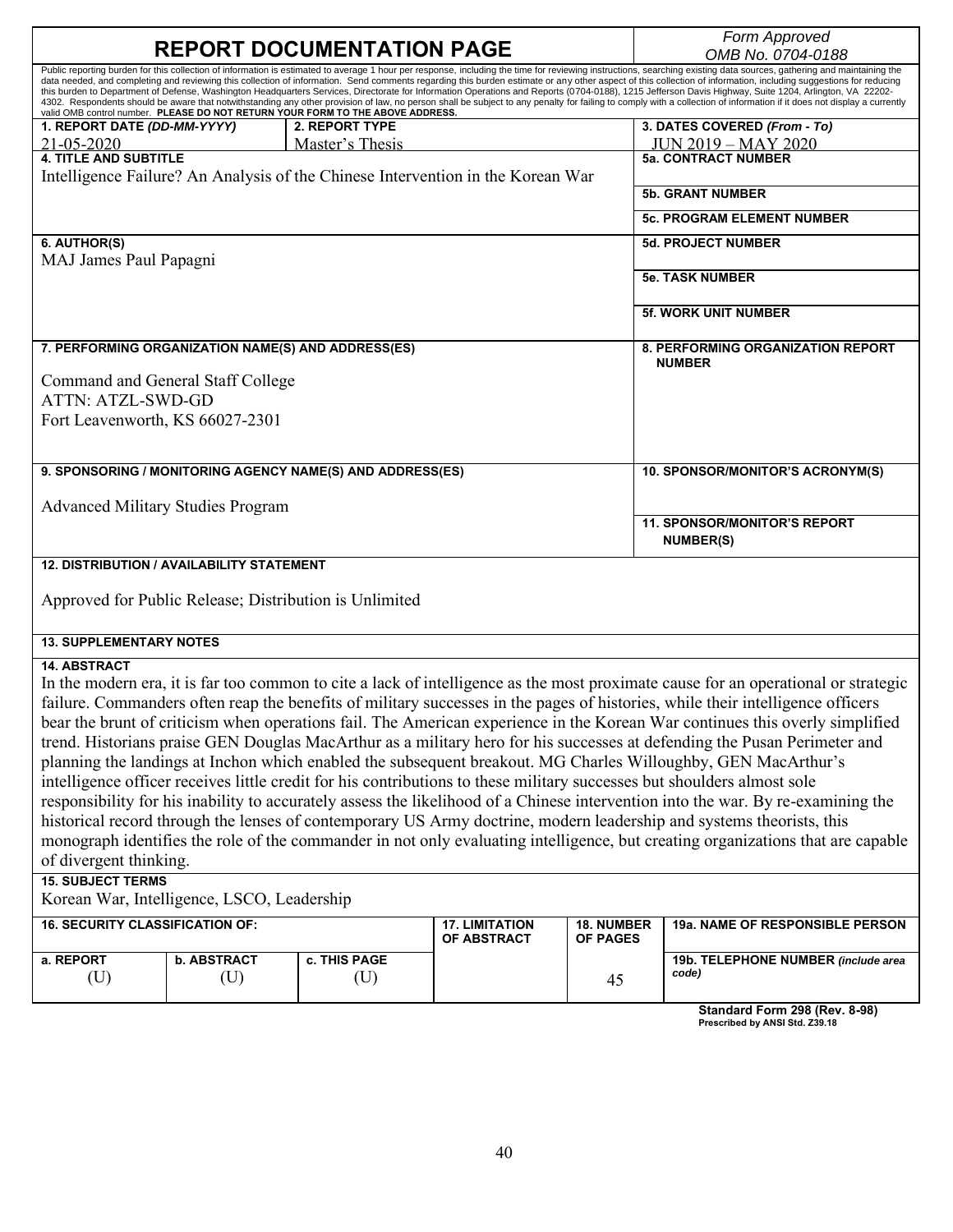## Monograph Approval Page

Name of Candidate: MAJ James P. Papagni

Monograph Title: Intelligence Failure? An Analysis of the Chinese Intervention in the Korean War.

Approved by:

\_\_\_\_\_\_\_\_\_\_\_\_\_\_\_\_\_\_\_\_\_\_\_\_\_\_\_\_\_\_\_\_\_\_, Monograph Director

Matthew S. Muehlbauer, PhD

\_\_\_\_\_\_\_\_\_\_\_\_\_\_\_\_\_\_\_\_\_\_\_\_\_\_\_\_\_\_\_\_\_\_, Seminar Leader

Shane M. Murphy, COL (CAN)

\_\_\_\_\_\_\_\_\_\_\_\_\_\_\_\_\_\_\_\_\_\_\_\_\_\_\_\_\_\_\_\_\_, Director, School of Advanced Military Studies

Brian A. Payne, COL

Accepted this 21st day of May 2020 by:

\_\_\_\_\_\_\_\_\_\_\_\_\_\_\_\_\_\_\_\_\_\_\_\_\_\_\_\_\_\_\_\_\_\_, Acting Director, Office of Graduate Degrees

Prisco R. Hernandez, PhD

The opinions and conclusions expressed herein are those of the student author and do not necessarily represent the views of the US Army Command and General Staff College or any other government agency. (References to this study should include the foregoing statement.)

Fair use determination or copyright permission has been obtained for the inclusion of pictures, maps, graphics, and any other works incorporated into this manuscript. A work of the US government is not subject to copyright, however further publication or sale of copyrighted images is not permissible.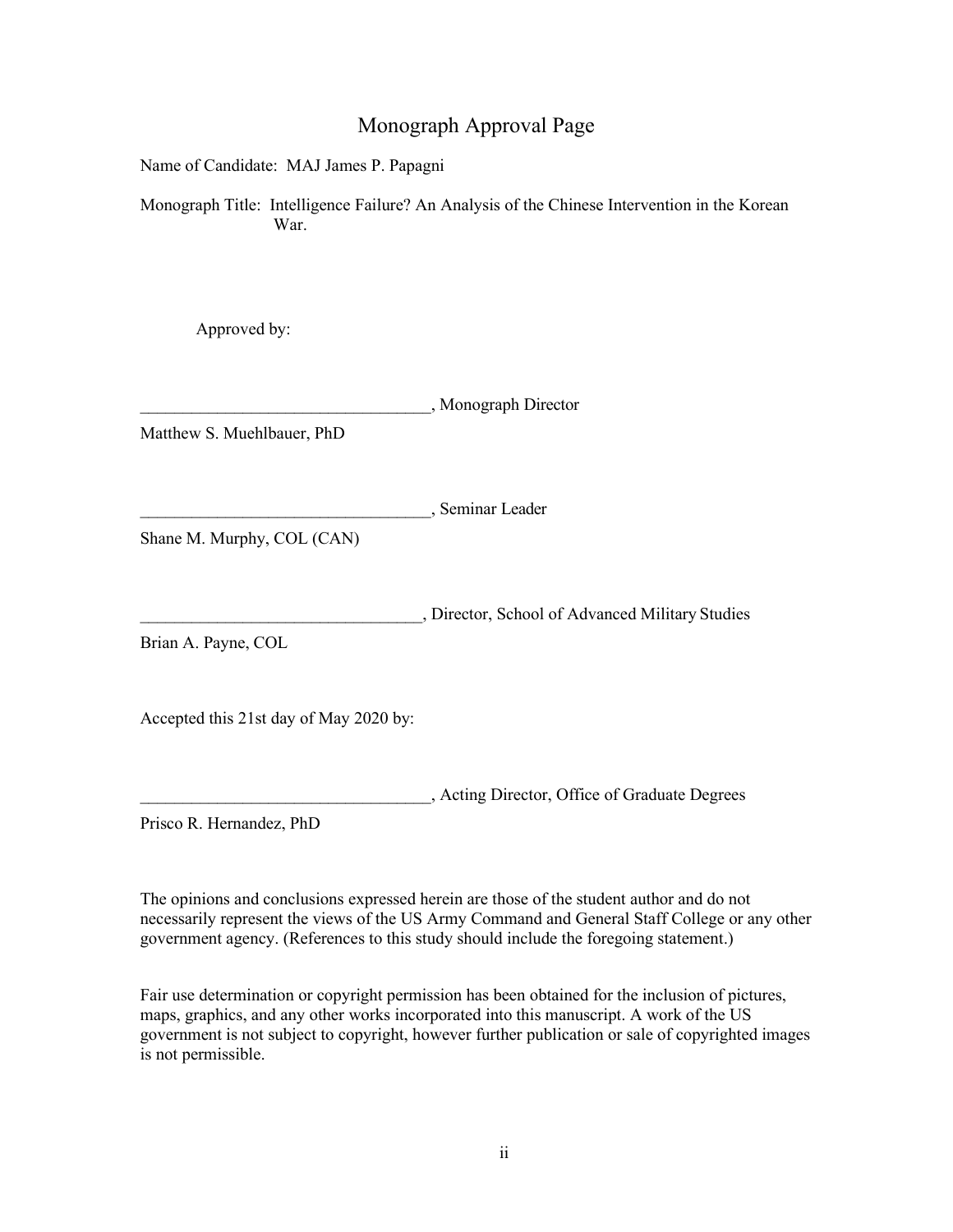#### Abstract

Intelligence Failure? An Analysis of the Chinese Intervention in the Korean War, by MAJ James P Papagni, US Army, 35 pages.

In the modern era, it is far too common to cite a lack of intelligence as the most proximate cause for an operational or strategic failure. Commanders often reap the benefits of military successes in the pages of histories, while their intelligence officers bear the brunt of criticism when operations fail. The American experience in the Korean War continues this overly simplified trend. Historians praise GEN Douglas MacArthur as a military hero for his successes at defending the Pusan Perimeter and planning the landings at Inchon which enabled the subsequent breakout. MG Charles Willoughby, GEN MacArthur's intelligence officer receives little credit for his contributions to these military successes but shoulders almost sole responsibility for his inability to accurately assess the likelihood of a Chinese intervention into the war. By re-examining the historical record through the lenses of contemporary US Army doctrine, modern leadership and systems theorists, this monograph identifies the role of the commander in not only evaluating intelligence, but creating organizations that are capable of divergent thinking.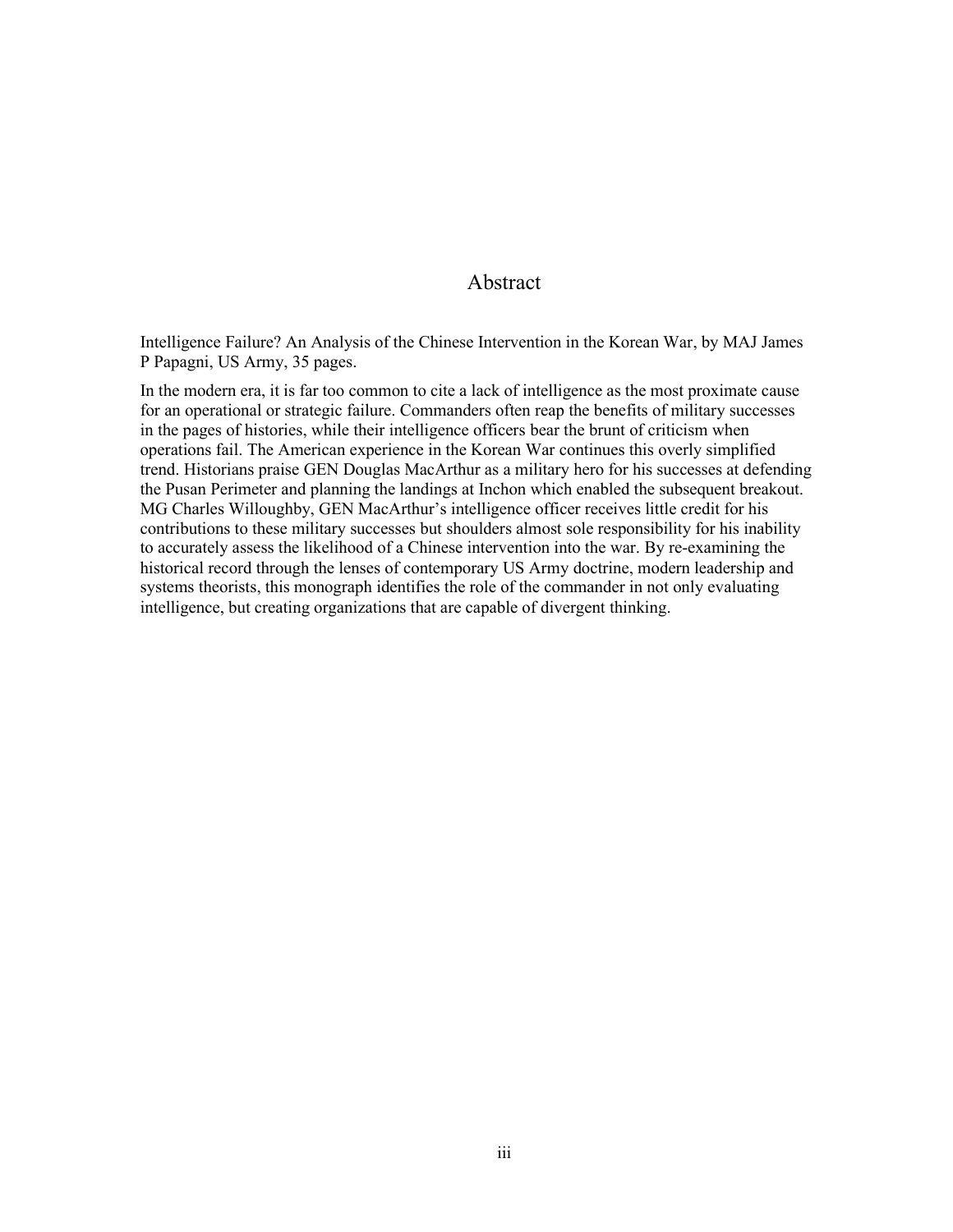## Contents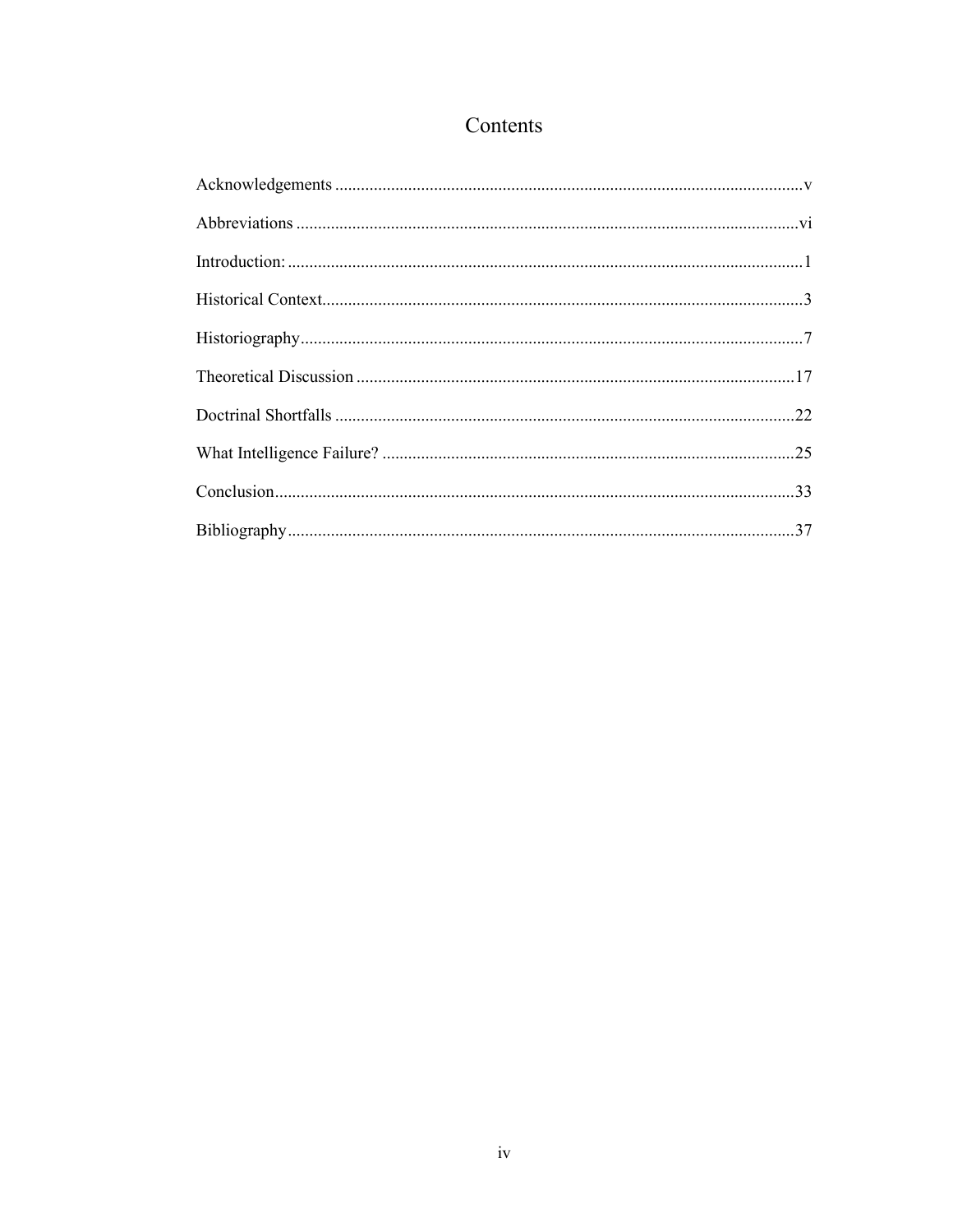## Acknowledgements

<span id="page-5-0"></span>I would like to thank my ever-supportive wife, Bri and my wonderful sons Jimmy and Luke for their constant support. Bri and the boys endured countless nights and weekends without me as I worked tirelessly in the library on this project. Next, I am indebted to Dr. Matthew Muehlbauer for his expert advice and limitless patience with me throughout this whole process. Finally, I would like to thank COL Shane Murphy and my peers in Seminar 6 for their valuable academic insight and constant comic relief throughout the year. Thank you all.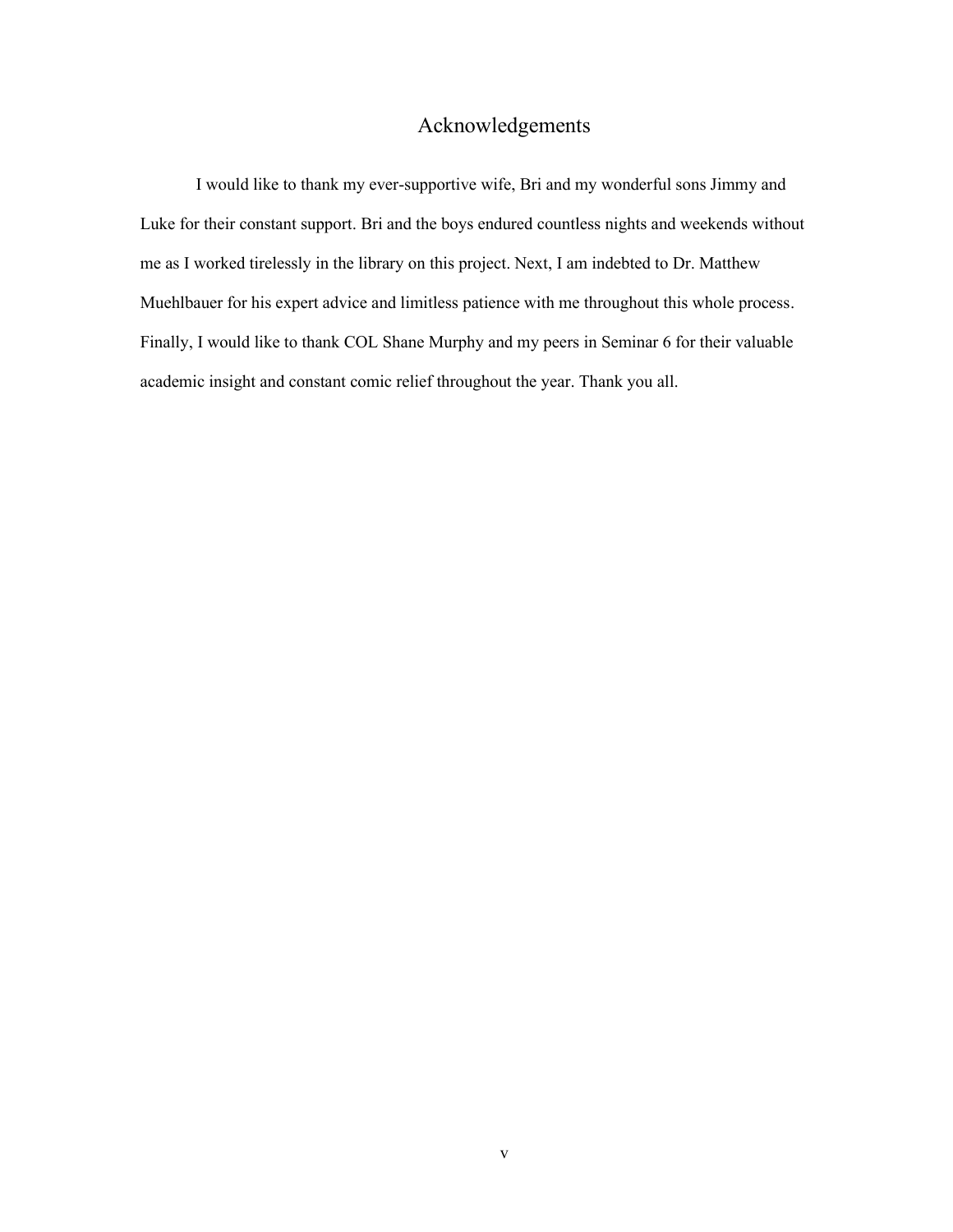## Abbreviations

<span id="page-6-0"></span>

| <b>ADP</b>     | Army Doctrine Publication       |  |
|----------------|---------------------------------|--|
| <b>CCF</b>     | <b>Chinese Communist Forces</b> |  |
| <b>CCP</b>     | <b>Chinese Communist Party</b>  |  |
| <b>CIA</b>     | Central Intelligence Agency     |  |
| <b>COP</b>     | Combat Outpost                  |  |
| <b>FEC</b>     | Far Eastern Command             |  |
| <b>FM</b>      | Field Manual                    |  |
| $G-2$          | Intelligence Officer            |  |
| <b>GEN</b>     | General                         |  |
| <b>JCS</b>     | Joint Chiefs of Staff           |  |
| <b>LTC</b>     | Lieutenant Colonel              |  |
| <b>LTG</b>     | Lieutenant General              |  |
| MG             | Major General                   |  |
| <b>NSC</b>     | National Security Council       |  |
| <b>NKPA</b>    | North Korean People's Army      |  |
| <b>POW</b>     | Prisoners of War                |  |
| <b>SIGINT</b>  | Signals Intelligence            |  |
| <b>UN</b>      | <b>United Nations</b>           |  |
| <b>UNSC</b>    | United Nations Security Council |  |
| <b>WYSIATI</b> | What You See is All There is    |  |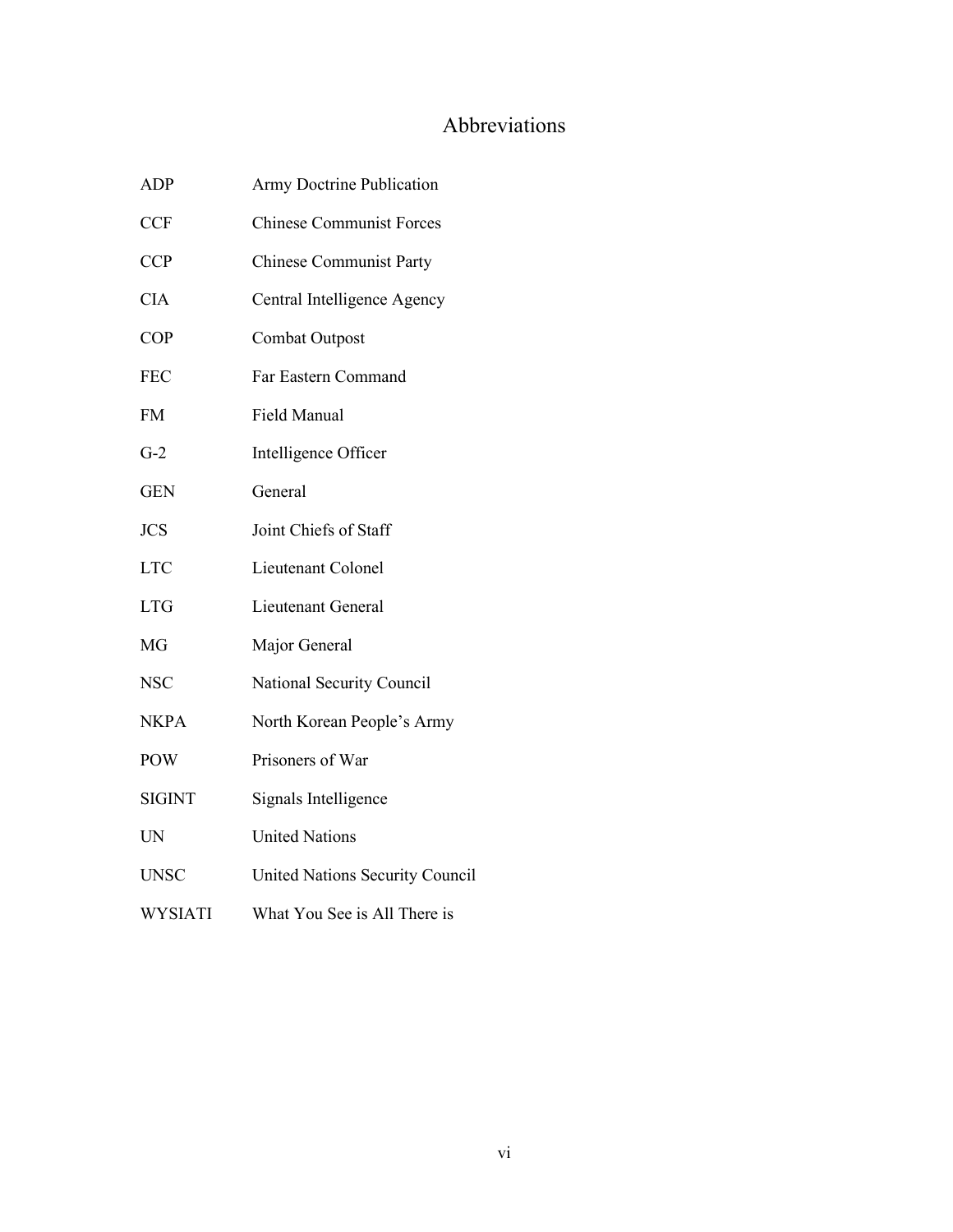#### Introduction

The historical record of modern military operations typically delineates the difference between success and failure as an operational success or an intelligence failure. When a military operation fails to achieve its intended purpose, the accuracy and completeness of the intelligence information comes under the most immediate and deliberate scrutiny. The intelligence officer is a member of the staff whose primary role is to provide advice to the commander on probable enemy courses of action in a military operation. Ultimately it is the commander who must make decisions based on the advice of his staff, yet the commander rarely shares the blame of acting upon faulty intelligence. A careful examination of a commander's ability to not only create an organization that is equipped and empowered to challenge strongly held biases, but also adapt to changes in the complexity of war, is necessary to truly dispel the myth of intelligence failures versus operational successes.

An example of a contemporary intelligence failure is the attack on the remote US Combat Outpost (COP) Keating, in northeastern Afghanistan. On 3 October 2009, over 300 enemy fighters attacked the COP, resulting in eight US Soldiers killed and over 25 wounded.<sup>1</sup> The official investigation cited, "intelligence assessments had become desensitized to reports of massing enemy formations by previous reports that had proved false."<sup>2</sup> What the official report did not include was the actions taken by commanders at all echelons in light of the intelligence reports. The report's conclusion that commanders 'became desensitized,' absolves commanders of their responsibility to evaluate the changing operational environment. Although the predicted time of the enemy attack on the COP proved inaccurate, the intelligence indicating the enemy was

<sup>1</sup> Rod Nordland, "U.S. Military Faults Leaders in Attack on Base," *New York Times,* February 6, 2010, accessed October 28, 2019, https://www.nytimes.com/2010/02/06/world/asia/06afghan.html.

<sup>2</sup> Bill Roggio, "Army Releases Report on Battle at Combat Outpost Keating." *The Long War Journal*, February 6, 2010, accessed October 28, 2019, https://www.longwarjournal.org/archives/ 2010/02/army\_releases\_report\_on\_combat.php.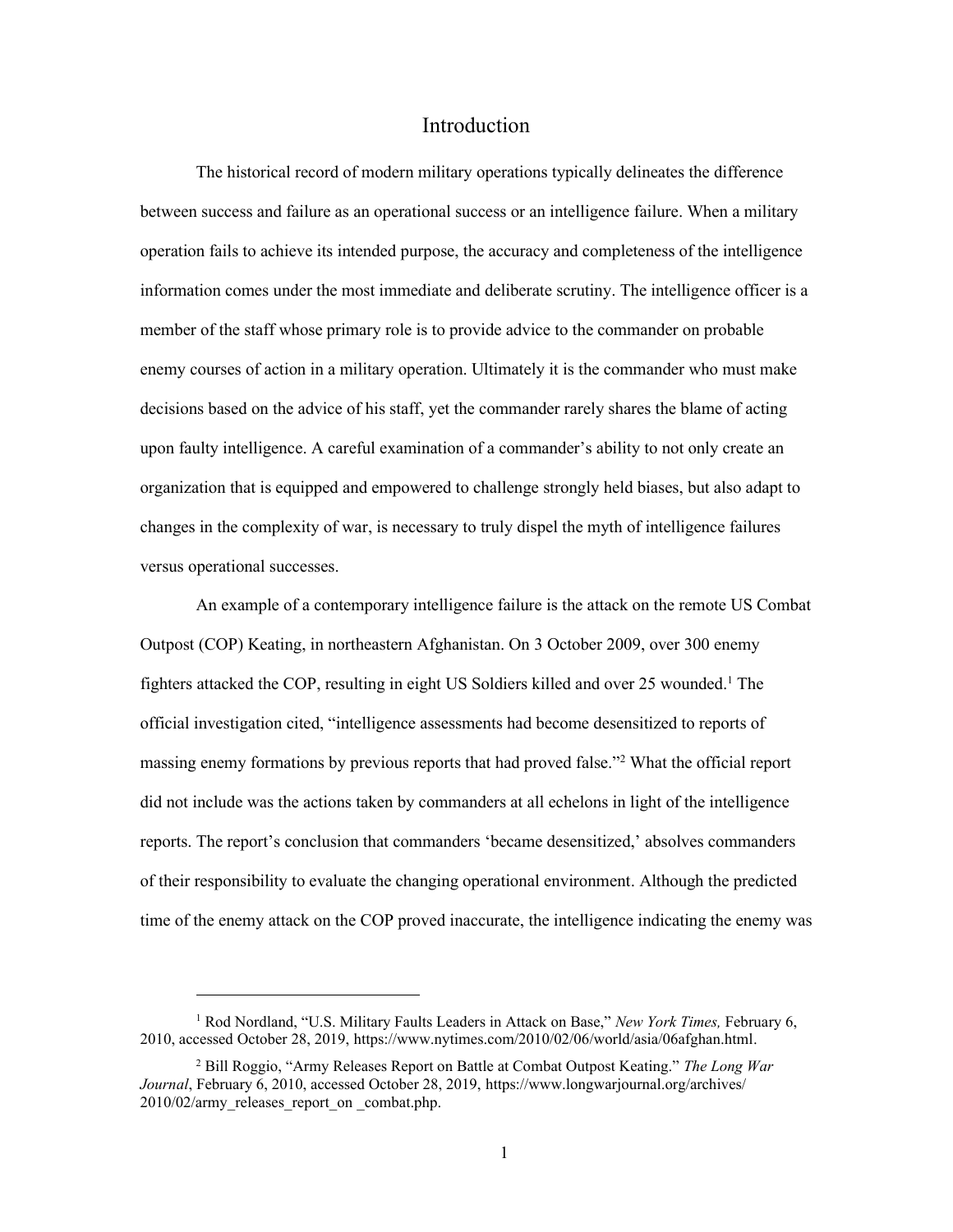preparing a massive assault on the COP was correct. The investigation into the attack on COP Keating did not focus on what the intelligence reports correctly indicated, instead the investigation focused solely on the failures of intelligence as the most proximate cause for the event.

In the late summer and early fall of 1950, General (GEN) Douglas MacArthur and his intelligence officer (G-2), Major General (MG) Charles Willoughby experienced both intelligence and operational failures when the Chinese Communist Forces (CCF) crossed the Yalu River and entered the Korean War. Current historical perspectives discussed later in this monograph are confident in placing blame on MG Willoughby for his inability to not only recognize the potential for Chinese intervention in the Korean War, but to convince his commander of this distinct possibility. CCF crossing the Yalu River represents an instance in which a commander stifled the analysis of his intelligence section to conform to his previously held biases.

Following a brief historical recount of the Korean War, this study will analyze the current historiography as it pertains to our understanding of the CCF crossing the Yalu River in October 1950, and GEN MacArthur and MG Willoughby's roles in the United Nations (UN) forces' strategic and operational intelligence failure. To truly understand GEN MacArthur's leadership style, his cult of personality, and his interactions with his staff, this monograph evaluates GEN MacArthur's early life through his successes in World War II. Following the historiography is a section on leadership theories posited by Mary Jo Hatch, cognitive theories of Dietrich Dörner, and decision-making theories of Daniel Kahneman. The authors provide a framework to evaluate the decisions made and information ignored by GEN MacArthur and MG Willoughby. The next section offers a brief evaluation of the contemporary doctrine of the US Army during the Korean War to appropriately frame the theoretical and historical context.

2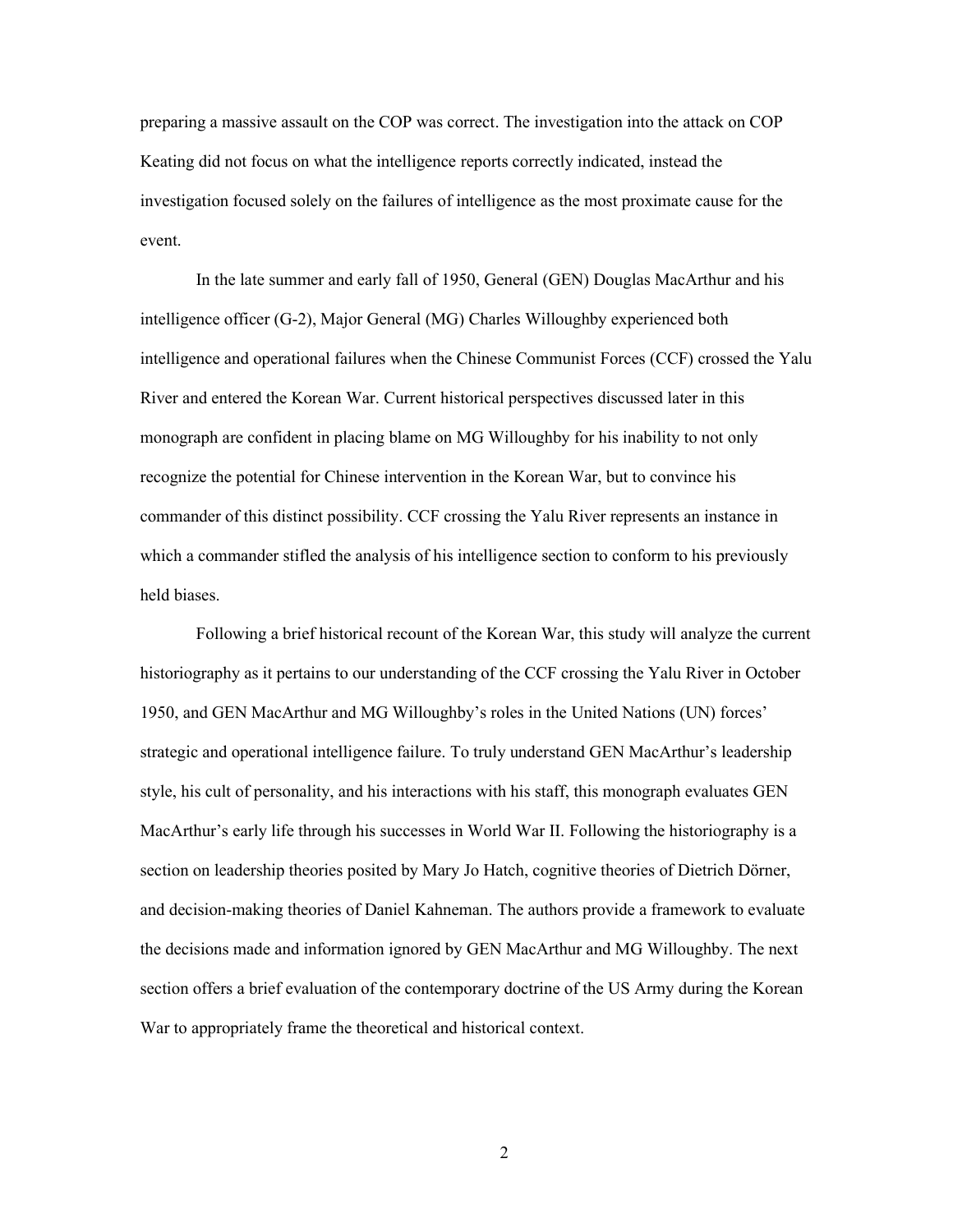The monograph continues with an historical analysis of GEN MacArthur's hubris immediately following his successful landings at Inchon as it relates to his ability to receive information. It then focuses on the central issue of the inadequate intelligence picture and MG Willoughby's role in contributing to it. Aside from the glaring inadequacies of both GEN MacArthur and MG Willoughby, the analysis will examine additional complicating factors such as bureaucratic inefficiencies and the competency of the CCF in conducting deception operations. The study will conclude by assessing the commander's role in eliminating intelligence failures through organizational design in potential future large scale combat operations (LSCO). The inability of the US to accurately evaluate the probability of a Chinese intervention in the Korean War was not an intelligence failure, it was an organizational and leadership failure that stemmed from GEN MacArthur's inability to create a command that could adequately evaluate intelligence and reframe the operational environment to understand operational risk.

#### Historical Context

American involvement in Korea dates to 1882 when Commodore Robert W. Shufeldt negotiated a treaty with China, the protector of Korea that "would bind the United States and Korea."<sup>3</sup> The eastern powers of China, Japan, and Russia fought for control of the Korean Peninsula since the late 19th century. The Sino-Japanese War of 1894 resulted in Japanese control of the Peninsula, which Japan then defended a decade later in the Russo-Japanese War.<sup>4</sup> Following the defeat of Japan in World War II, the United States and Soviet Union divided Korea into two occupation zones along the 38th Parallel, with the United States taking the South and the Soviet Union the North. With the division of Korea, the Soviet Union installed a Communist government lead by Kim Il Sung, and the United States supported the democratic government of

<sup>3</sup> Stanley Sandler, *The Korean War: No Victors, No Vanquished* (Lexington, KY: University Press of Kentucky, 1999), 19.

<sup>4</sup> Ibid.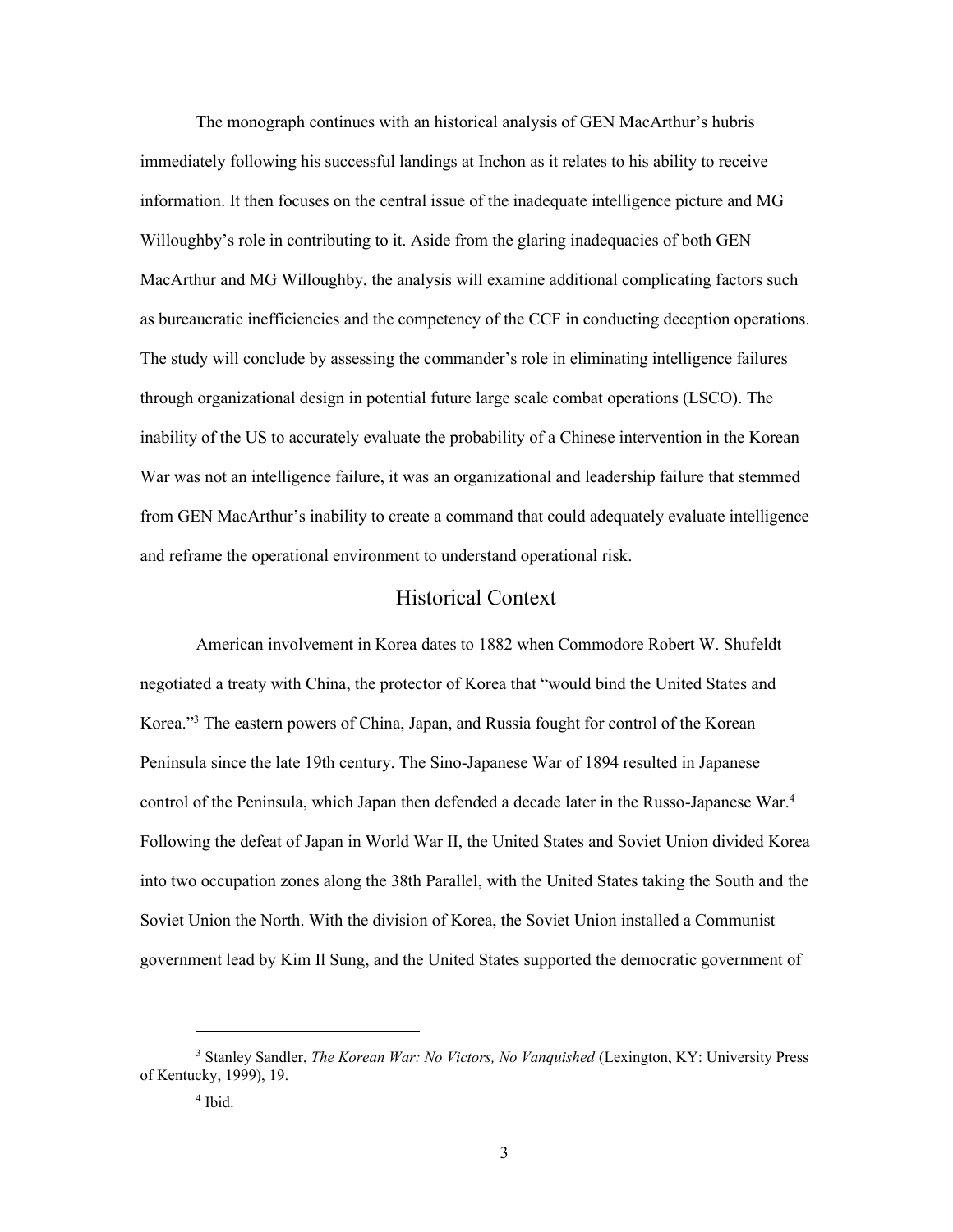Syngman Rhee in the South.<sup>5</sup> Meanwhile, the Chinese Civil War came to an end in 1949 with the Soviet-backed Chinese Communist Party (CCP) defeating the American-supported Nationalist Forces, which set the conditions for a strong anti-Western sentiment within Mao Zedong's  $China.<sup>6</sup>$ 

With communist governments firmly entrenched in the Soviet Union, China, and North Korea, the United States feared a Communist takeover of democratic East Asian governments that could erode its hegemonic legitimacy in both the Middle East and Europe.<sup>7</sup> Despite the expansion of Communism in Asia, Western governments remained focused on a potential clash with Soviet forces in Europe. The American government's focus in Asia remained on occupation and reconstruction of post-war Japan. The precarious situation in Korea remained largely in the periphery of American policy makers' interests until the North Koreans seized the strategic initiative and attacked south to unify the Peninsula under a singular Communist rule.

The Korean War began on 25 June 1950 when the North Korean People's Army (NKPA) attacked south of the 38th Parallel with seven divisions totaling approximately  $90,000$  men.<sup>8</sup> At the time of the invasion, GEN MacArthur focused his attention almost exclusively on Japan, where he was "trying to shape a defeated country into a more egalitarian, democratic society."<sup>9</sup> The South Korean forces that opposed the North Korean onslaught were poorly trained, unprepared, and carried "leftover, worn-out, World War II weapons."<sup>10</sup> Within two days of

<sup>5</sup> Sandler, *The Korean War,* 23.

<sup>6</sup> Chen Jian, *China's Road to the Korean War: The Making of the Sino-American Confrontation* (New York, NY: Columbia University Press, 1997), 12.

<sup>7</sup> Burton Ira Kaufman, *The Korean Conflict*, *Greenwood Press Guides to Historic Events of the Twentieth Century* (Westport, CT: Greenwood Press, 1999), 8.

<sup>8</sup> James F. Schnabel and Robert J. Watson, *The Joint Chiefs of Staff and National Policy.* vol. 3 (Washington, DC: Office of Joint History, 1986), 1.

<sup>9</sup> David Halberstam, *The Coldest Winter: America and the Korean War*, 1st ed (New York, NY: Hyperion, 2007), 23.

<sup>10</sup> Ibid., 82.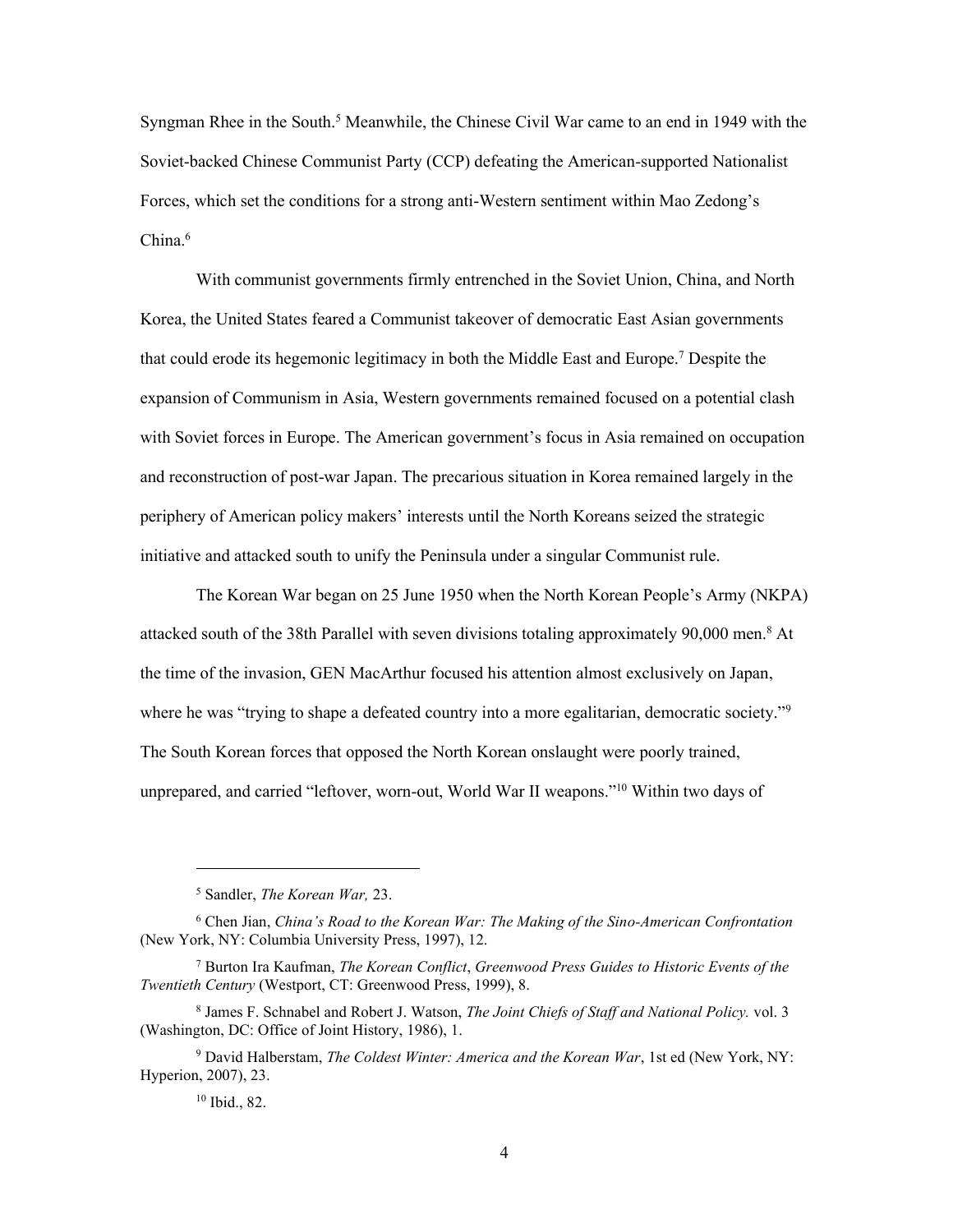initiating the attack, the NKPA controlled the South Korean capital of Seoul, forcing the South Korean Army to withdraw over the Han River, destroying the bridges to cover their movement.<sup>11</sup> In response to the North Korean attack, President Truman authorized GEN MacArthur to employ US Army forces to maintain communications, ensure retention of the airfields and seaports in the vicinity of Pusan, attack military targets in North Korea, and protect Formosa against a Chinese invasion.<sup>12</sup> The United States was now officially involved in the Korean War.

US combat troops under the command of LTC Charles Smith first encountered the NPKA on 5 July 1950 in vicinity of Osan, South Korea. The infamous Task Force Smith, undermanned and underequipped, attempted to block the NPKA armored attack. Aside from the military objective of blocking the NPKA, the deployment of Task Force Smith represented a larger American military and political support to South Korea. <sup>13</sup> The resulting military action delayed the NKPA a mere seven hours and destroyed Task Force Smith.<sup>14</sup> Two days later, the United Nations authorized military intervention in Korea and delegated command of all UN forces to the United States. Through July and August of 1950 UN forces, under command of GEN MacArthur, could only conduct delaying actions as the NKPA attack continued with ferocious momentum.<sup>15</sup> By 4 August 1950, UN forces established a secure perimeter around the strategically vital port city of Pusan, the remaining lifeline between UN forces in Korea and Japan.<sup>16</sup>

<sup>11</sup> Halberstam, *The Coldest Winter*, 85.

<sup>12</sup> Roy E. Appleman, *United States Army in the Korean War: South to the Naktong, North to the Yalu* (Washington, DC: Center of Military History, 1992), 46-47.

<sup>13</sup> T. R Fehrenbach, *This Kind of War: The Classic Korean War History* (New York, NY: The Macmillan Company, 1994), 98.

<sup>14</sup> Ibid., 107.

<sup>15</sup> Fehrenbach, *This Kind of War*, 142-143.

<sup>16</sup> Sandler, *The Korean War,* 76.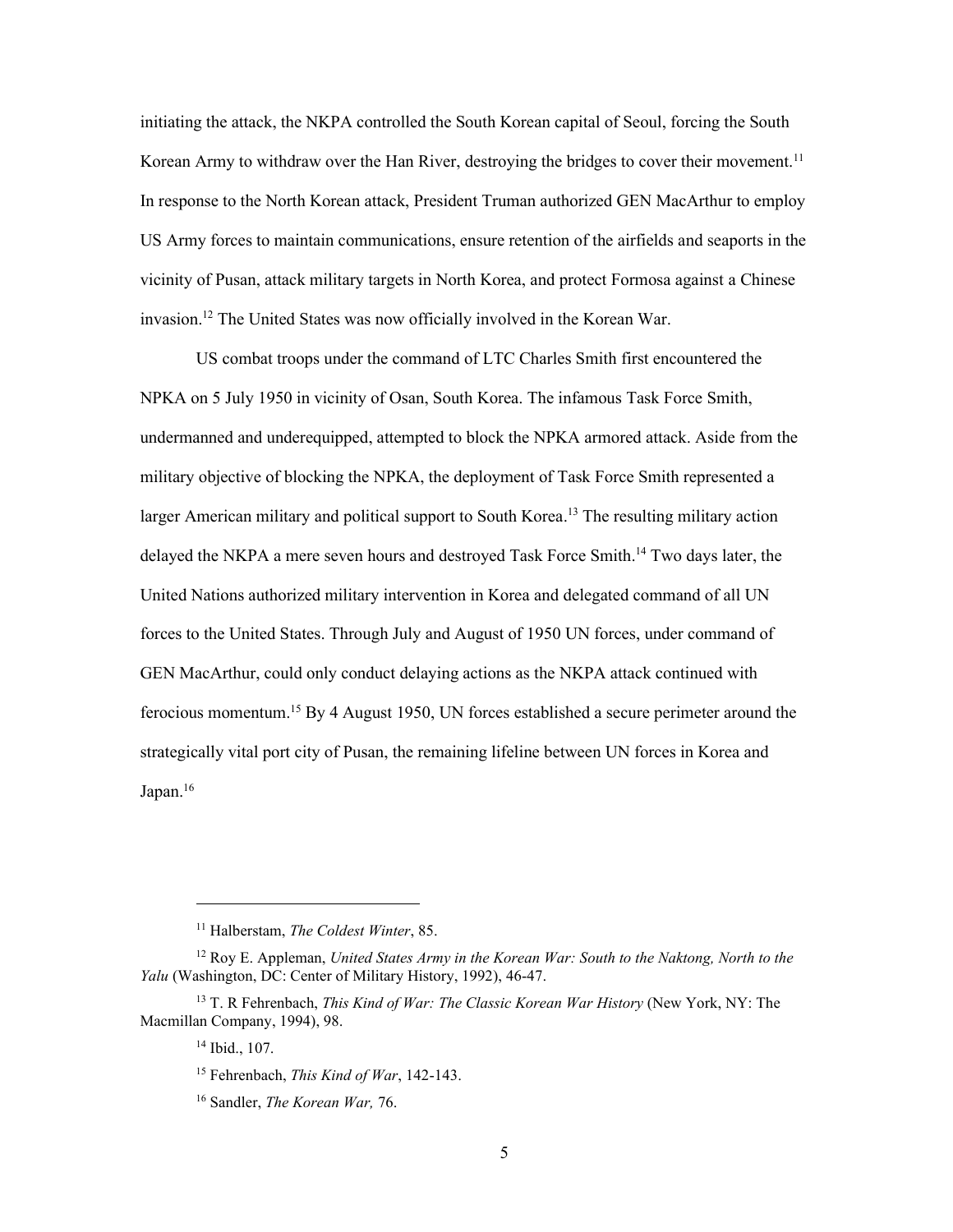While the fighting raged along the Pusan Perimeter, GEN MacArthur planned an amphibious landing just west of the South Korean capital at Inchon. The bold maneuver, executed on 15 September 1950, not only enabled the fixed UN Forces to break out from the Pusan Perimeter, but severed the NPKA's lines of communication and supply routes.<sup>17</sup> The landings were not only an unquestionable military success, it further reinforced GEN MacArthur's reputation as a military genius. With the shift of momentum in favor of the UN forces following the Inchon landings, the objective of the war changed from defending South Korea to a unifying all of Korea under one democratic government. The US Joint Chiefs of Staff (JCS) informed GEN MacArthur that "his first objective was the destruction of all North Korean forces in South Korea. He was also to unite all of Korea, if possible, under the Rhee regime."<sup>18</sup> At the time he received the order, GEN MacArthur was already planning a pursuit of the NPKA to ensure its complete destruction.<sup>19</sup>

The landings at Inchon had reverberations within the CCP. From Mao's perspective, the United Nations intervention in Korea turned a civil war between the North and South into "an international conflict played out on China's doorstep."<sup>20</sup> As the fighting continued along the Pusan Perimeter, Mao moved multiple field armies to the border, undetected by American intelligence.<sup>21</sup> As UN forces continued north from Inchon, Mao perceived the threat to Chinese sovereignty as imminent. Upon the UN advance across the 38th Parallel into North Korean territory, Mao decided to intervene.<sup>22</sup> By early October 1950, the Chinese crossed the Yalu River and officially entered the Korean War.

<sup>17</sup> Fehrenbach, *This Kind of War*, 244-245.

<sup>18</sup> Sandler, *The Korean War,* 99.

 $19$  Ibid.

<sup>20</sup> Shu Guang Zhang, *Mao's Military Romanticism: China and the Korean War, 1950-1953* (Lawrence, KS: University Press of Kansas, 1995), 55.

<sup>21</sup> Ibid.*,* 61.

<sup>22</sup> Jian, *China's Road to the Korean War,* 161.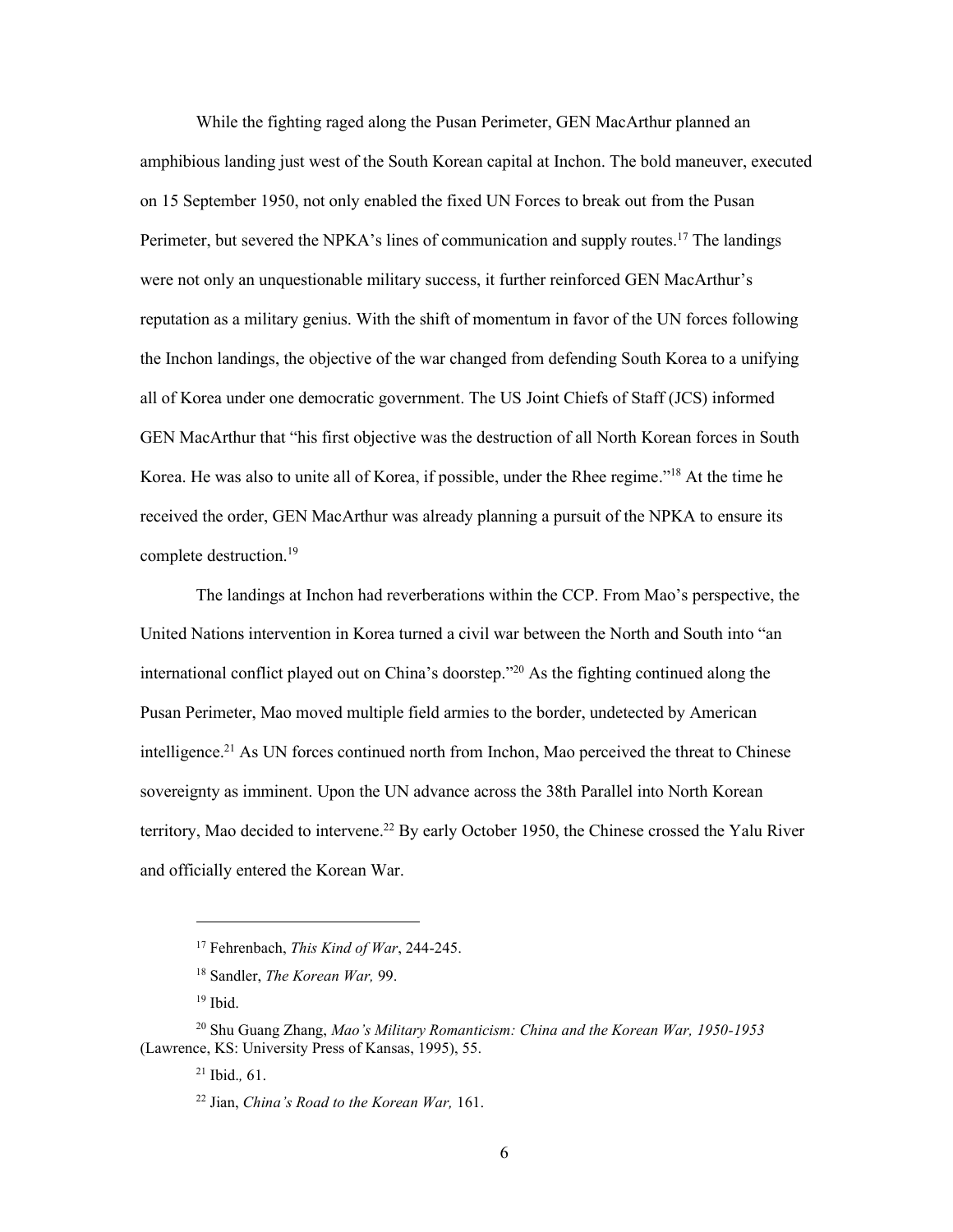## Historiography

As with most military defeats, or at least stalemates, historians often attempt to distill the complex reasons for failure into a singular monocausal event. In the tomes of histories written on the Korean War, there are typically two reasons that the United States failed to identify the possibility of the Chinese forces crossing the Yalu River and intervening on behalf of the North Koreans: GEN MacArthur's hubris, and MG Willoughby's oversight of indications and warning of a Chinese intervention. While both officers certainly contributed to the calamity that ensued in the early autumn of 1950, neither explanation adequately explains the complexity of the operational environment. GEN MacArthur's hubris, up until the infamous defeat at the Chosin Reservoir, remained unchecked by United Nations Security Council (UNSC), the JCS, or the President of the United States.

Historians such as Joseph Goulden acknowledge the failure of the CIA to accurately describe the strategic environment and provide an accurate evaluation of the probability of Chinese intervention to the President. Yet Goulden dismisses the CIA's inadequacies as bureaucratic in nature and places blame on MG Willoughby for tactical incompetence. Goulden aptly stated "two intelligence organizations shared responsibility for forecasting what might happen in Asia in spring and early summer of 1950: the G-2 section of General MacArthur's Far East command, headquartered in Tokyo and the Central Intelligence Agency, half a globe away."<sup>23</sup> Goulden further defended the CIA by citing the inability of its first three directors to establish legitimacy within defense and intelligence circles.<sup>24</sup> In addition to its bureaucratic inefficiencies within the National Security Council (NSC), CIA analysts failed to predict the North Korean invasion of South Korea, citing that North Korea had only the "capability for

<sup>23</sup> Joseph C. Goulden, *Korea, the Untold Story of the War* (New York, NY: McGraw-Hill, 1983),  $24$  Ibid.

38.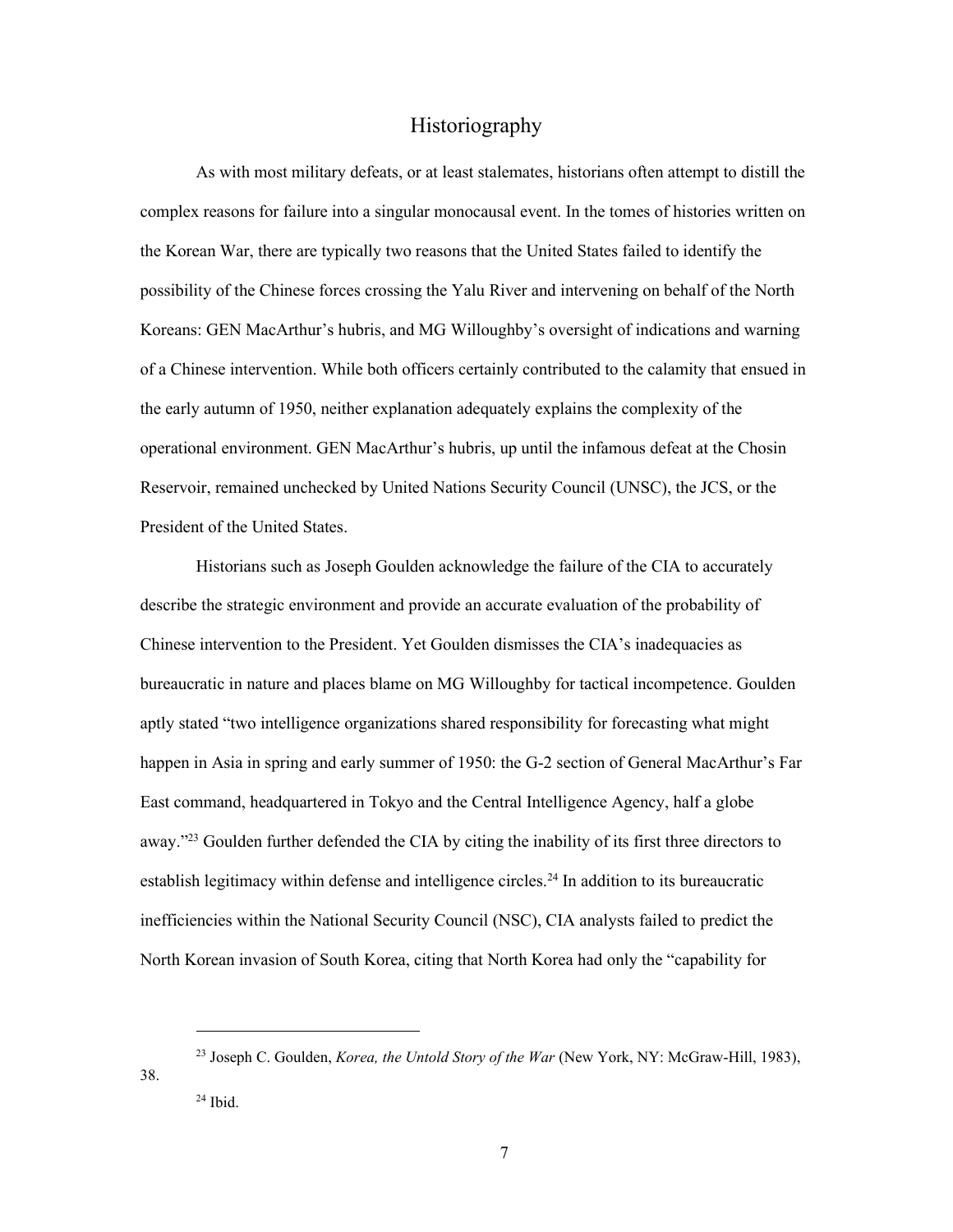attaining limited objectives in short term military operations against Southern Korea, including the capture of Seoul."<sup>25</sup> The CIA therefore dismissed the possibility of a North Korean attack with such limited objectives. Goulden's apologetic approach to the CIA's inability to perform its intelligence function places the majority of the blame, by default, on MG Willoughby and his G-2 staff.

In stark contrast to the inadequacies of the CIA, Goulden claimed that MG Willoughby's G-2 section had the collection and analysis capability necessary to prevent intelligence failures such as the intervention of the Chinese. Whereas Goulden excused the ineptitude of the first three CIA directors, he sharply criticized MG Willoughby, stating "much of the fault lay in a lack of competent leadership. FEC's chief intelligence officer was Major General Charles Willoughby, a member of the MacArthur palace guard since 1941."<sup>26</sup> Comparing the director of a discrete government agency subordinate only to the President to a staff officer presents a false dichotomy. Goulden made additional ad hominem remarks by referring to MG Willoughby as "the bastard son of a ropemaker," who "knew exactly what MacArthur wanted to hear and he told him exactly that, and no more."<sup>27</sup> In regards to MG Willoughby's intelligence production, Goulden described it as "akin to listening to the babble of old women in a marketplace: a potpourri of rumor, speculation, isolated items that are impossible to evaluate."<sup>28</sup> Aside from the clear ad hominem attacks, his characterization of the MG Willoughby's competence as an intelligence officer is in direct contrast to at least half of MG Willoughby's contemporaries (discussed below). Goulden characterized MG Willoughby as an incompetent officer from an unfortunate background seeking to appease his superiors. Goulden's harsh characterization of the role of MG Willoughby in contributing to the intelligence failure regarding the Chinese intervention is overly simplistic and

<sup>25</sup> Goulden, *Korea, the Untold Story of the War,* 38.

<sup>26</sup> Ibid., 39.

<sup>27</sup> Ibid., 40.

<sup>28</sup> Ibid.*,* 39.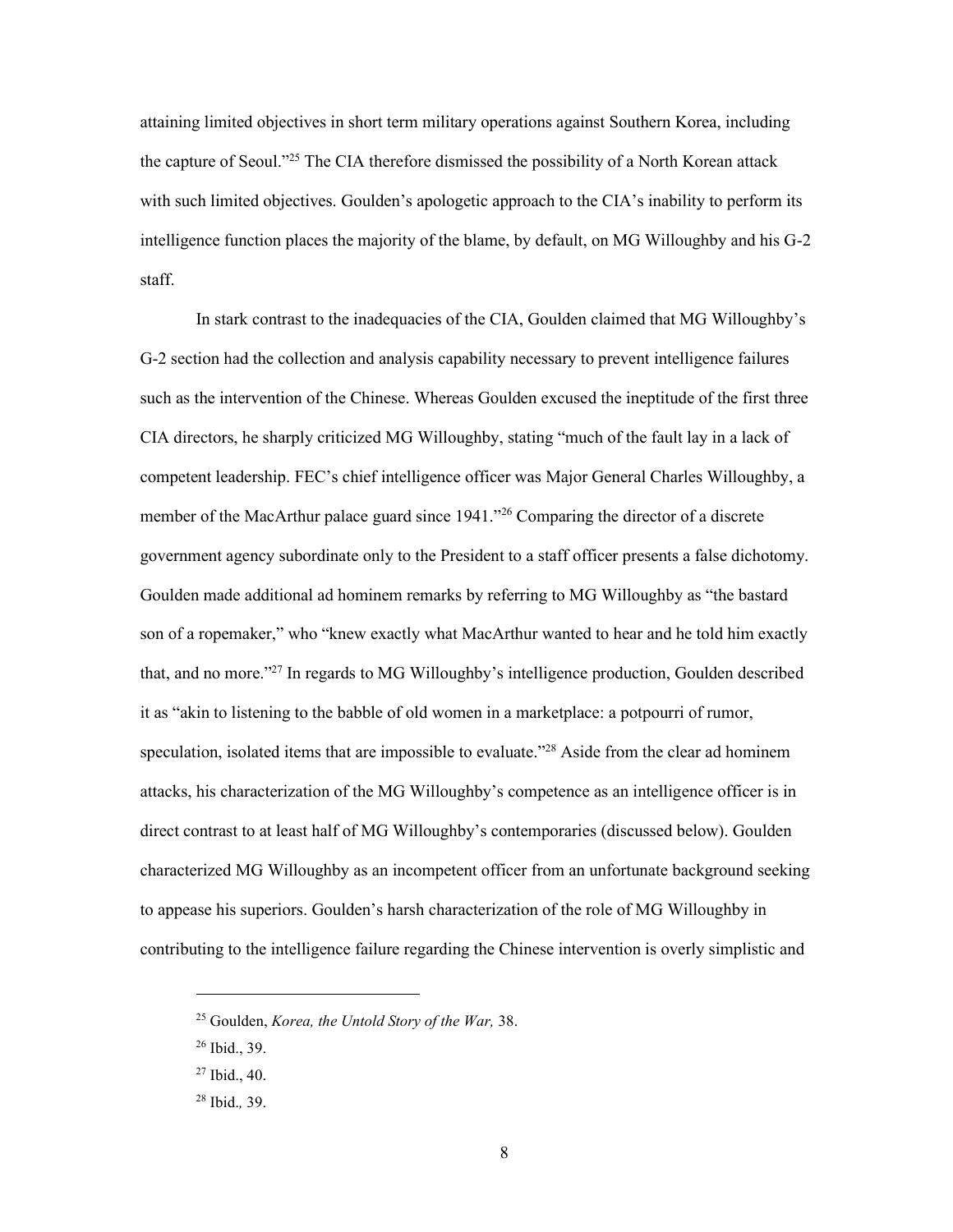does not provide any concrete examples where MG Willoughby did not meet his doctrinal obligations to GEN MacArthur given the information available to him.

In his seminal work on the Korean War, Roy Appleman asserted that MG Willoughby was the person most directly responsible for the intelligence failure regarding the CCF intervention. Appleman took a similar stance as Goulden in claiming that "of all the intelligence levels of the UN command and the American government, perhaps the most decisive in evaluating the intention and capability of Chinese intervention in the Korean War was that of the Far East Command."<sup>29</sup> Appleman's view is not as condemning as Goulden's, as he acknowledged that while the CIA was incapable of providing the intelligence needed to predict Chinese intervention in Korea, it was still their responsibility. Appleman outlined the roles of the different headquarters: "the intelligence responsibility of the Eighth Army and X Corps was tactical; strategic intelligence responsibility rested with the Central Intelligence Agency."<sup>30</sup> Appleman's conclusions are consistent with the doctrine of the time as Field Manual 101-5, *Staff Officer's Field Manual*, which identifies the primary function of the G-2 is "to keep the commander and other concerned, informed regarding the enemy's situation and capabilities."<sup>31</sup> Where Appleman and Goulden differ is in Appleman's conclusion that the NSC should have specifically tasked GEN MacArthur's staff with collecting strategic intelligence since the CIA demonstrated it could not. Both authors benefit from hindsight because it is unlikely that anyone within the US defense or intelligence apparatus were aware of intelligence blind spot growing along the Yalu River.

The historical record is clear in evaluating the role of GEN MacArthur's hubris in contributing to his downfall on the Korean Peninsula. Historians traced the genesis of MacArthur's hubris to his time in World War I through his early exploits in the Philippines

<sup>29</sup> Appleman, *South to the Naktong*, 757.

 $30$  Ibid.

<sup>31</sup> US War Department, Field Manual (FM) 101-5, *Staff Officers' Field Manual: Staff Organization and Procedure* (Washington, DC: Government Printing Office, 1950), 10.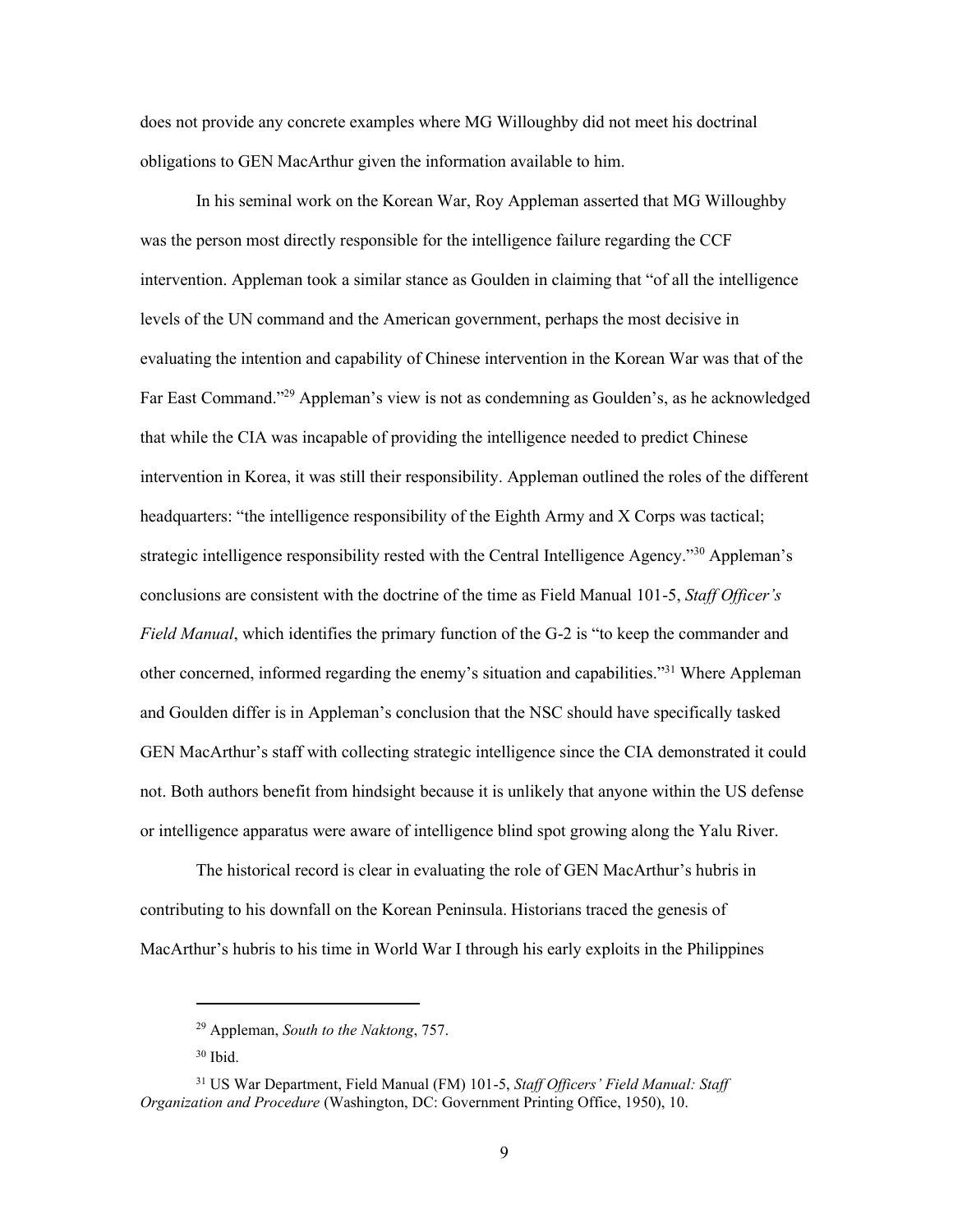during World War II. Mitchell Yockelson refers to GEN MacArthur as "the most popular man in America" who enjoyed the admiration of the American public and Soldiers who "proudly served under his command on the battlefields of the Western Front, the Pacific Theater and Korea." $32$ GEN MacArthur's military education began long before he reported to West Point on 13 June 1899.<sup>33</sup> Lieutenant General (LTG) Arthur MacArthur, GEN Douglas MacArthur's father, "was fearless in combat" and "was one of America's greatest Soldiers."<sup>34</sup> LTG MacArthur earned the Medal of Honor for leading the 24th Wisconsin at the Battle of Missionary Ridge in the American Civil War.<sup>35</sup> His son developed a love and appreciation for military service and constantly tried to live up to his father's legacy.<sup>36</sup> GEN MacArthur, constantly attempting to live up to the MacArthur family name, walked around the battlefields of World War I with no helmet, no weapon, but brandishing only a riding crop to motivate the Soldiers of the 42<sup>nd</sup> Infantry Division, wherein he served as the Chief of Staff.<sup>37</sup> From the trenches of World War I to the beaches of the Philippine Islands, GEN MacArthur had a keen sense of bravado and flare.

While this work does not dispute that GEN MacArthur was a war hero or that he served his nation honorably, one must take a more critical look at GEN MacArthur's actions than provided by Yockelson's work. His *MacArthur: Defiant Soldier,* lacks any criticism of GEN MacArthur and inaccurately portrays the unprofessional nature of his public disagreements with President Truman or his command failures in Korea. Yockelson provided only one chapter on GEN MacArthur's Korean War experiences, in comparison he provided two chapters on World War I and four chapters to World War II. In the sole chapter on the Korean War, Yockelson

<sup>32</sup> Mitchell A. Yockelson, *MacArthur: Defiant Soldier* (Nashville, TN: Thomas Nelson, 2011) *ix.*

<sup>33</sup> Ibid., 19.

<sup>34</sup> Ibid., 1.

<sup>35</sup> Ibid., 15.

<sup>36</sup> Ibid., 1.

<sup>37</sup> Ibid., 73.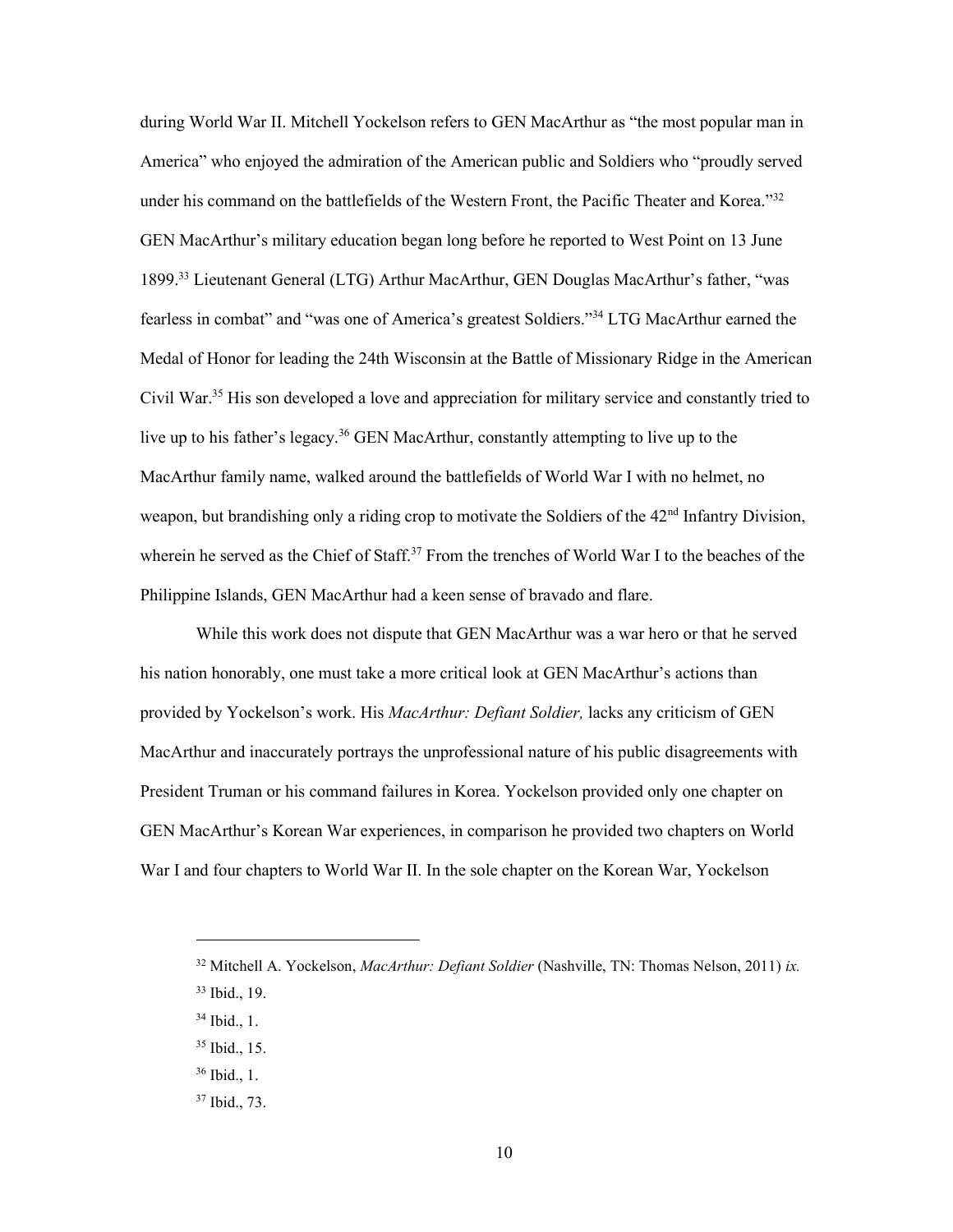insinuates that the firing of GEN MacArthur by President Truman on 11 April 1951 was the direct result of his now famous "there is no substitute for victory" speech.<sup>38</sup> The reality is that GEN MacArthur gave several public addresses directly opposing the President's stated foreign policy goals, including a speech given in the summer of 1950 at a conference at the Veterans of Foreign Wars (VFW) in Chicago, Illinois. In addition to publicly opposing the President's opinions, GEN MacArthur also failed to anticipate the Chinese intervention in the Korean War, which resulted in his greatest military defeat. While GEN MacArthur is undoubtedly an American hero, identifying his flaws and shortcomings does not make him any less heroic; *Defiant Soldier* portrays GEN MacArthur more as a deity rather than a flawed human.

The biographical information of MG Willoughby is polar in its description of the intelligence officer. Some of MG Willoughby's colleagues such as BG Marshall referred to him as "one of the greatest students of history that I've ever encountered in my service. He had intellectual capacity, and he was very reserved, dignified and formal."<sup>39</sup> GEN Matthew Ridgeway, who would eventually replace GEN MacArthur as the commander of UN Forces in Korea, referred to MG Willoughby as "a very professional intelligence officer."<sup>40</sup> In stark contrast, Max Hastings claimed "Willoughby, the intelligence officer was nicknamed 'Sir Charles' by the staff for his pomposity."<sup>41</sup> T.R. Fehrenbach calls MG Willoughby "personally unpopular in the American Army.<sup> $342$ </sup> One consistency within the historical record is MG Willoughby's stance on Communism. It is perhaps the shared vision of a world devoid of

<sup>38</sup> Yockelson, *MacArthur: Defiant Soldier*, 201.

<sup>39</sup> Hiroshi Masuda and Reiko Yamamoto, *MacArthur in Asia: The General and His Staff in the Philippines, Japan, and Korea* (Ithaca, NY: Cornell University Press, 2013), 19*.*

<sup>40</sup> General Matthew Ridgeway, interview by Dr. Maurice Matloff, April 18,1984, Office of the Secretary of Defense Historical Office, Washington, DC, 20, Accessed October 30, 2019, [https://history.defense.gov/Portals/70/Documents/oral\\_history/OH\\_Trans\\_RidgwayMatthew4-18-](https://history.defense.gov/Portals/70/Documents/oral_history/OH_Trans_RidgwayMatthew4-18-1984.pdf?ver=2014-09-19-081000-687) [1984.pdf?ver=2014-09-19-081000-687.](https://history.defense.gov/Portals/70/Documents/oral_history/OH_Trans_RidgwayMatthew4-18-1984.pdf?ver=2014-09-19-081000-687)

<sup>41</sup> Max Hastings, *The Korean War* (New York: Simon & Schuster, 1998), 66*.*

<sup>42</sup> Fehrenbach, *This Kind of War 282.*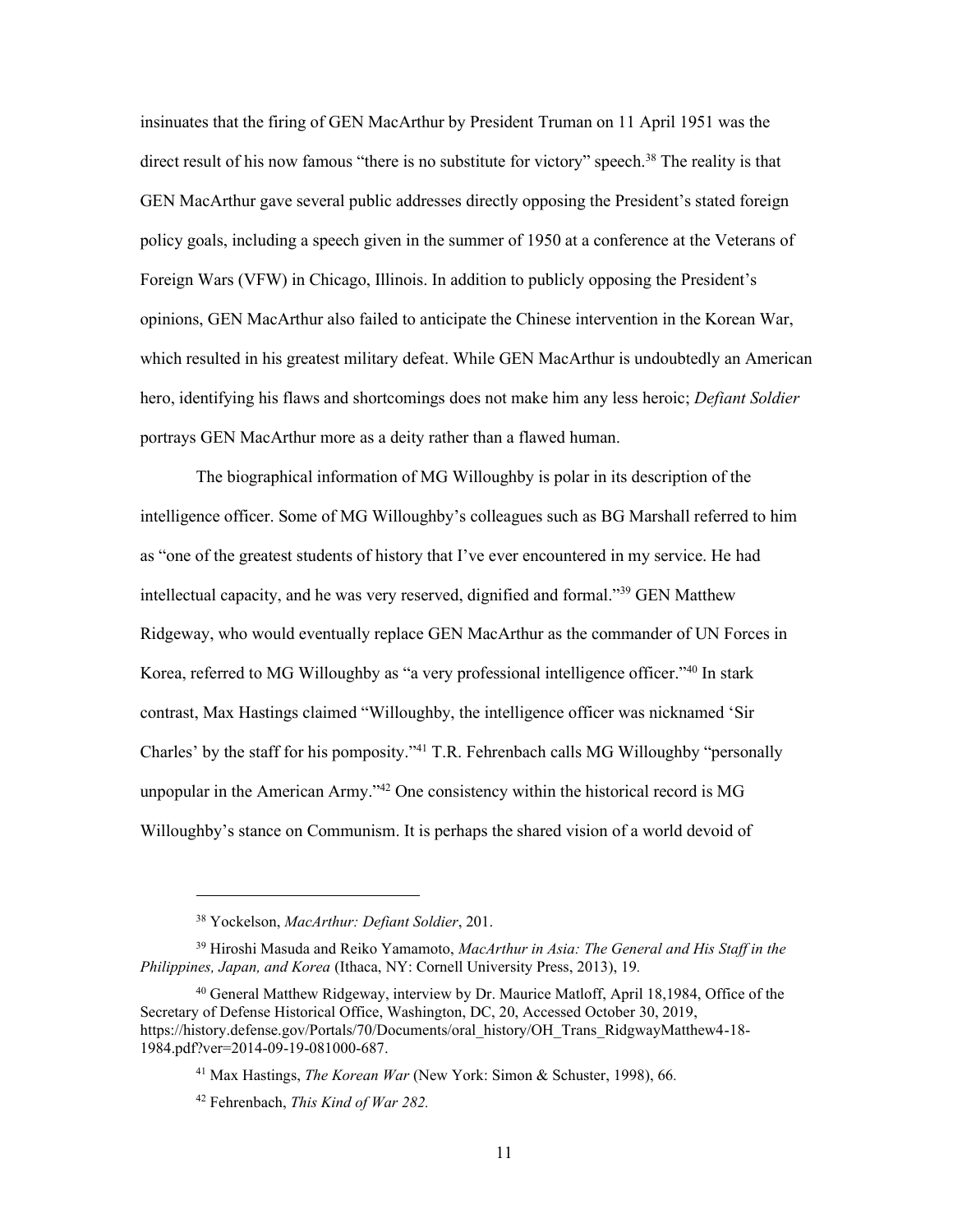Communism, held by the commander and his intelligence officer, that shaped the preparations for the Korean War and the desire to find a military solution to the Communist "problem."

One cannot understand the role of politics and power within MacArthur's headquarters without understanding the "Bataan Boys." It was during GEN MacArthur's infamous evacuation of Corregidor that he developed a patronage network with a group of fifteen Army officers referred to as the "Bataan Boys." GEN MacArthur carefully selected each of the men because of their anticipated role in the future liberation of the Philippines.<sup>43</sup> It is worth noting that the name "Bataan Boys" is not one of endearment, but of jealousy from those individuals that were not part of GEN MacArthur's inner circle. The "Bataan Boys" included then Colonel Charles A. Willoughby. During World War II, MG Willoughby did not have the same clout as Generals Richard Southerland or Richard Marshall, but when both Southerland and Marshall retired following World War II, MG Willoughby rose to become the de facto leader of the "Bataan Boys."<sup>44</sup> MG Willoughby served as GEN MacArthur's G-2 from July 1941 through April of 1951 and wielded great authority amongst the staff.<sup>45</sup> It is impossible to imagine the fierce loyalty the "Bataan Boys" had for GEN MacArthur, as their selection for evacuation almost assuredly saved their lives and prevented them from enduring the gruesome Bataan Death March. Works such as *MacArthur in Asia* identified the power wielded by the "Bataan Boys," but failed to explain exactly why. In his book, *The Good Years: MacArthur and Sutherland*, Paul Rogers credits the "Bataan Boys" for being "battle tested. All of them had exposed themselves to danger far beyond the demands of their official headquarters assignments. They were the eyes and the ears and the voice of MacArthur."<sup>46</sup> Inclusion into the ranks of the "Bataan Boys" was more than a clique

244.

<sup>43</sup> Masuda and Yamamoto, *MacArthur in Asia,* 96.

<sup>44</sup> Ibid.*,* 19*.*

 $45$  Ibid.

<sup>46</sup> Paul P. Rogers, *The Good Years: MacArthur and Sutherland* (New York, NY: Praeger, 1990),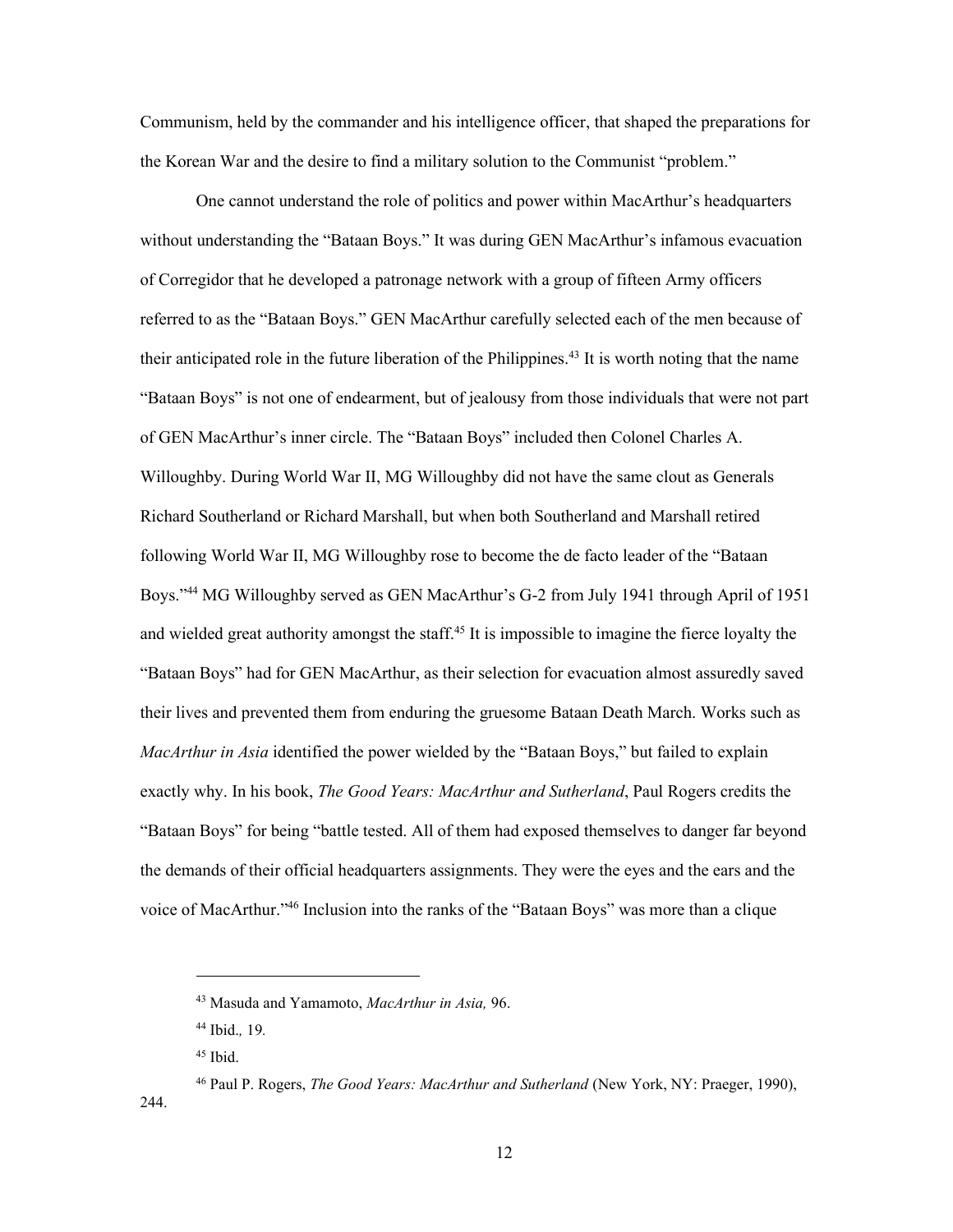centered on the cult of personality GEN MacArthur wielded, but a small group of professional and brave Soldiers with an unyielding loyalty to their commander.

There is little debate within the historical record of the importance of the "Bataan Boys" in shaping GEN MacArthur's understanding of the operational environment. GEN MacArthur trusted his staff implicitly, and his staff remained fiercely loyal to him. Historians differ on their evaluation of the efficacy of GEN MacArthur's staff. Some writers, such as Max Hastings, chose to use personal attacks to cause doubt about the effectiveness of individuals. Hastings continually refers to MG Willoughby by his pejorative nickname of "Sir Charles," calling attention to his arrogance and pompous attitude.<sup>47</sup> While these remarks might be warranted on the individual level, these sort of arguments distract from the larger problem presented by such a close knit and loyal group: group think. Group think is the phenomenon wherein individuals within an organization perceive the world in a similar manner and discourage dissenting opinions and individual creativity. The "Bataan Boys," sharing a socialization process as wartime officers working for the same commander against the same enemy, would share a similar perception of events on the Korean Peninsula. Individual character flaws undoubtedly contributed to the eventual intelligence failure concerning the Chinese intervention in the Korean War, but the organizational culture of embracing group think as a method for problem solving was the more egregious flaw GEN MacArthur's headquarters.

Moreover, the successful landings at Inchon not only provided the United Nations forces with the victory it needed to drive the North Korea Army out of South Korea but acted as a catalyst for GEN MacArthur's growing hubris. A complete discussion of the planning and execution of the landings at Inchon deserves an entirely separate and standalone work, as the operation was the perfect combination of military genius, luck, and tenacity on the part of the Marines that executed the landing. What is significant to this study is the opposition GEN

<sup>47</sup> Hastings, *The Korean War*, 66.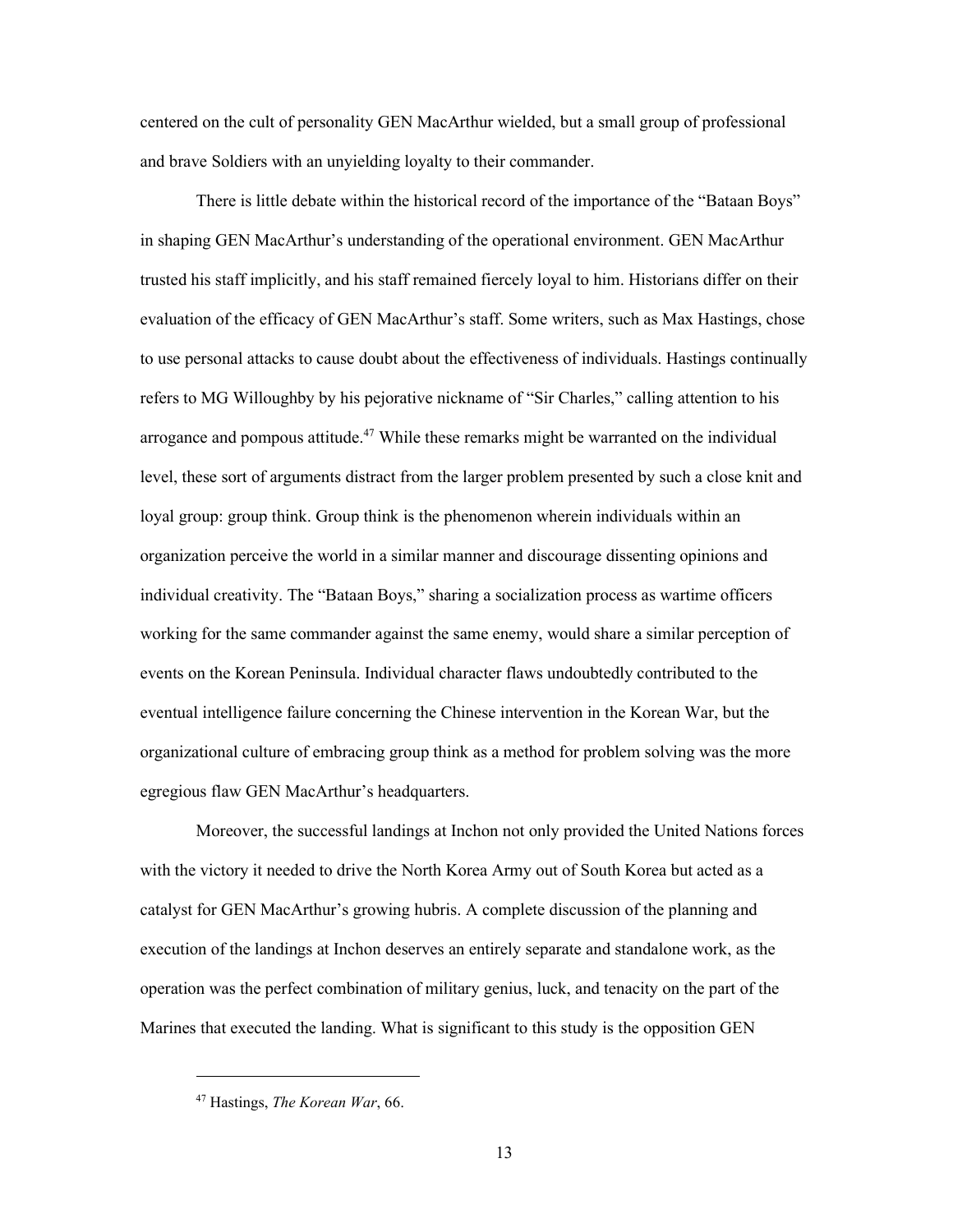MacArthur faced in getting approval for the operation. As Donald Knox wrote in his oral history of the Korean War, "MacArthur's Inchon proposal met with strong opposition. Naval and Marine specialists alike considered Inchon Harbor an improbably place for an amphibious landing." <sup>48</sup> GEN MacArthur was not only fighting the NPKA he was also fighting within his own chain of command for approval of his audacious plan to land at Inchon.

Two of GEN MacArthur's largest critics of the landings were GEN Lawton Collins, the Army Chief of Staff and ADM Forrest Sherman, the Chief of Naval Operations. Both men favored a landing farther south, as the tides were more predictable and the larger beaches provided better avenues of approach for the Marines as they disembarked their landing craft.<sup>49</sup> The tides at Inchon varied so drastically that the landing forces could maneuver their Landing Ship-Tanks (LSTs) ashore only during the maximum high tide, a mere three to four day window each month. During low tides of only 23 feet, the LSTs could not get to within three miles of their intended landing sites as they drew 29 feet. <sup>50</sup> GEN MacArthur was unwavering in his commitment to landing at Inchon and expertly countered each of their objections with yet another reason why Inchon was the only suitable location for an amphibious operation. Despite the environmental conditions, GEN MacArthur's intelligence indicated the NPKA had neglected its rear area security around Inchon, as most of its forces were fighting against the Pusan Perimeter.<sup>51</sup> Additionally, attacking any further south, as GEN Collins and ADM Sherman advocated, would not allow GEN MacArthur to shatter the lines of communication between North Korea and its forces in the South.<sup>52</sup> Neither GEN Collins nor ADM Sherman could resist GEN MacArthur's

<sup>48</sup> Donald Knox and Alfred Coppel, *The Korean War: An Oral History* (San Diego, CA: Harcourt, 1985), 197.

<sup>49</sup> Bevin Alexander, *MacArthur's War: The Flawed Genius Who Challenged the American Political System* (New York, NY: Penguin, 2014), 74.

<sup>50</sup> Sandler, *The Korean War,* 88.

<sup>51</sup> Appleman, *South to the Naktong, 493.*

 $52$  Ibid.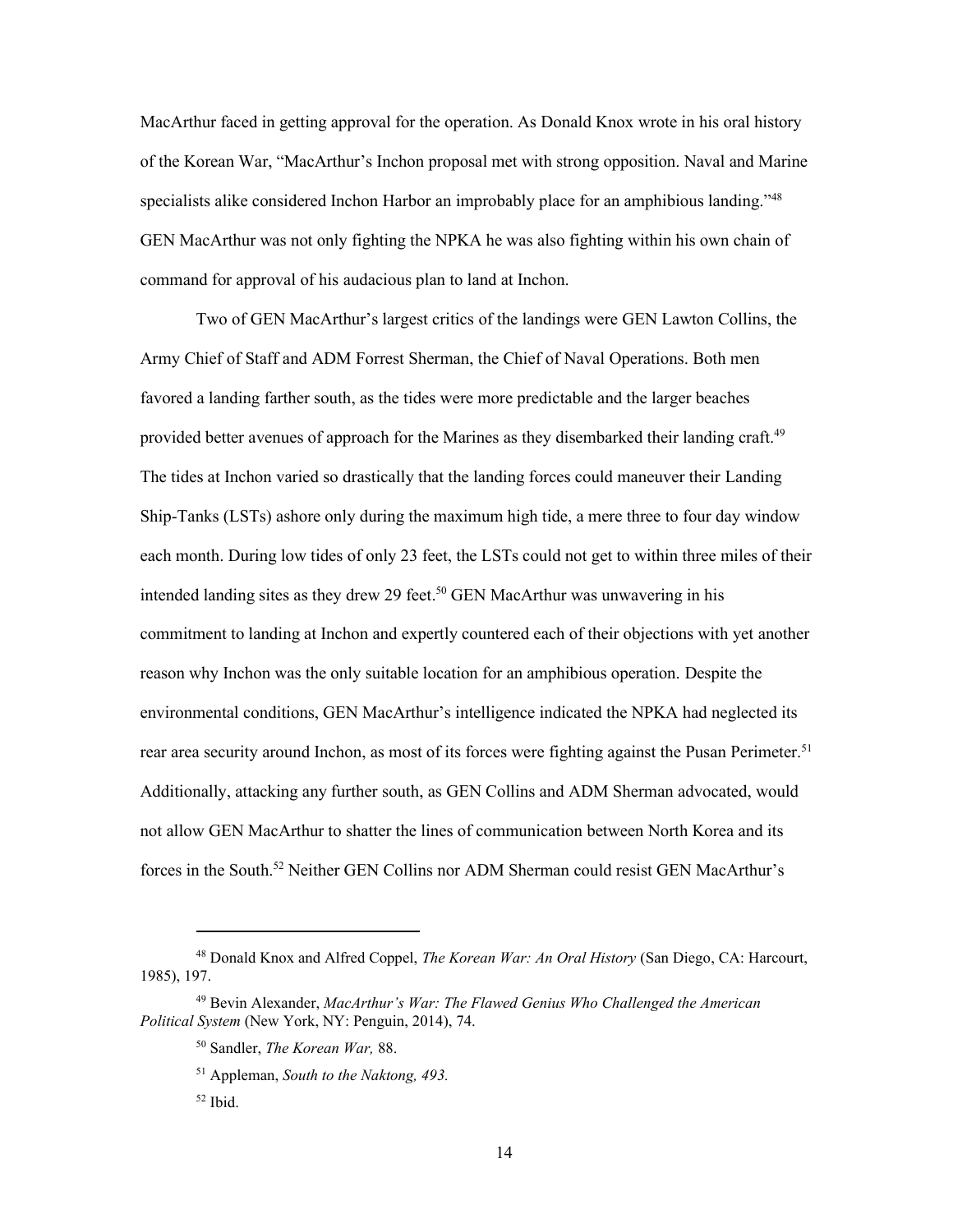convincing appeals to the President or Chairman of the JCS, as his record in World War II demonstrated his flawless skill with amphibious operations in the Pacific.

Once again, the "Bataan Boys" rallied around their commander while he fought to convince the National Security Council, President, and Naval commanders of the viability of his plan. GEN MacArthur's plan for the Inchon landings relied on the diligent intelligence work of his G-2, MG Willoughby. MG Willoughby directed special reconnaissance operations under a Joint Special Operations staff, one that incorporated Japanese and South Korean intelligence professionals to bolster his limited intelligence collection capabilities for the operation.<sup>53</sup> With limited resources, the G-2 section managed to produce "over thirty separate topographical studies of beaches, approaches, and entry data into Korean port areas."<sup>54</sup> If GEN MacArthur's success at Inchon bolstered his hubris and at least suspended his doubters in Washington DC, it also certainly increased his trust and confidence in the abilities of his G-2.

In another example of fierce loyalty to his staff, GEN MacArthur chose GEN Ned Almond, his chief of staff, to command the landings as commander of  $X$  Corps.<sup>55</sup> In deciding that GEN Almond would retain his role as Chief of Staff while simultaneously commanding X Corps, GEN MacArthur once again made a personnel decision based on reciprocal personal loyalties. Although GEN Almond was not a "Bataan Boy," his loyalty was unwavering. While GEN Almond prepared to lead the operation, the rest of the "Bataan Boys" continued planning for the operation. GEN MacArthur's risky operation to land at Inchon provided the United Nations forces with a desperately needed success to break out of the Pusan Perimeter, but more importantly, it demonstrated to GEN MacArthur that his intuition was infallible. GEN MacArthur

<sup>53</sup> Charles Willoughby and John Chamberlain, *MacArthur:1941-1951* (New York, NY: McGraw-Hill, 1954), 372.

<sup>54</sup> Ibid., 373.

<sup>55</sup> Appleman, *South to the Naktong,* 490.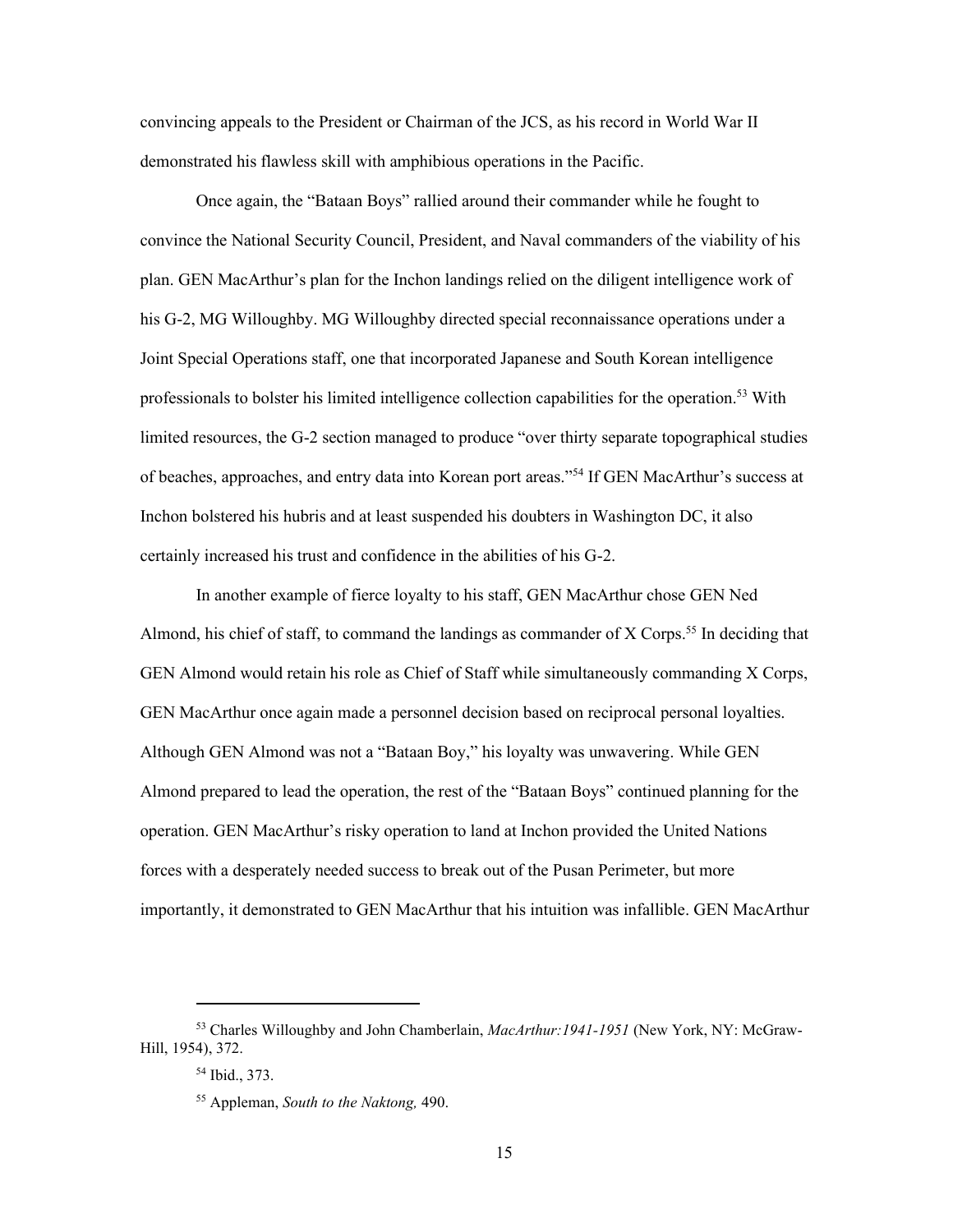proved the Joint Chiefs of Staff wrong; and his team comprised of his loyal "Bataan Boys" demonstrated an ability to solve problems that Washington DC deemed insurmountable.

One area in which the historical record is less consistent is regarding GEN MacArthur's attitudes about Chinese intervention into the Korean War. In the years between the Japanese surrender in World War II and the beginning of the Korean War, the Chinese Civil War continued unfavorably for the American-supported Nationalist forces. GEN MacArthur advocated for additional warships, aircraft, and up to six divisions of advisors for the beleaguered Nationalist Army.<sup>56</sup> William Manchester provided the opinion that GEN MacArthur viewed his situation on Japan in the same light as his experience in the Philippines: failure to counter the Chinese Communists would result in the Chinese invading Japan and force his evacuation. <sup>57</sup> David Halberstam contended GEN MacArthur was sure the Chinese would not enter the war and did not view Chinese political threats to intervene as a serious risk to UN operations in Korea. <sup>58</sup> This deduction draws on GEN MacArthur's comments to President Eisenhower during the Wake Island Conferences in which he assured the President that the conflict would remain isolated to the Korean Peninsula.<sup>59</sup> GEN MacArthur's assurances at the conference came on 13 October 1950, nearly two weeks after the Chinese crossed the Yalu River. Edwin Hoyt provided a more hawkish view of GEN MacArthur's attitude towards the Chinese, highlighting his advocacy for preemptive strikes against targets in mainland China.<sup>60</sup> The greatest complicating factor of the treatment of GEN MacArthur in the historical record is his inconsistent remarks, both in public and private, regarding his intentions towards the Chinese. While on one hand he repeatedly

<sup>56</sup> William Manchester, *American Caesar: Douglas MacArthur 1880-1964* (Boston, MA: Little, Brown and Company, 1978), 536.

<sup>57</sup> Ibid.*,* 537.

<sup>58</sup> Halberstam, *The Coldest Winter,* 11-12.

<sup>59</sup> Harry S. Truman, "Notes on the Wake Conference, October 13, 1950," accessed on November 1, 2019, https://www.trumanlibrary.gov/library/research-files/notes-wake-island-conference.

<sup>60</sup> Edwin P Hoyt, *The Day the Chinese Attacked: Korea, 1950: The Story of the Failure of America's China Policy* (New York, NY: Paragon House, 1993), 74.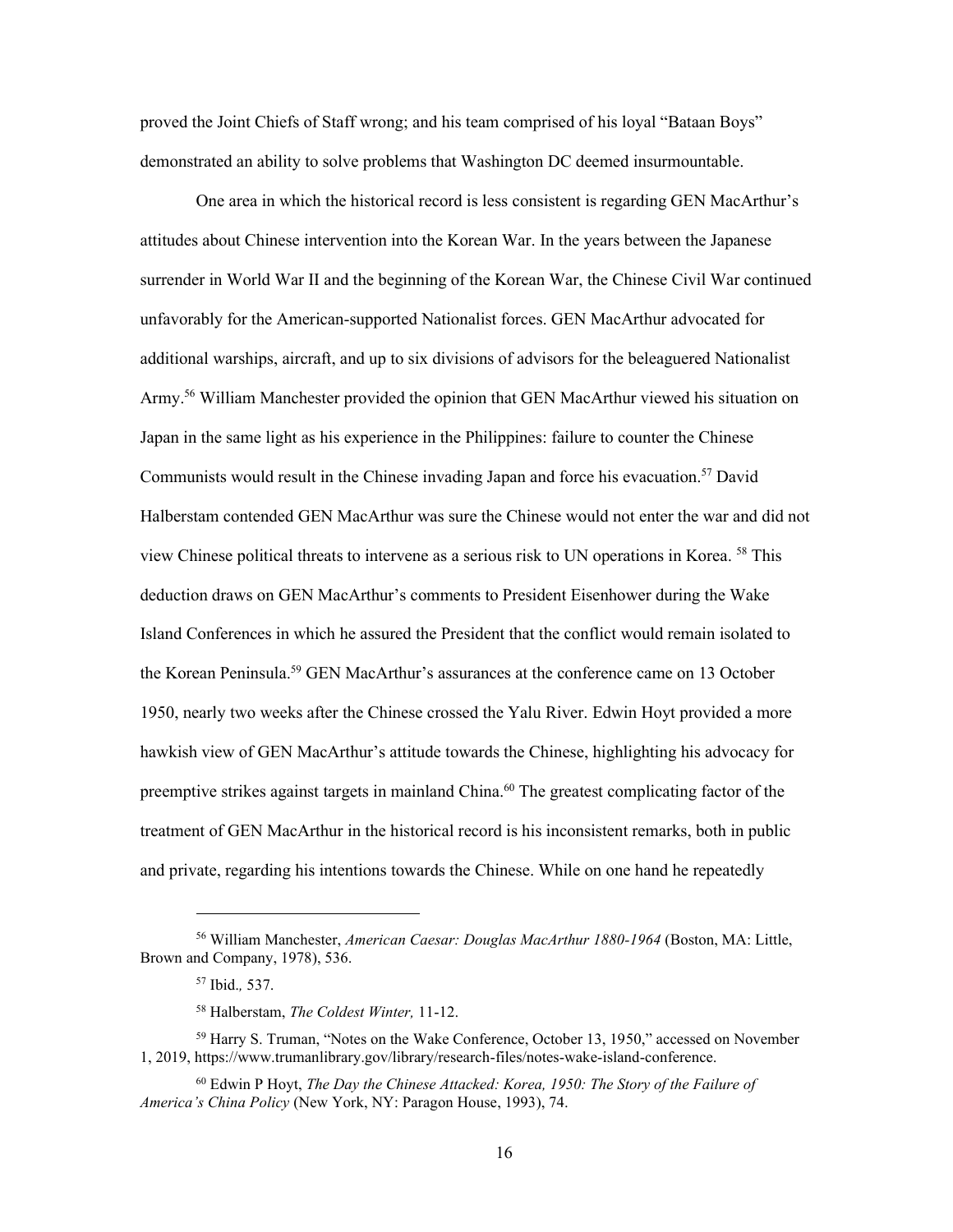dismissed the likelihood of a Chinese intervention, and the other he advocated for expanding the war to include Communist China.

Whether GEN MacArthur viewed fighting the Chinese on the Korean Peninsula as inevitable or unlikely is tangential to the central argument presented in the case study. GEN MacArthur's public remarks toward the Chinese varied from the end of the Chinese Civil War through the Chinese entrance into the Korean War. GEN MacArthur held strong views that Communism was anathema to Democracy and the West as a whole and he needed to defeat it. As the evidence will show, GEN MacArthur held strong biases towards the risk of Chinese intervention in the Korean War and these shaped his assessment of the intelligence presented by MG Willoughby. Before the US became involved in the Korean War, GEN MacArthur shaped intelligence analysis to justify military action against the Chinese, who he viewed as instigating the North Koreans to attack. Once the U.S. entered the War, he shaped intelligence analysis to indicate a lower risk of Chinese involvement in the War to gain support in Washington DC for continuing his advance north towards the Yalu River. GEN MacArthur did not use intelligence to shape his understanding of the environment, he used it to suit his personal objectives for the war.

#### Theoretical Discussion

In his 1989 work *The Logic of Failure: Recognizing and Avoiding Error in Complex Situations*, Dieterich Dörner explains why humans fail to anticipate uncertainty, specifically how an individual (or organization's) actions could impact a complex system. <sup>61</sup> In the context of warfare, a commander and staff must attempt to identify information gaps and create running estimates or recommendations as to how military operations can change the strategic context of a

<sup>61</sup> Dietrich Dörner, *The Logic of Failure: Recognizing and Avoiding Error in Complex Situations* (New York, NY: Basic Books, 2010), 38. A complex system is a system that is composed of may interconnected entities where the relationships between each entity is either unknown or nonlinear. An ecosystem is a classic example of a complex system where impacts to one organism within the ecosystem has reverberations throughout. For example, if a predatory species is removed from a national park, it will likely result in the increase in number of the prey. The prey then overconsumes the flora required for sustenance, thereby placing the viability of the prey species at risk.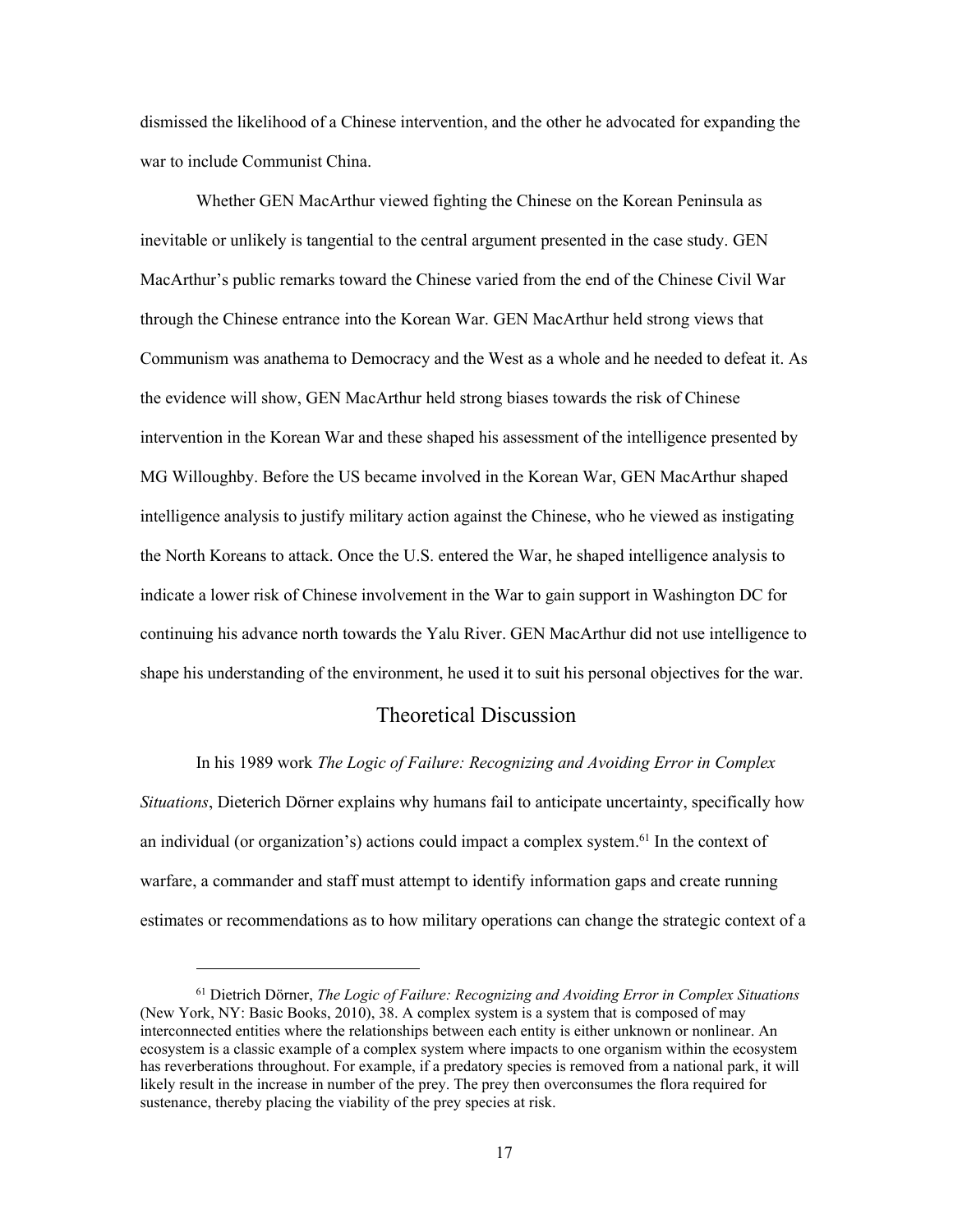given military campaign. A staff cannot merely identify unknowns but must develop information collection plans that fill cognitive voids for the commander. Dörner provided an explanation of how humans, even with the best of intentions and deliberate planning, fall victim to cognitive blind spots in both recognizing the complexity of an operational environment and the subsequent failure to react to changes within the environment.<sup>62</sup>

While conducting a laboratory experiment focused on increasing the quality of life of inhabitants in the fictitious state of Tanaland, Dörner identified five logical pitfalls to which all participants succumbed. In the experiment, participants had dictatorial powers over Tanaland to impose irrigation improvements, hunting regulations, medical improvements and a host of other civil improvements.<sup>63</sup> None of them possessed expertise in city planning or societal development, yet each was confident in their understanding of the central problems surrounding Tanaland's development and were sure of the appropriate remedies.<sup>64</sup> Although each of the participants failed for different reasons, their poor decisions contained a common theme: "more thinking and less action would have been the better choice."<sup>65</sup> Where the Tanaland experiment parallels real world scenarios, particularly military operations, are the five findings that the participants: "acted without prior analysis of the situation, failed to anticipate side effects and long-term repercussions, assumed that the absence of immediately obvious negative effects meant that correct measures had been taken, let overinvolvement in 'projects' blind them to emerging needs and changes in the situation, and were prone to cynical reactions."<sup>66</sup> As the case study of the Korean War shows, a real-world military operation conducted by military professionals fell victim to the same pitfalls as inexperienced participants in a laboratory governing a fictitious city.

<sup>62</sup> Dörner, *The Logic of Failure*, 7.

<sup>63</sup> Ibid., 12.

<sup>64</sup> Ibid.

<sup>65</sup> Ibid., 17.

<sup>66</sup> Ibid., 18.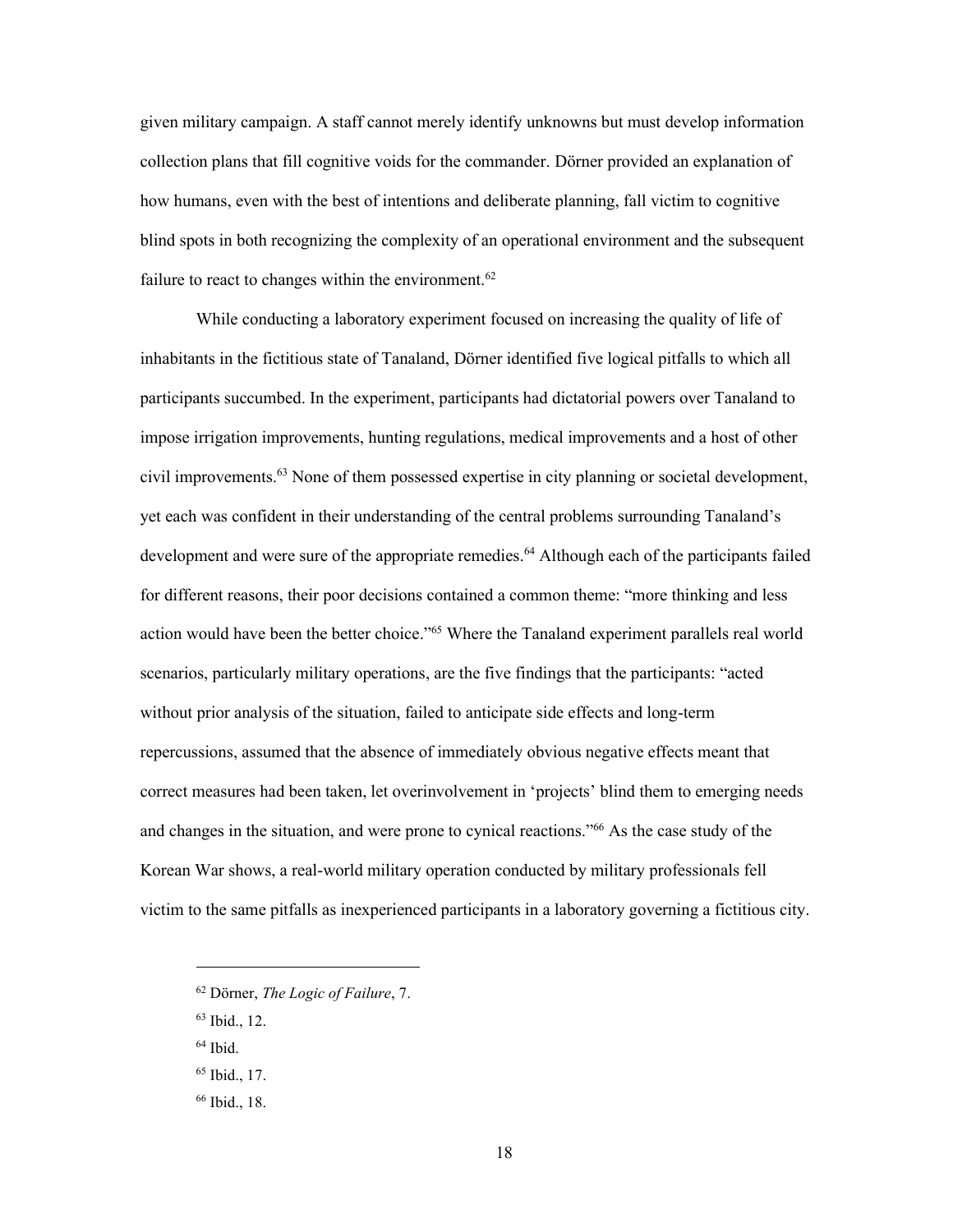Dörner addressed the danger of personal historical experience in assessing the future. He warned that experience provides a leader (commander) with the ability to generate "supersignals" that one can coalesce into a set of assumed conditions.<sup>67</sup> An individual uses "supersignals" to simplify a complex situation at the risk of creating cognitive blind spots by applying past experiences into future conditions.<sup>68</sup> The problem with applying past experiences, particularly successes, to a current military operation is it ignores the ability of the enemy to think and adapt to one's actions. The use of supersignals allows a commander to apply previously successful models to a new situation when there is not adequate time to analyze the totality of a new situation. Structural knowledge allows a decision maker to create a vision of the desired future conditions and how one's actions can either enable or hinder the achievement of that vision.<sup>69</sup> Individuals desire security - not just physical security, but the security that their intuitions are right and will seek information that confirms the biases.<sup>70</sup> A monolithic decision-making style marginalizes the ability of a staff to create a vision that accounts for unforeseen or discounted circumstances such as the possibility of a Chinese intervention in the Korean War.

Dörner provides a simple example of a garden pool to demonstrate the interdependence of critical and indicator variables within a given system. In his model, Dörner describes how an individual tries to fix a seemingly simple problem: that his pool stinks. To fix the problem, or achieve a desired future state, the man empties the water from the pool and scoops out the foulsmelling debris and places new gravel at the bottom of the pool. Several days later, the pool stinks again. What the man did not identify was the true root of the problem; the pool was too deep relative to its width and the water did not circulate oxygen sufficiently, causing a foulsmelling bacterium to flourish at the bottom of the pool. A simple pump to circulate the water

<sup>67</sup> Dörner, *The Logic of Failure,* 39.

<sup>68</sup> Ibid.

<sup>69</sup> Ibid.

<sup>70</sup> Ibid, 172.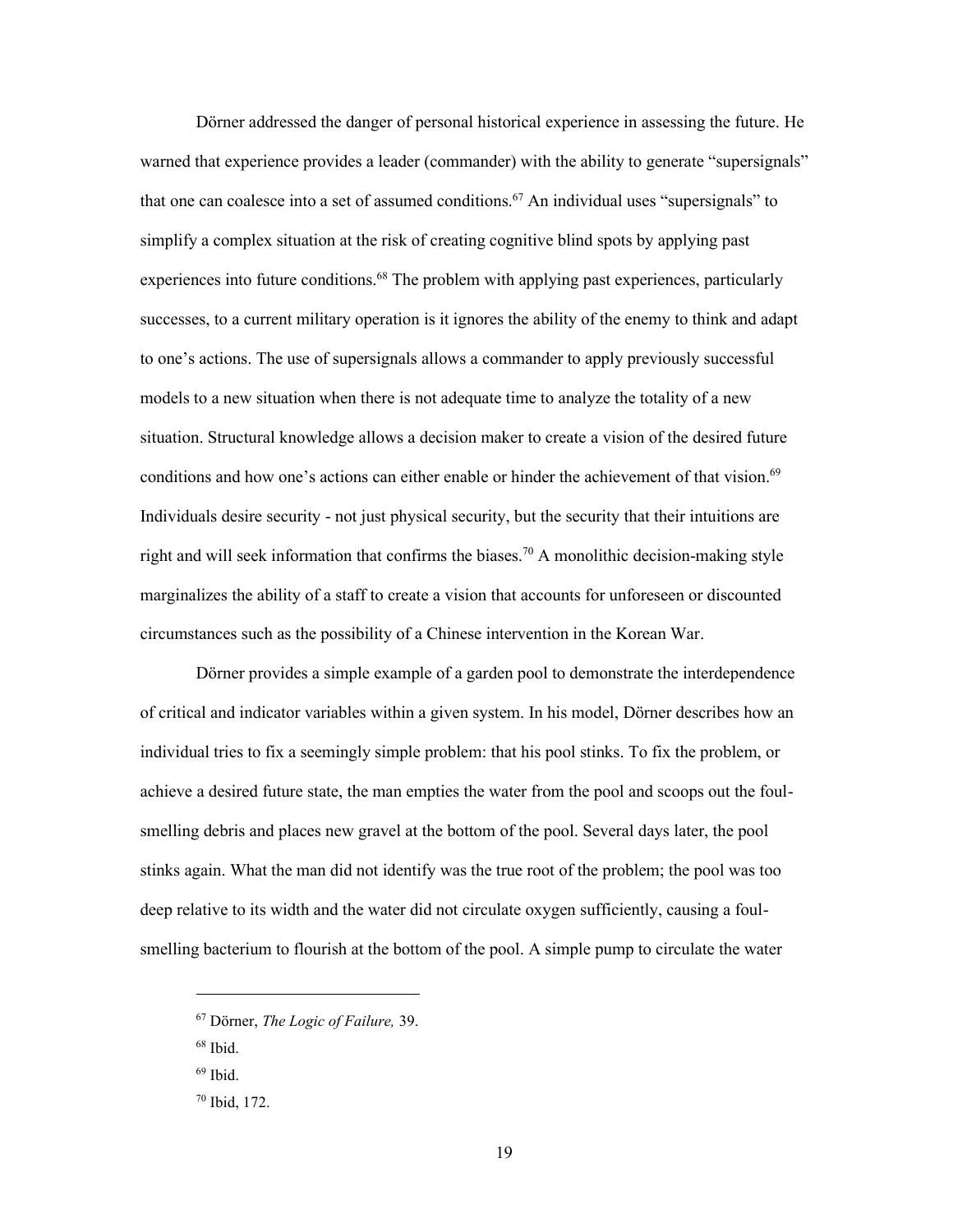more efficiently throughout the pool presents a more enduring and cost-effective solution than continually dredging the pool.<sup>71</sup>

Dörner's description of the logic of failure provides a method for avoiding failure if one does not truly understand the system at the outset of a military operation. To assume that a commander and staff can appropriately identify all critical and indicator variables and the nature of their interaction is inherently flawed. Even the most deliberate intelligence preparation of the battlefield (IPB) will still have either errors in the validity of assessments, or simply lack all possible variables. As the first step to avoiding failure, Dörner stated "if we want to deal rationally with a complex problem, the first thing we do is define our goals clearly."<sup>72</sup> The case study will demonstrate that sometimes clearly defined goals, if desynchronized with the strategic environment, can result in catastrophic failure.

In her anthology on organizational leadership theory, Mary Jo Hatch dedicated a chapter to the analysis of the role and influence of power in and around organizations. She contended that organizations, "whether families, villages, governments, universities, or corporations form both competitive and cooperative relationships; in the process, power is distributed and used to serve various interests. While some interests align, others will be contradictory, subjecting the use of power to politics."<sup>73</sup> The rational decision-making model, as developed by James March and Herbert Simon, is similar to the intelligence process in military operations. The intelligence process begins with the commander's guidance, then the intelligence staff conducts four steps: plan and direct, collect and process, produce, and disseminate while continually analyzing and assessing the information collected.<sup>74</sup> The purpose of the intelligence process is to "support"

<sup>71</sup> Dörner, *The Logic of Failure*, 72.

<sup>72</sup> Ibid, 173.

<sup>73</sup> Mary Jo Hatch, *Organization Theory: Modern, Symbolic, and Postmodern Perspectives*, 4th ed. (Oxford, UK: Oxford University Press, 2018), 284.

<sup>74</sup> US Department of the Army, Army Doctrine Publication (ADP) 2-0, *Intelligence* (Washington, DC: Government Printing Office*,* 2019), 3-1.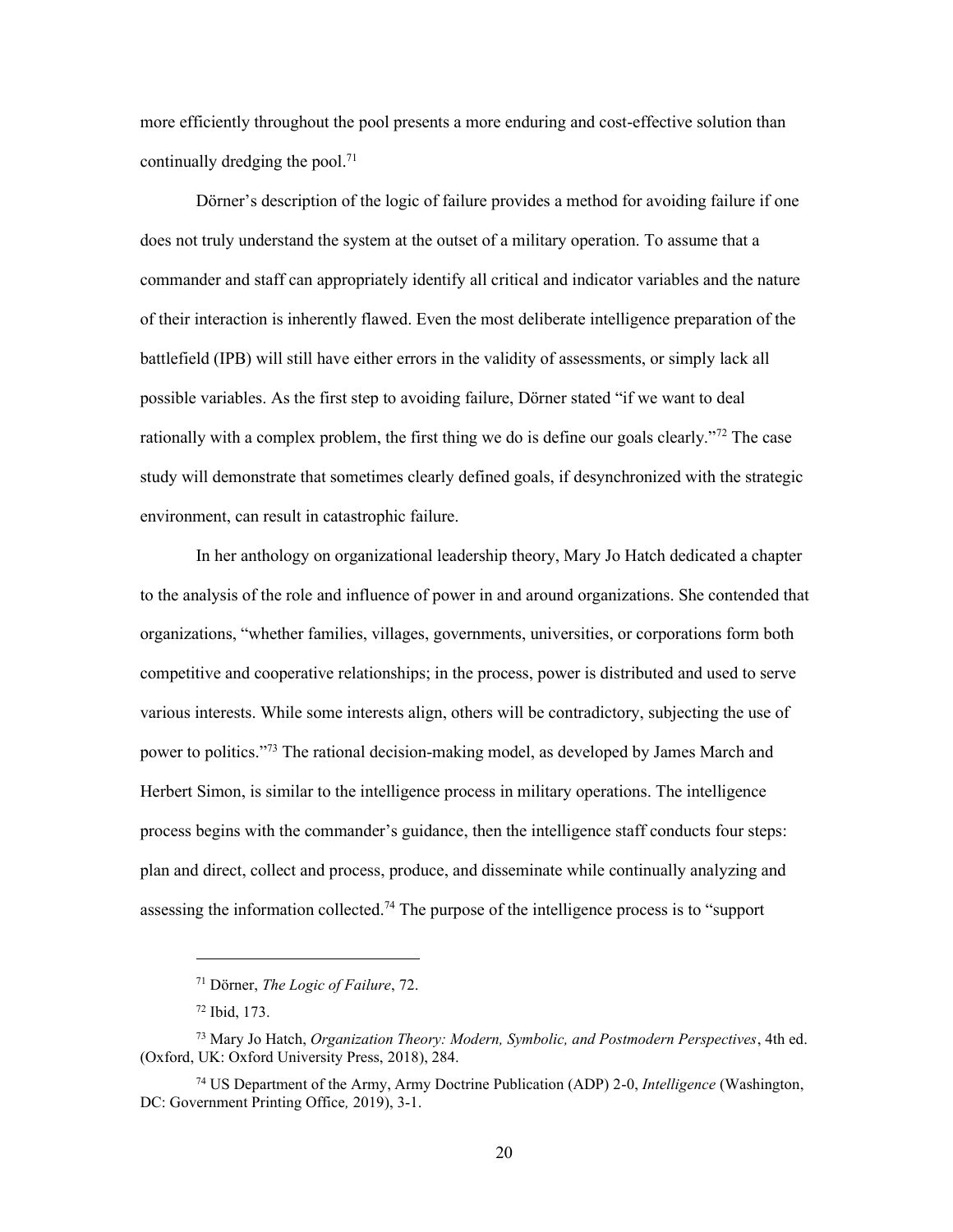commanders by providing intelligence needed to support command and control and the commander's situational understanding."<sup>75</sup> The rational decision-making model begins with "problem definition and the collection and analysis of all relevant information, following which decision makers are expected to generate and evaluate all reasonable alternatives."<sup>76</sup> Both the intelligence process and the rational decision-making model are subject to the power dynamics of the decision makers and the staffs.<sup>77</sup> Simon would later demonstrate that the rational decisionmaking model fails to adequately explain disagreements in organizational goals established by decision makers; to acknowledge the absence of all the information required to make rational choices; and the difficulties in processing and analyzing information in a complex environment.<sup>78</sup> GEN MacArthur's monolithic approach to decision making and planning hindered the ability of his staff to identify and mitigate risk, particularly the risk of Chinese involvement in the Korean War.

In his book on decision-making and cognitive function, *Thinking, Fast and Slow*, Daniel Kahneman explores the interplay between rapid and deliberate thinking. Kahneman described System 1 thinking as fast, and automatic, while System 2 thinking is slower and requires a deliberate cognitive effort in which the individual is aware of their thought process.<sup>79</sup> System 1 thinking is the natural state of human cognition; our tendencies towards efficiency lead us to make snap decisions based on precious experiences. GEN MacArthur's System 1 likely contained his experiences from the Pacific theatre during World War II. System 2 requires an awareness of

<sup>78</sup> Ibid*,* 290.

22.

<sup>79</sup> Daniel Kahneman, *Thinking, Fast and Slow* (New York, NY: Farrar, Straus and Giroux, 2013),

<sup>75</sup> US Army, ADP 2-0, 3-0.

<sup>76</sup> Hatch, *Organization Theory,* 290.

 $77$  Ibid, 235. Power dynamics refers to the way individuals and groups of individuals interact with one another when their relative positions within an organization differ. An example of a power dynamic is the way in which a superior and subordinate might disagree over an issue. While the subordinate might be correct, or have access to more relevant information, the superior is more powerful within the organization rendering the subordinate's dissention [potentially] moot.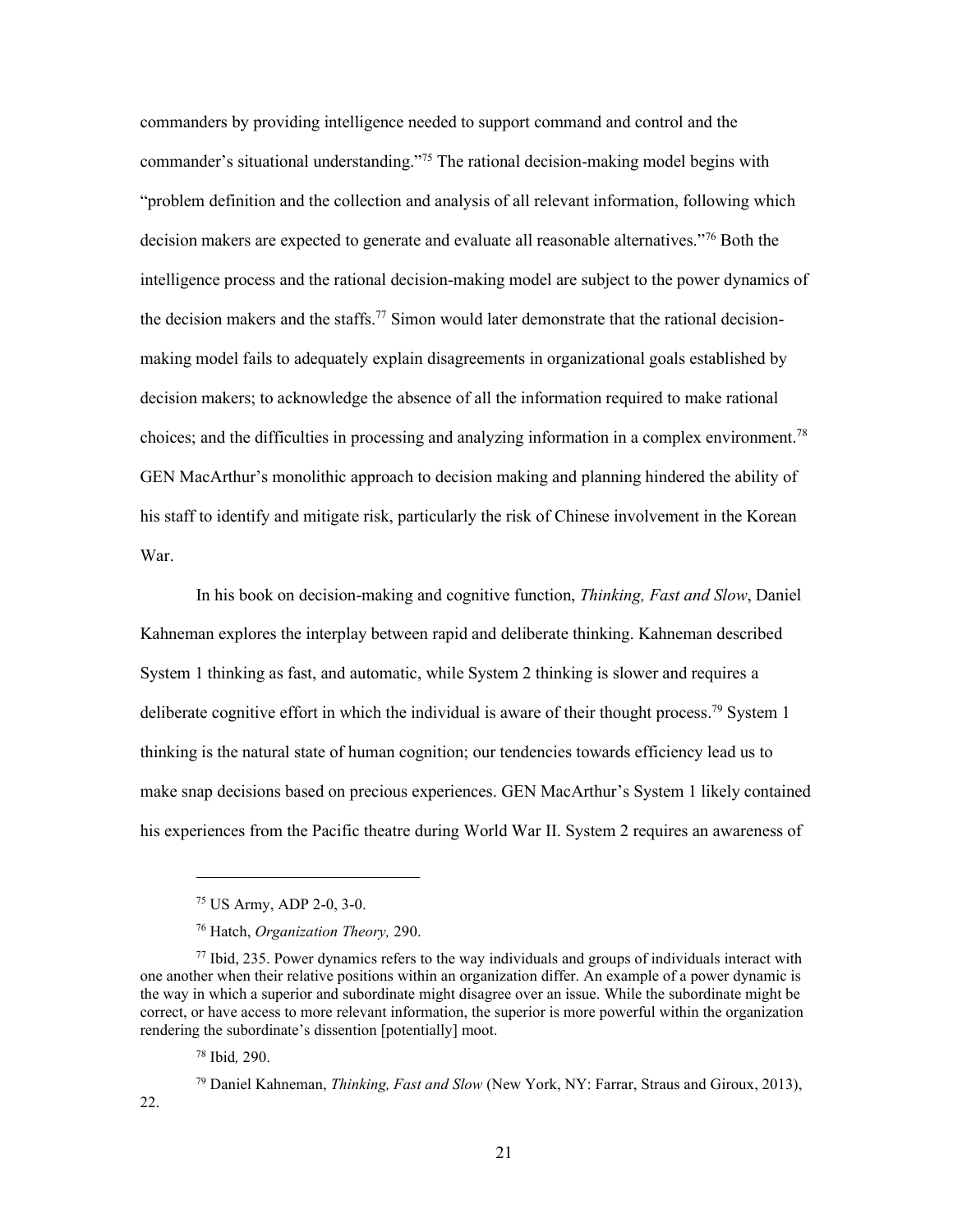one's own biases and uniqueness of the current situation to analyze the variables present within the current environment. Ideally, a military staff operates within System 2 to expedite the decision-making cycle on behalf of the commander. As the case study will demonstrate, GEN MacArthur's staff worked to support GEN MacArthur's biases which did not facilitate a greater understanding, but reinforced his strongly biased System 1.

The intelligence process relies upon the ability of units to collect information, including indicators and warnings of potential enemy courses of action. Once subordinate units collect information and enter it into the information cycle, hypotheses are either confirmed or the intelligence staff generates new hypotheses about what the enemy will do next given the new information. If there is no new information to enter the intelligence process, it is unreasonable to expect the intelligence officer to make new deductions. On describing the condition of not having adequate information, Kahneman says that "jumping to conclusions on the basis of limited evidence is so important to understanding the intuitive thinking and comes up so often that I will use a cumbersome abbreviation for WYSIATI."<sup>80</sup> WYSIATI, or What You See Is All There Is, implies that individuals have confidence in their beliefs based on the "story they can tell about what they see, even if they see little."<sup>81</sup> As this case study illustrates, the lack of information, or the corrupted nature of the information, caused GEN MacArthur and his staff to confirm their previously held theories about Chinese intervention.

## Doctrinal Shortfalls

The contemporary intelligence doctrine during the Korean War was a legacy of World War II and was inadequate for the complex situation faced by both commanders and intelligence officers. FM 30-5, published in 1946, separated intelligence into two discrete categories: combat intelligence and War Department intelligence. MG Willoughby's doctrinal responsibility was

<sup>80</sup> Kahneman, *Thinking, Fast and Slow*, 86.

 $81$  Ibid.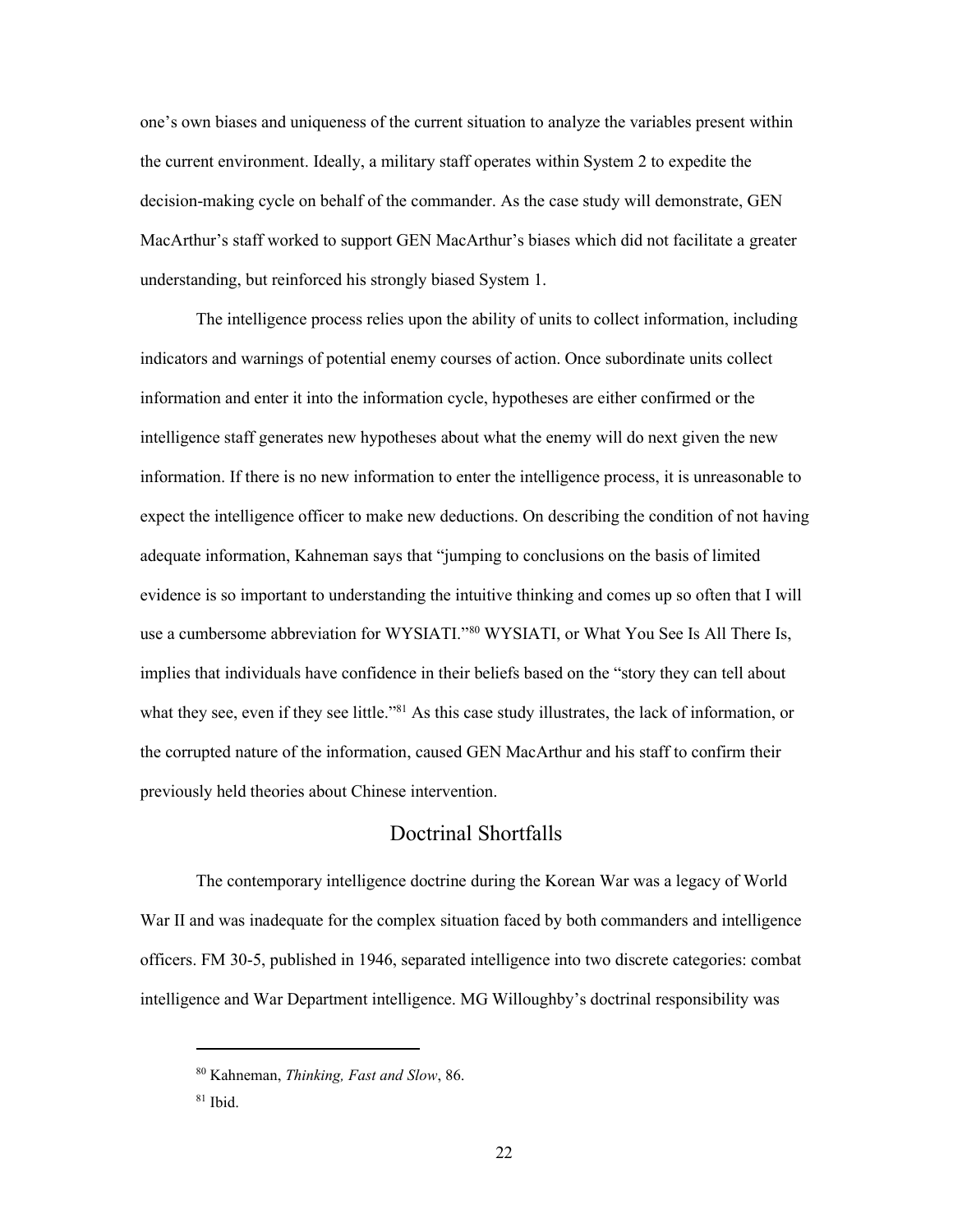providing combat intelligence to GEN MacArthur. Combat intelligence included the "location, strength, composition, dispositions, movements, armament, equipment, supply, tactics, training, discipline and morale of the enemy forces opposing a combat unit.<sup>82</sup> As the CCF did not enter the War until October 1950, including estimates of CCF capabilities was not the responsibility of MG Willoughby. War Department intelligence, by contrast, required the US Army G-2 in Washington, DC, to provide support to intelligence officers in any theater through the production of maps and reports as required.<sup>83</sup> Army doctrine did not include assessing the political or strategic situation in a combat theater, but on the possible enemy courses of action by those already engaged in the conflict. The doctrine available to MG Willoughby and his intelligence staff was inadequate to accurately articulate operational risk to commanders in the field as it ignored the strategic context of the operational environment.

Army doctrine of the early years of the Korean War were legacy publications from World War II. FM 101-5, *Staff Officers Field Manual for Staff Organization and Procedure* was written in 1940, FM 100-15, *Field Service Regulation for Larger Units* was written in 1942, and FM 30- 5, *Combat Intelligence* in 1942.<sup>84</sup> Doctrine writers wrote the publications through the lens of a total war, whereas the Korean War was a limited war.<sup>85</sup> In a post-war interview GEN Matthew Ridgeway, GEN MacArthur's replacement, stated "I don't think that at that time American doctrine contemplated limited war. The concept had always been all-out war, where everything is

<sup>82</sup> US Department of the Army, Field Manual (FM) 30-5, *Military Intelligence: Combat Intelligence* (Washington, DC: Government Printing Office, 1946), 8.

<sup>83</sup> Ibid., 12.

<sup>84</sup> US Army, FM 101-5, II; US Department of the Army, Field Manual (FM) 100-15, *Field Service Regulation for Larger Units* (Washington, DC: Government Printing Office, 1942), I; US Army, FM 30-5, I.

<sup>85</sup> MacGregor Knox and Williamson Murray, *The Dynamics of Military Revolution, 1300-2050* (New York, NY, 2015), 49. A total war is also referred to as an unrestricted war in which the entirety of a nation state is leveraged to bring the complete and total destruction of an enemy force whereas a limited war employs more limited means to achieve a much smaller political objective.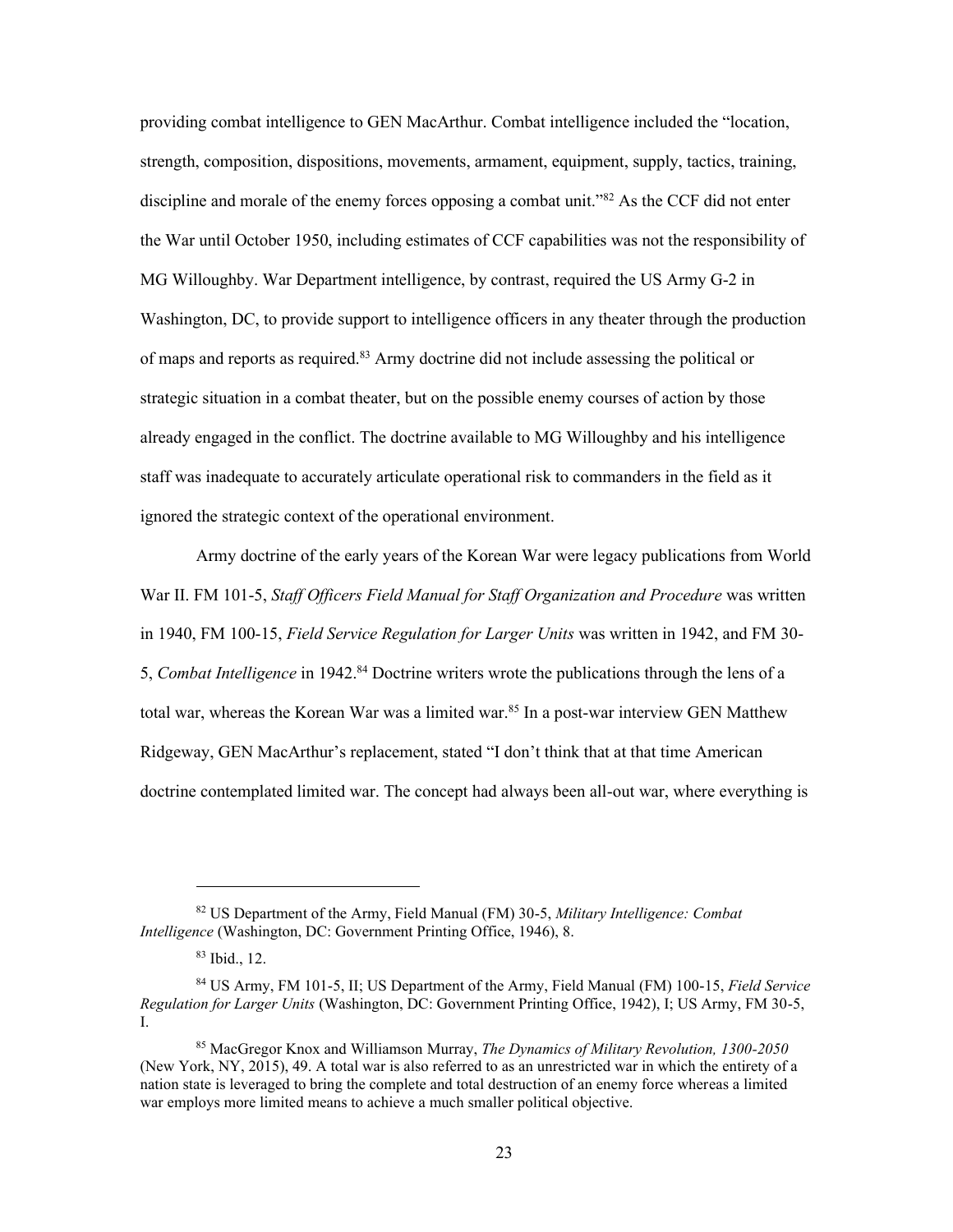used in order to achieve victory."<sup>86</sup> Army doctrine remained focused on fighting total wars against a clearly defined adversary as in both World Wars. As it pertains to the intelligence process, doctrine did not include the activities of an undeclared enemy, as was the case in the Korean War prior to the Chinese officially entering the war. In the summer and fall of 1950, China had not yet entered the war and therefore doctrine did not mandate that operational headquarters account for their actions within their order of battle analysis. Admittedly, a general officer ought to recognize the flawed rigidity of contemporary doctrine and either change it through written standard operating procedures or divert from the doctrine to fit the requirements of the commander.

The doctrinal framework of the US forces in the early stages of the Korean War was inadequate for enabling the intelligence staff to appropriately articulate risk to the commander. The lack of the stratification of responsibilities for collecting and analyzing intelligence at all levels of conflict resulted in the failure to adequately assess the likelihood of CCF intervention. Army doctrine grouped all operational and tactical headquarters together with the role of combat intelligence. For example, the doctrinal responsibilities of a battalion were identical to those of a division headquarters despite their vast differences in manpower and operational scope. The ability of the CCF to conceal their positions from aerial and signal intelligence collection efforts only exacerbated the problem of an inadequate doctrinal framework. An insufficient doctrinal framework does not absolve or excuse MG Willoughby's failure to assess the likelihood of a CCF intervention but does underscore the complexity in articulating risk to the commander.

<sup>86</sup> General Matthew Ridgeway, interview by Dr. Maurice Matloff, 34.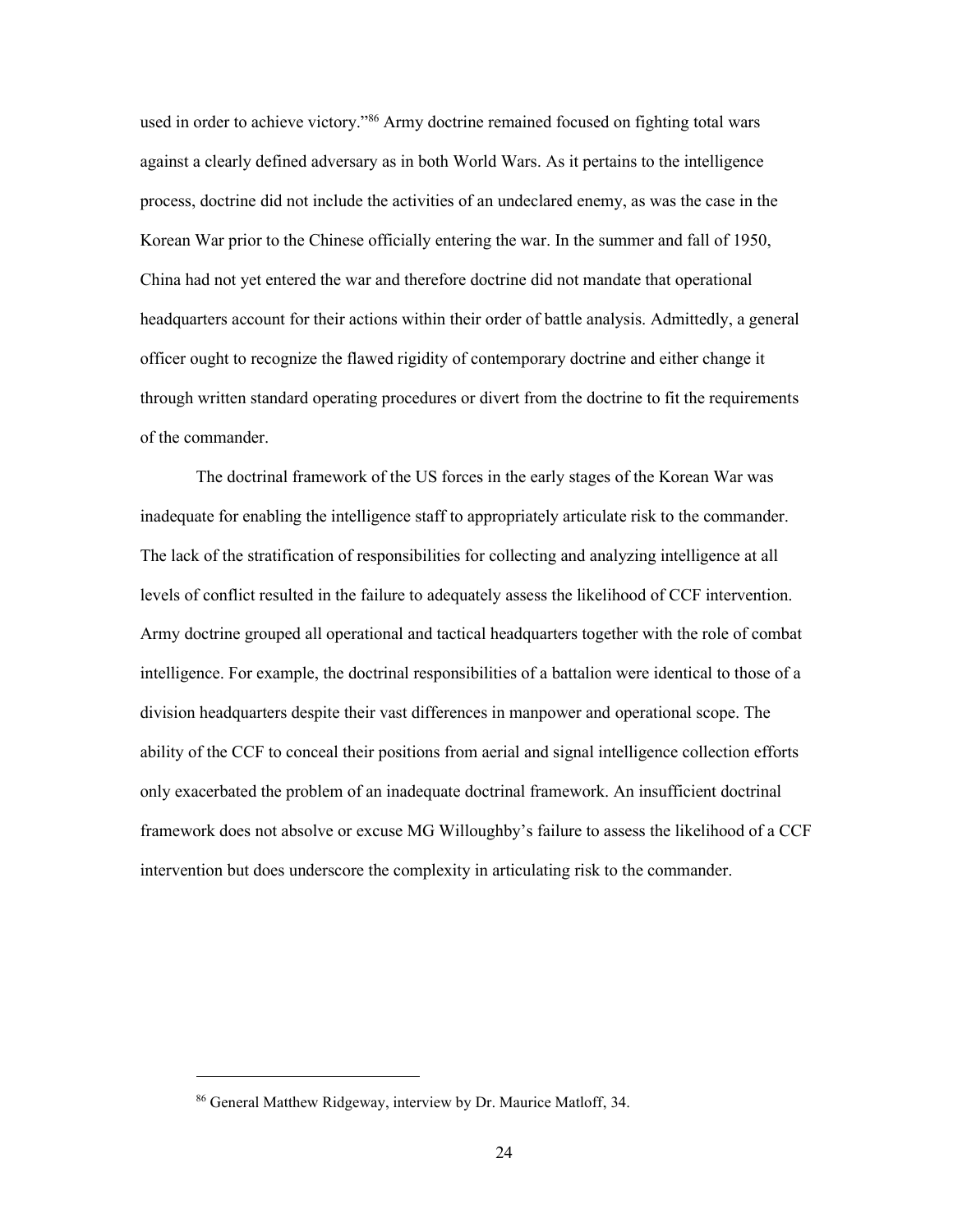#### What Intelligence Failure?

The failure of US forces in Korea to accurately assess the probability of a CCF intervention in the Korean War is only a small portion of the larger intelligence procedural malfunction shared by the entirety of the US government. Following the Chinese Civil War, the defeated Nationalists forces (supported by the US) withdrew to the island of Formosa (now Taiwan). US concerns over a Chinese invasion of the island prompted the JCS to order GEN MacArthur's headquarters in Japan to provide naval and air defense of Formosa on 29 June 1950, a mere four days after the North Korean invasion of South Korea. The Joint Staff viewed the North Korean attack as a diversion to support a Chinese main effort of achieving a final defeat against the Nationalist forces. $87$  As GEN MacArthur and MG Willoughby began planning the US response to the North Korean attack they had to simultaneously prepare for the repulsion of a potential Chinese invasion, splitting their already limited resources between two separate theaters. MG Willoughby was not alone in failing to understand the rationale and reasoning behind the North Korean attack and the role of the Communist Chinese forces.

It is important to recognize that policy makers and military planners alike did not understand the entirety of the political context of the Korean War, which contributed to the strategic intelligence failure. Following the end of World War II, the US and its Western allies regarded the Soviet Union and its Communist ideology as their greatest threat. The strategic estimate of NSC 73/4 on 8 August 1950 highlighted the mischaracterization of the Korean War. While the North Koreans advanced south of the 38<sup>th</sup> Parallel, the NSC remained convinced the

<sup>87</sup> US Joint Chiefs of Staff, "Army Department Message, Joint Chiefs of Staff to Douglas MacArthur," accessed October 29, 2019, https://www.trumanlibrary.gov/library/research-files/armydepartment-message-joint-chiefs-staff-douglas-macarthur?documentid=NA&pagenumber=1.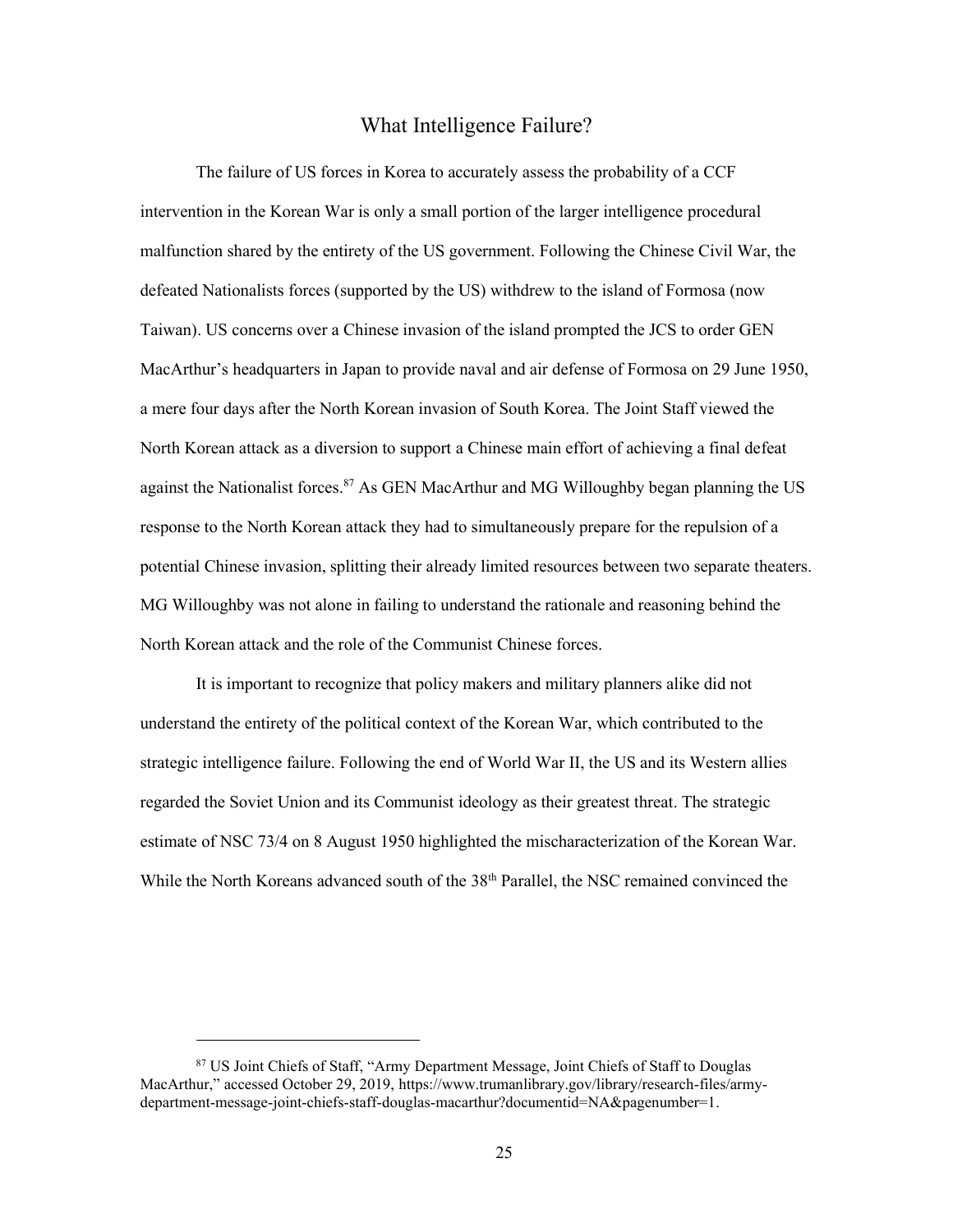Soviet Union would use the Korean War as a diversion to launch an attack into Europe.<sup>88</sup> The NSC estimate did allude to the possibility of Chinese intervention noting, "Chinese Communists, in addition to an attack on Formosa, have the military capability to enter directly the Korean War and to initiate military action against Indochina or Burma, or Tibet. A move against Tibet may be expected in the near future."<sup>89</sup> It is evident that the NSC lacked any accurate assessment of Chinese intentions and capabilities. The estimate concluded with the statement that the "USSR has materially increased its capability to wage a global war."<sup>90</sup> The US as a whole overestimated the combined intentions of China and the Soviet Union and treated them as if having a binding military and political alliance, acting in unison to promote a global Communist-motivated conflict.

The prevailing theory of the communist world was that of a monolith, or more accurately, a marionette with the Soviet Union pulling the strings and manipulating each of its satellites. A CIA estimate of 14 July 1950 still assessed Chinese actions through a Soviet lens: "The USSR will be confronted with a difficult problem if forced to decide whether to allow North Korean defeat or use Chinese Communist troops to win or prolong the struggle."<sup>91</sup> In addition to believing the monolithic nature of the communist nations, the CIA still believed the Chinese would attack Formosa "before the monsoon season of August" and "The Peiping [Beijing] regime is already publicly committed to the Taiwan operation."<sup>92</sup> The defeat of Task Force Smith in early July 1950 did not sway the prevailing American opinion that the Communist Chinese, at the

<sup>88</sup> US National Security Council, *Report by the National Security Council on the Position and Actions of the United States with Respect to Possible Further Soviet Moves in the Light of the Korean Situation,* accessed October 29, 2019, https://www.trumanlibrary.gov/library/research-files/report-nationalsecurity-council-732-position-and-actions-united-states.

<sup>89</sup> US National Security Council, *The Position and Actions of the United States with Respect to Possible Further Soviet Moves in the Light of the Korean Situation*.

 $90$  Ibid.

<sup>91</sup> US Central Intelligence Agency, "Communist China's Role," (July 14, 1950), accessed October 30, 2019, https://www.cia.gov/library/readingroom/docs/1950-07-14a.pdf.

 $92$  Ibid.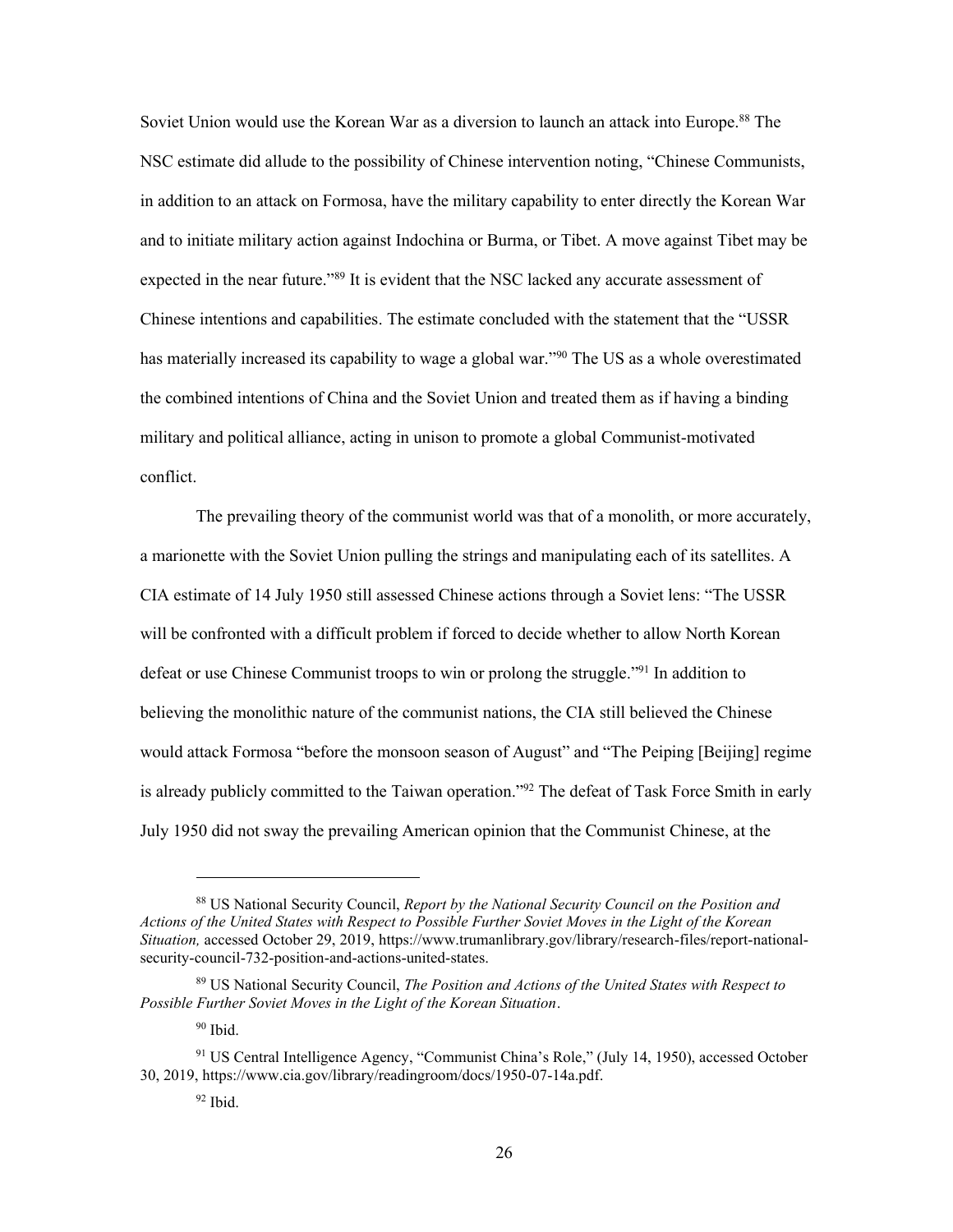behest of the Soviet Union, would invade Formosa to achieve final victory over the Chinese Nationalists. American strategic estimates provided by the CIA and the NSC certainly influenced MG Willoughby's understanding of the strategic context as he echoed that "North Korean government and their Chinese allies are under complete domination of Russia."<sup>93</sup> If the geopolitical environment during the first months of the Korean War were likened to Dörner's garden pool, neither the critical or indicator variables were sufficiently identified or understood. The US recognized the "stink" emanating from the pool but approached the problem with a singular solution; eradicate communism from the region. Complicating the analogy of Dörner's garden pool US policy makers, including GEN MacArthur, engaged Kahneman's System 1 thinking and made snap decisions based on intuition rather than attempting to search for deeper causal relationships. By the logic used at the time, if there was an anti-Western movement, it had to be the work of the Communist Soviets and their proxies. The NSC and CIA created a flawed hypothesis based on a poor understanding of the interconnectedness of oversimplified variables in assessing the importance as of a unified Communist front, as the Soviet Union played a smaller role in the Korean War than originally believed.

Prior to the intervention of the Chinese in the Korean War, national intelligence agencies did not anticipate the North Korean invasion of South Korea, eroding their credibility in predicting any subsequent outbreak in hostilities in any theatre, especially the Pacific. As discussed previously, US Army doctrine of the period placed the onus of strategic intelligence on the Department of the Army G-2 in Washington, DC. The US government created the CIA to advise the NSC on matters concerning national security, which included American interests abroad such as the potential spread of Communism.<sup>94</sup> If the intelligence apparatus functioned properly between strategic and combat intelligence, MG Willoughby and his staff would have had

<sup>93</sup> Willoughby and Chamberlain, *MacArthur 1941-1951,* 351.

<sup>94</sup> "History of the CIA," US Central Intelligence Agency, November 1, 2018, accessed October 30, 2019, https://www.cia.gov/about-cia/history-of-the-cia.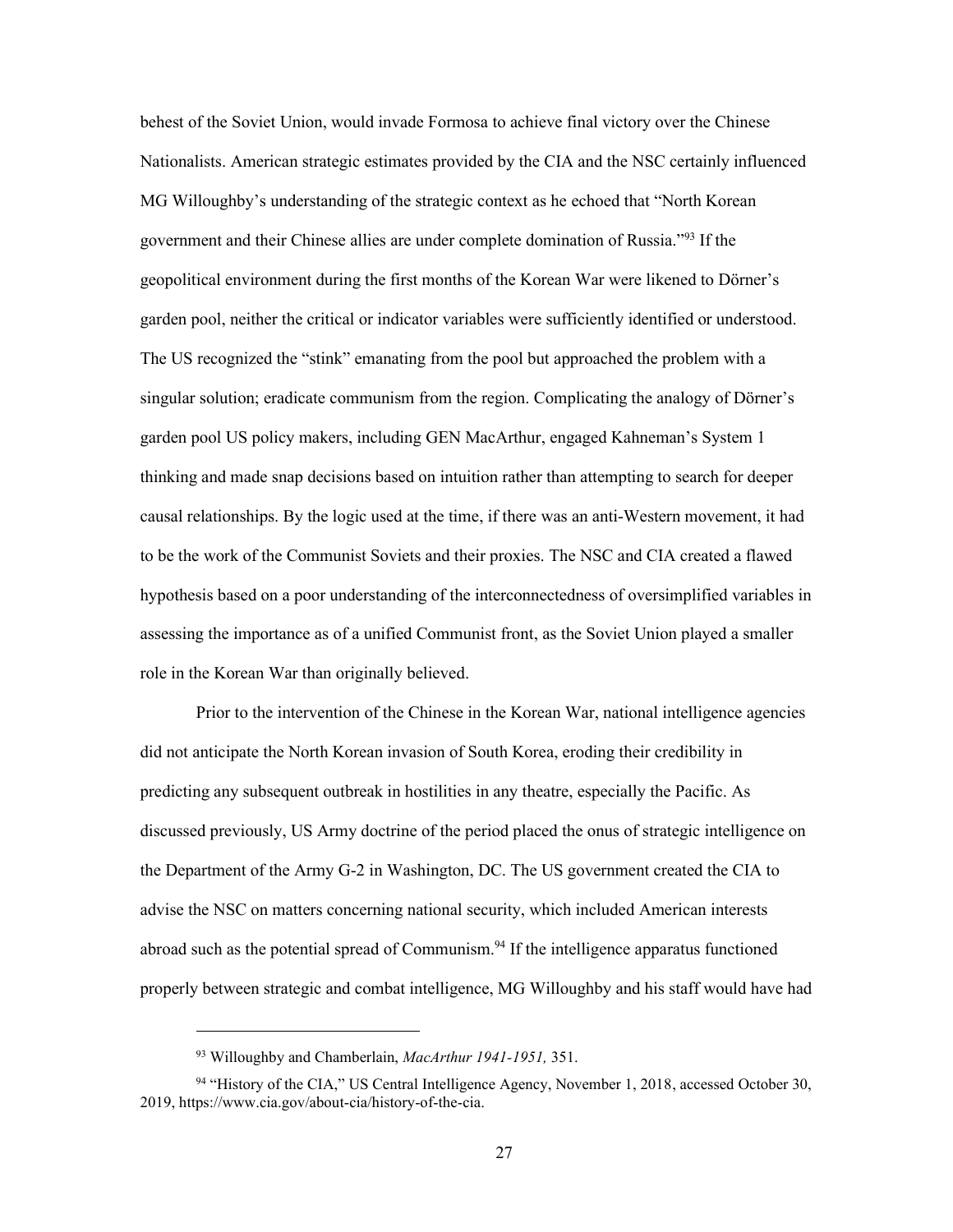forewarning of both the North Korean invasion and the subsequent Chinese intervention. Instead, the CIA had determined that a military intervention in North Korea would "wreck" China, both economically and militarily.<sup>95</sup> It was correct in that intervention cost the Chinese dearly, but they did not to test their hypothesis, as Dörner prescribed. <sup>96</sup> The CIA did not comprehend the complexity of the system, much in the same way as a gardener tries to eliminate a smell from his pool.

To accurately assess the conclusions reached by MG Willoughby regarding a Chinese intervention one must first evaluate the information available to him in the late summer and early fall of 1950. One major source of intelligence information was the interrogation of captured prisoners of war (POWs). Within weeks of the Chinese intervention, the US Eighth Army captured 344 prisoners, of which only two were Chinese.<sup>97</sup> On 30 October 1950, the US 1st Cavalry Division reported "there are no indications at this time to confirm the existence of a CCF organization or unit, of any size, on Korean soil."<sup>98</sup> Such reports led to GEN Walt Walker stating in November 1950, "We should not assume that the Chinese Communists are committed in force. After all, a lot of Mexicans live in Texas."<sup>99</sup> American officials fell victim to the phenomena described by Kahneman as WYSIATI. Although the CCF had in fact committed to the Korean War by time each of the three preceding statements, there was not enough evidence to change the widely accepted story that the Chinese would not intervene in Korea.

One cannot completely condemn the intelligence apparatus for failing to identify CCF forces in Korea when the Chinese went to great lengths to disguise their movements. During the Chinese Civil War, the Communist forces grew adept at avoiding detection from aerial

<sup>95</sup> Hoyt, *The Day the Chinese Attacked*, 84.

<sup>96</sup> Dörner, *The Logic of Failure,* 75.

<sup>97</sup> Appleman, *South to the Naktong,* 752.

<sup>98</sup> Ibid.

<sup>99</sup> Fehrenbach, *This Kind of War,* 284.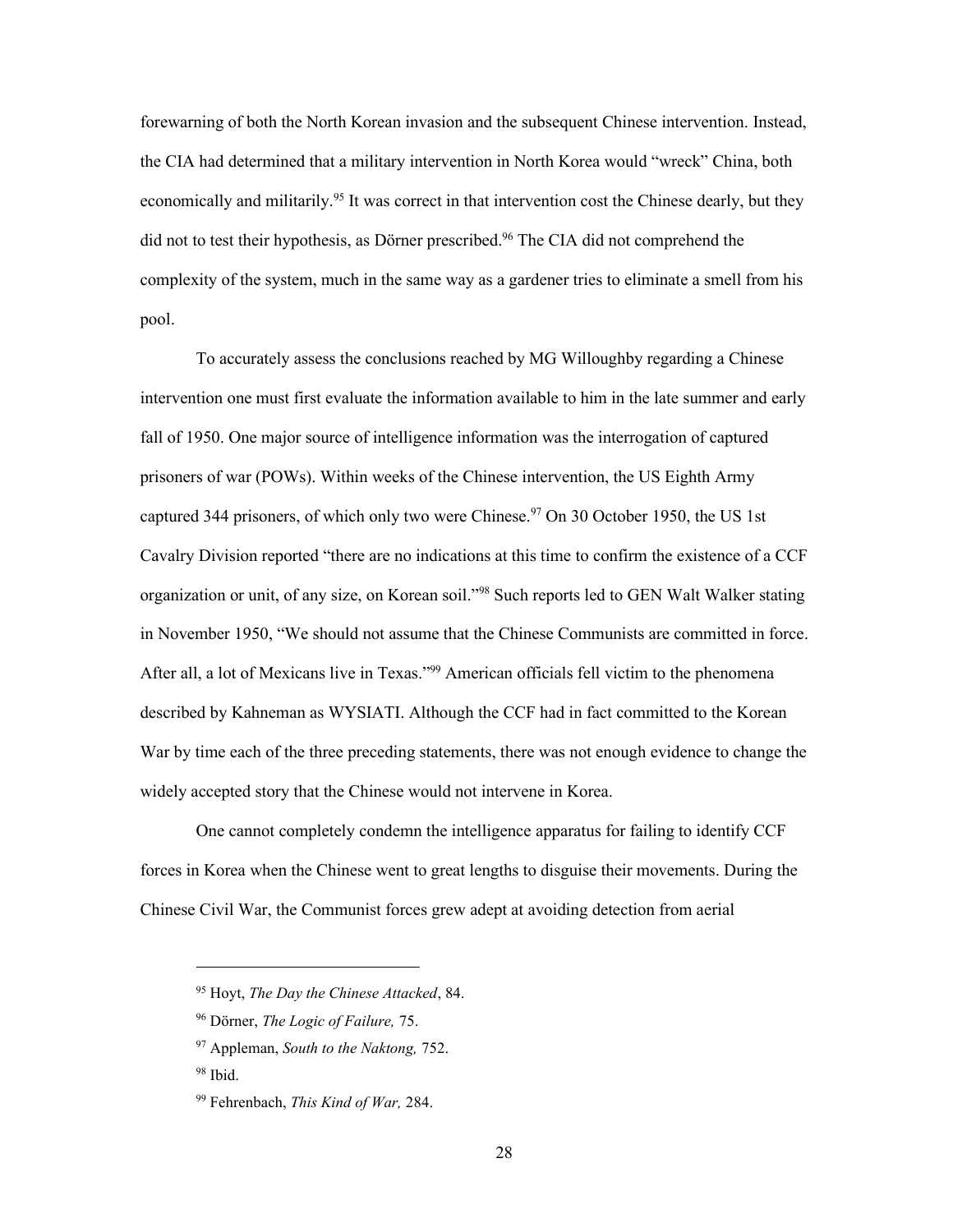surveillance and sophisticated signals intelligence (SIGINT) provided by the Americans to the Chinese Nationalists. Once the CCF crossed the Yalu River into Korea they used codes to misidentify the size and type of unit; Chinese documents referred to battalions that were in fact divisions and vice versa.<sup>100</sup> The deceptive marking system confused analysts sifting through recovered documents. Moreover, captured CCF could not accurately state their unit because they did not know. The interrogation of prisoners did not provide the same quality of information that veterans of World War II experienced with their interrogations of German and Japanese POWs.<sup>101</sup> American SIGINT collection efforts proved fruitless leading up to the CCF intervention for two reasons: the Chinese lacked quality radios and, when units did possess radios, they used brevity codes that concealed the true meaning of the messages from American intelligence analysts.<sup>102</sup> The entirety of the US intelligence enterprise failed to understand the changed circumstances from World War II in the Pacific theatre, when the US enjoyed a robust SIGINT capability against the Japanese. American intelligence officers at all echelons, not just MG Willoughby, fell victim to WYSIATI. Regardless of any signals emanating or not emanating from North of the Yalu River, GEN MacArthur had a clear intent of fighting the Chinese Communists, regardless of the intelligence available or the analysis provided by MG Willoughby, which will be addressed later in this section.

GEN MacArthur trusted MG Willoughby as a staff officer, but often ignored any assessments that contradicted his own conclusions while endorsing those that confirmed his biases. It is worth stating that GEN MacArthur's judgments in evaluating the intelligence provided by MG Willoughby were often, but not always correct. For example, during the New Guinea campaign during World War II, MG Willoughby assessed reports indicating a Japanese

<sup>100</sup> Appleman, *South to the Naktong,* 721.

<sup>101</sup> US Department of the Army, *The 2d Infantry Division Korean Campaign: 1 September-31 October 1950* (Washington, DC: Government Printing Office,1950), 4.

<sup>102</sup> Hastings, *The Korean War,* 244.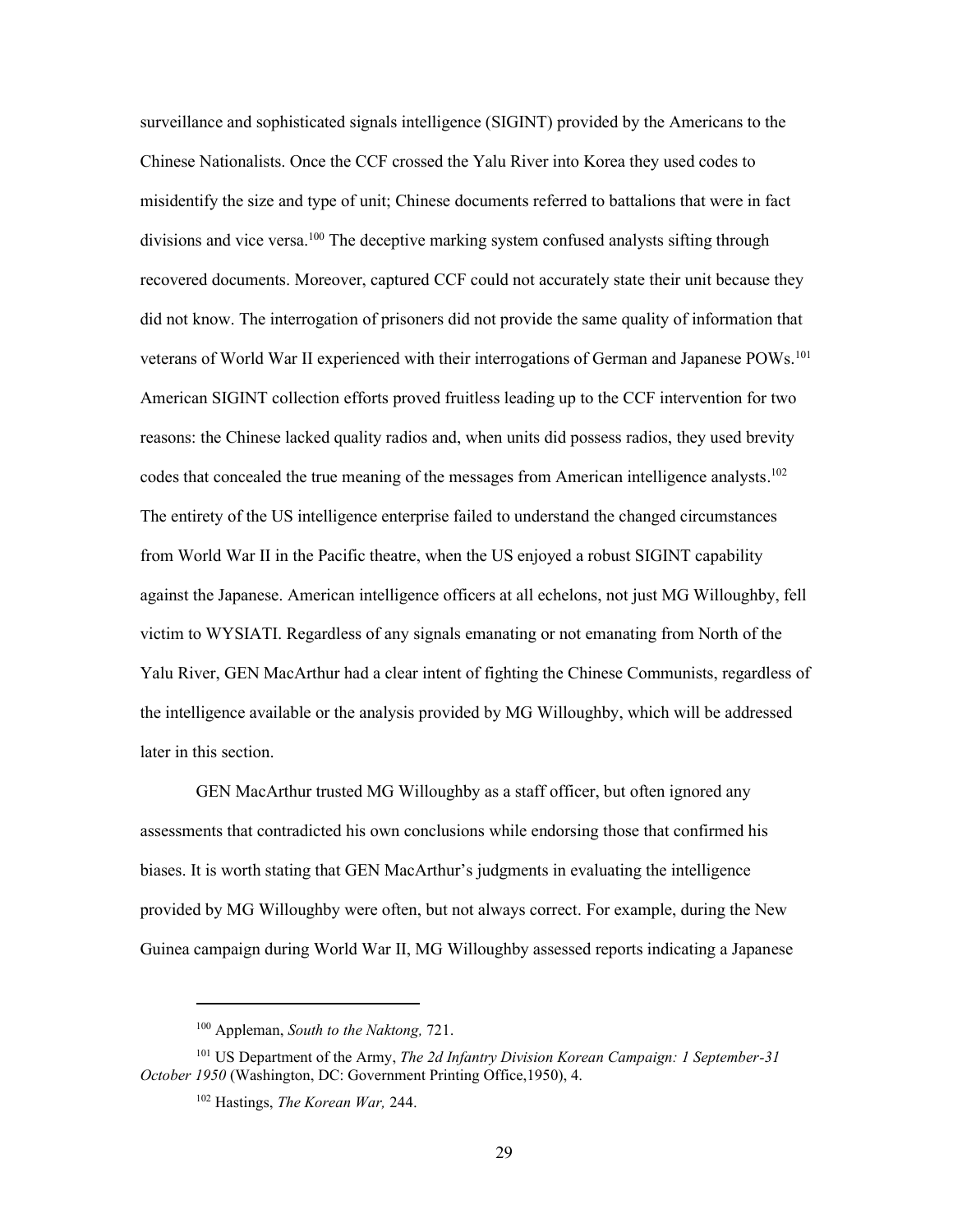advance along the Kokoda Trail (a treacherous path through the Owen Stanley mountains) was a feint designed to fix Australian forces north of Port Moresby.<sup>103</sup> MG Willoughby concluded that the terrain was inadequate to support such a large formation of Japanese soldiers, an assessment GEN MacArthur discarded; he immediately sent Australian forces to meet the Japanese along the Kokoda Trail.<sup>104</sup> Three months later, MG Willoughby again failed to assess the strength of the remaining Japanese forces in New Guinea. In November 1942, based on his analysis of SIGINT, MG Willoughby concluded the Japanese possessed over four thousand soldiers and marines within their defensive perimeter.<sup>105</sup> MG Willoughby was wrong again, the SIGINT intercepts referred to only a portion of the Japanese defenders as there were actually closer to fifteen thousand Japanese in heavily entrenched defensive positions.<sup>106</sup> GEN MacArthur already assumed the Japanese defenses were light and subsequently ordered an attack along the Japanese defenses. During the Los Negros Campaign, from February through March of 1944, GEN MacArthur relied on his biases to evaluate the intelligence presented to him, often reading Japanese SIGINT reports himself because he did not fully trust his staff.<sup>107</sup> In this campaign, GEN MacArthur believed the island of Los Negros was unoccupied by the Japanese, relying on reports from allied aerial reconnaissance.<sup>108</sup> MG Willoughby, however, correctly assessed the island contained Japanese defenders, but GEN MacArthur dismissed his G-2's assessments.<sup>109</sup> GEN MacArthur relied on his intuition more than intelligence reports when planning military

<sup>103</sup> Mark Perry, *The Most Dangerous Man in America: The Making of Douglas MacArthur* (New York, NY: Basic Books, 2014), 197.

<sup>104</sup> Perry, *The Most Dangerous Man in America*, 197.

<sup>105</sup> Ibid, 211.

<sup>106</sup> Paul M. Edwards, *The Korean War*: *American Soldiers' Lives* (Westport, CT: Greenwood Press, 2006), 220.

<sup>107</sup> Perry, *The Most Dangerous Man in America,* 262.

<sup>108</sup> US Department of the Army, *Reports of General MacArthur: The Campaigns of MacArthur in the Pacific* (Washington, DC: Center for Military History, 1994), 135.

<sup>109</sup> Perry, *The Most Dangerous Man in America,* 262.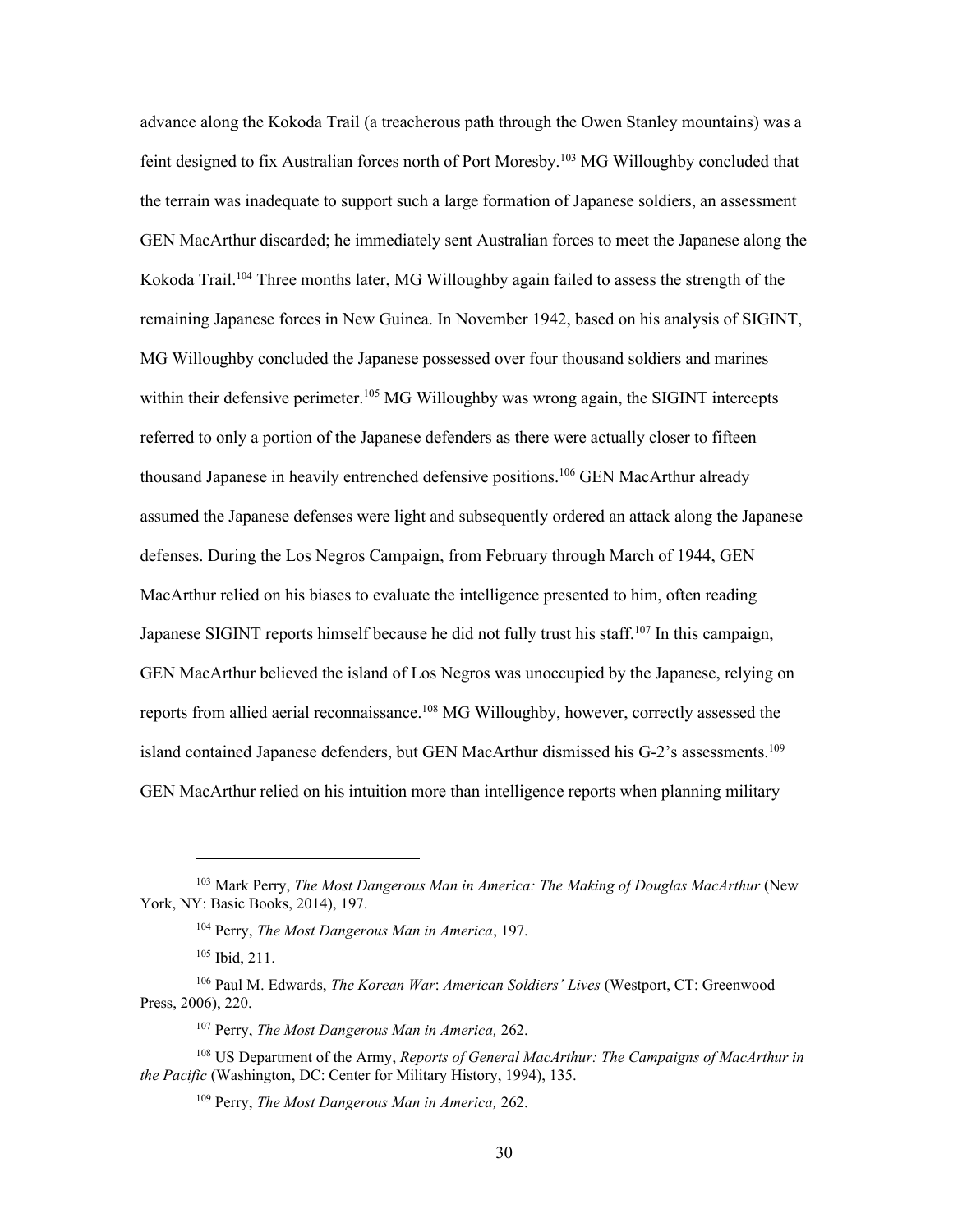operations during his command in the Pacific Theatre during World War II, a habit he continued during the Korean War.

The vilification of MG Willoughby by Korean War historians fails to acknowledge the stark reality that GEN MacArthur was not only unconcerned about Chinese intervention but intended to fight the Chinese whether they crossed the Yalu or not. According to GEN Ridgeway, who commanded the Eighth US Army under GEN MacArthur and eventually replaced him as the commander of UN Forces in Korea, "MacArthur had been pressing to attack China, to bring Chinese troops onto the Korean Peninsula."<sup>110</sup> If GEN Ridgeway's assertion is correct, no amount of intelligence about Chinese intentions or capabilities would sway GEN MacArthur's desire to fight China, especially given his track record for disregarding the assessments of his staff during World War II.

As the UN forces advanced into North Korea, GEN MacArthur remained unconcerned about the possibility of a Chinese intervention in the Korean War. If the Chinese intervened, he remained confident in his ability to deliver a decisive defeat to the Chinese. If the Chinese failed to intervene, it would demonstrate Chinese political weakness and create an opportunity for the US to attack China. GEN MacArthur was exploring the possibility of using Formosa, the island holdout of the defeated Nationalist Chinese, as a staging base for future attacks against mainland China.<sup>111</sup> He viewed these possible attacks as an expansion of his orders to defend Formosa against an attack from the CCP – which would force the Chinese to fight a two-front war.<sup>112</sup> GEN MacArthur's desire to fight the Chinese was thus not restricted to Korea, making the probability of a Chinese intervention in Korea tangential to his central desire to fight and destroy Communism. GEN MacArthur's outlook on the situation in Asia resembled those of the

<sup>110</sup> General Matthew Ridgeway, interview by Dr. Maurice Matloff, 35.

<sup>111</sup> Manchester, *American Caesar,* 568.

<sup>112</sup> Ibid., 570.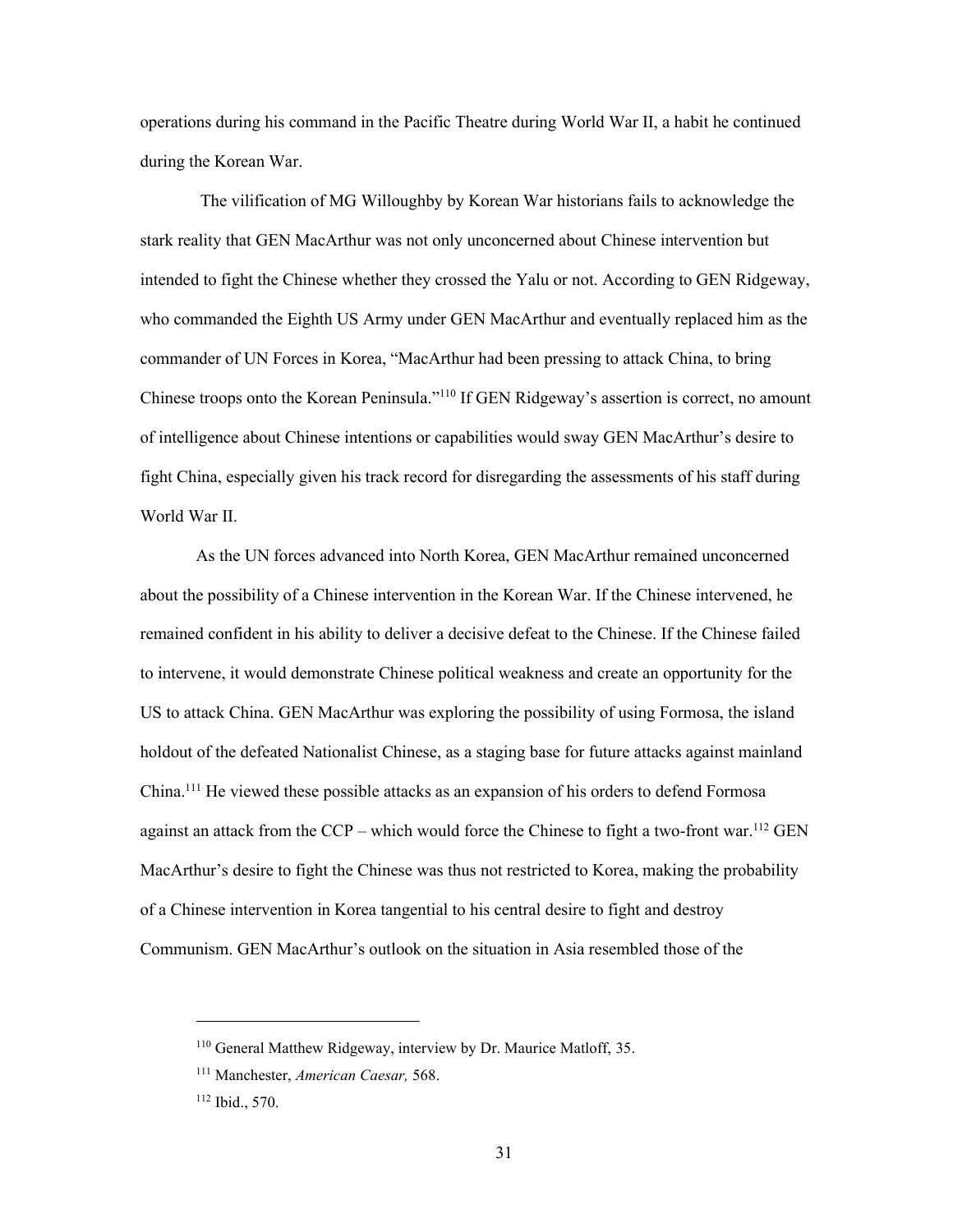participants in Dörner's Tanaland scenario: He thought he possessed dictatorial powers over the US and UN forces to change the environment as he saw fit and, like the participants in the Tanaland experiment, his proclivity for action over more comprehensive thought about the interconnectedness of the environment would have produced a less favorable outcome. Fortunately for the UN, GEN MacArthur did not have dictatorial powers over the conduct of the war, and he was not allowed to expand the conflict across the Formosa Strait.

Despite GEN MacArthur's clear intention of advancing towards the Yalu River, his superiors, including the Chief of Staff of the Army, the Chairman of the Joint Chiefs of Staff, and the President, failed to restrain his actions. GEN Lawton Collins, the CSA, did not support GEN MacArthur's advance, but did not voice his disapproval because "I wasn't asked."<sup>113</sup> GEN Collins likely feared interfering with GEN MacArthur's plans because he objected to the Inchon landings, and GEN MacArthur had likely garnered enough power within the Department of Defense to overrule GEN Collins. Once the landings at Inchon proved successful, GEN MacArthur's decision making and ability to calculate risk seemed beyond reproach. GEN MacArthur clearly commanded great power within the Department of Defense, the NSC, and the UN. In the decision to attack towards the Yalu, GEN MacArthur demonstrated that his informal power created through decades of military successes trumped the formal power present within a military chain of command.

The relationship between MG Willoughby and GEN MacArthur during the summer and fall of 1950 represents a classic case of how rational decision-making models fail to account for power-centric means of decision making. As Hatch identified, the rational decision-making model falls apart when disagreements in organizational goals exist between decision makers and

<sup>113</sup> General Lawton Collins, interview by Alfred Goldberg, Roger Trask, Doris Condit, and Steve Rearden, July 2, 1981, Office of the Secretary of Defense Historical Office, Washington, DC, Accessed October 30, 2019 <http://cgsc.contentdm.oclc.org/cdm/singleitem/collection/p4013coll11/id/1645/rec/3>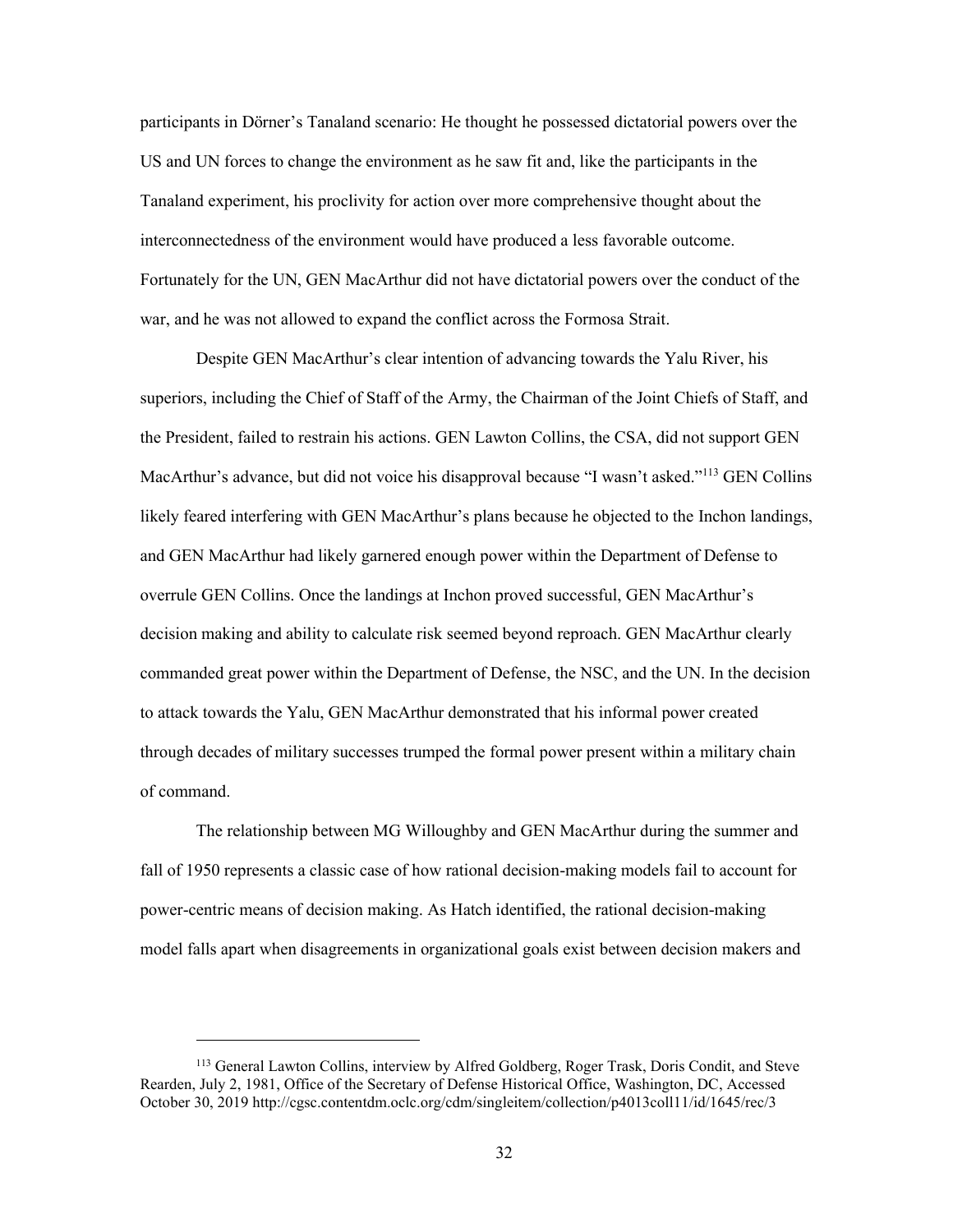their staffs.<sup>114</sup> Leading to the Inchon landings, GEN MacArthur allowed his staff to participate in the decision making cycle, as he required detailed information to accomplish the complex landings at Inchon in the face of growing uncertainty about the probability of success. Following the landings, GEN MacArthur consolidated decision-making power and marginalized the role of his staff. Without an organizational approach to decision making, GEN MacArthur destroyed any possibility of utilizing the staff to analyze information in a complex environment, thereby decreasing his ability to identify and mitigate operational risks.

Hatch's theory continues to provide value in assessing the relationship between informal and formal power within GEN MacArthur's headquarters. In an organization with formal authority such as the military, the chain of command provides a source of power to the leader, but informal power can also increase a leader's ability to wield authority. The "Bataan Boys" provided that informal power structure within GEN MacArthur's command while GEN MacArthur's successes and near legendary status as a war hero in both World Wars fueled his informal power outside of the organization. With GEN MacArthur's "Bataan Boys" providing assessments that supported his clearly stated ambitions, the inability to anticipate the entrance of the Chinese into the Korean War developed into a command failure.

### Conclusion

The contemporary narrative surrounding the intelligence failure on behalf of MG Charles Willoughby ignores the role of the commander in understanding the operational environment and leading the organization to achieve a military end state that supports political objectives. GEN MacArthur chose to disregard the political aims of both the United States and the United Nations and instead sought a decisive defeat against communism and an end to the Cold War in Asia. GEN MacArthur's history of making judgements based off his own intuition, rather than a clear

<sup>114</sup> Hatch, *Organization Theory,* 290.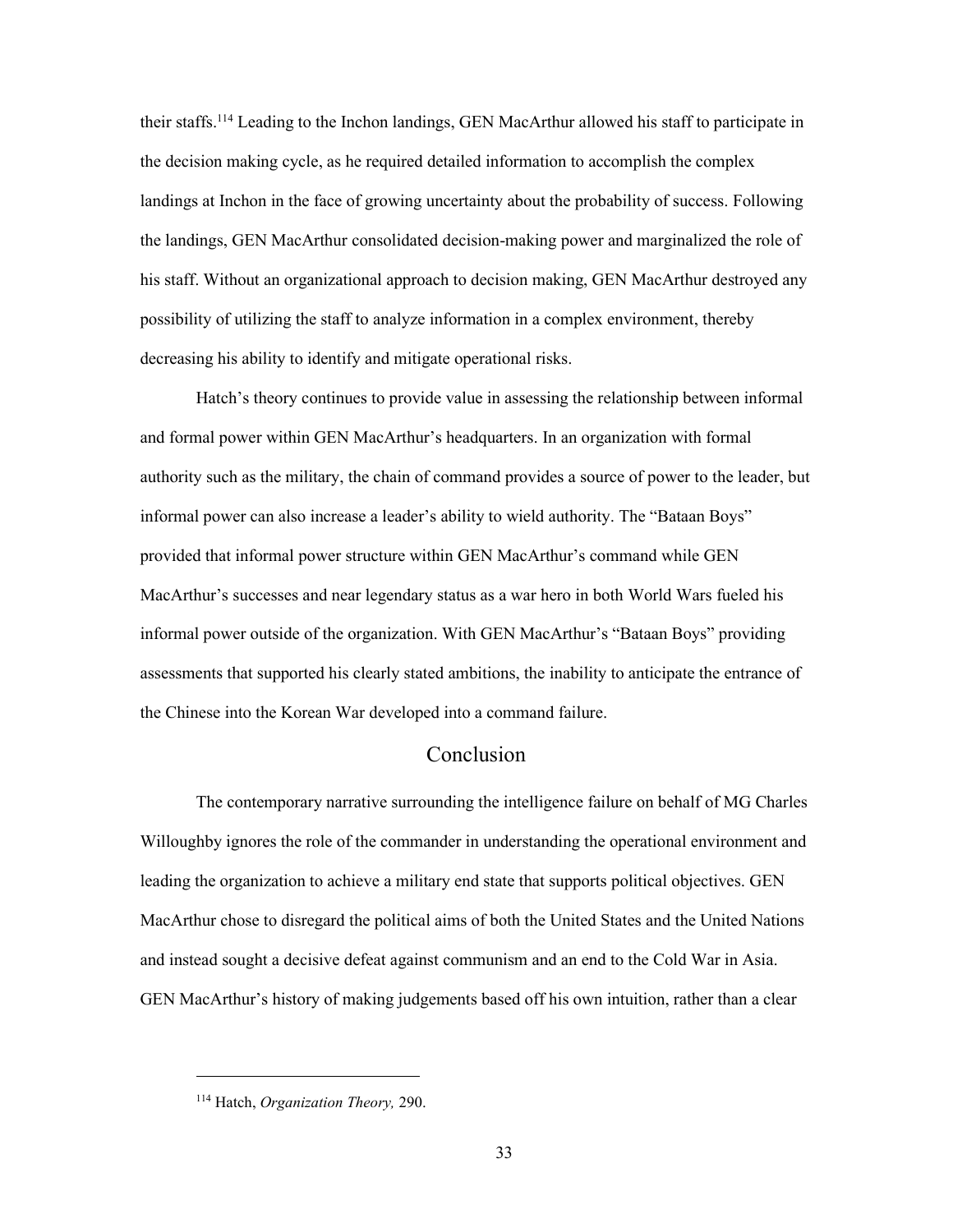understanding of the complexities and interconnectedness of the operational environment, is the true failure. Using the lenses of theory, doctrine, and the primary source historical record demonstrate that it was GEN MacArthur's, not MG Willoughby's, failure to understand the "stink in the garden pool" that enabled the CCF to surprise the UN forces approaching the Yalu River.

Within the UN forces headquarters power politics dominated the interaction between staff officers and GEN MacArthur. GEN MacArthur's hubris developed from his heroic actions during the First and Second World Wars and reached its apex following the successful landings at Inchon. GEN MacArthur's patronage network within the UN headquarters and his indifference with regards to the opinions of his superiors, including the President of the United States, insulated him from the reality of the rapidly changing environment in which he operated. GEN MacArthur's failure to identify supersignals caused him to assume that he was in complete control of the Korean Peninsula, despite indications that the Chinese were preparing for an intervention in Korea.

The historical example of Chinese intervention in the Korean War presents an example of the complexities faced by intelligence staffs in future large-scale combat operations. A third-party intervention in future conflicts will not necessarily manifest in the form of uniformed soldiers, but rather via the use of irregular forces, financial support, and attacks in the information domain. The evolution of multidomain operations (MDO) brings added complexity to future battlefields beyond what the UN command experienced in Korea. The increase in the complexity of the environment will not necessarily correspond to an increase in the amount of information gathered by collection platforms. The US does not enjoy uncontested domination of space in which to employ spy satellites or unfettered access to the cyber domain to collect on adversaries' electronic communications. Future intelligence officers must be able to construct models of potential future scenarios based on the probability of the events occurring without necessarily having information that can support the conclusions. As the means available for intelligence collection expand, so too does an adversary's ability to deceive it. It is essential for the intelligence staff to depict the

34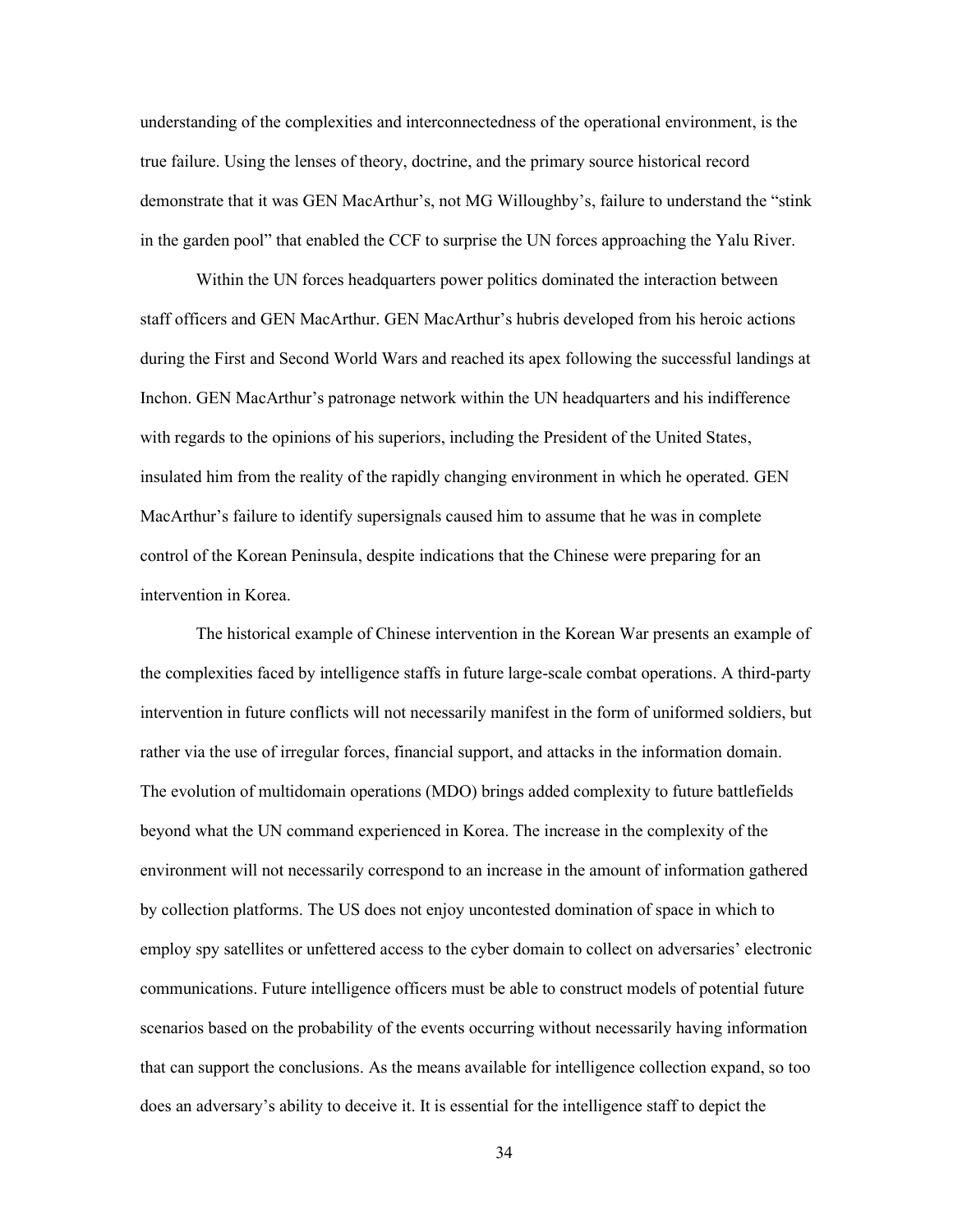interconnectedness of the environment to the commander in a way in which he can drive the operations process to account for all eventualities.

In order for the US Army to remain flexible and adaptable to conduct successful operations in a complex and uncertain operating environment, commanders must increase their understanding of the intelligence process. Intelligence is collected, analyzed, and disseminated for commanders to make decisions regarding the enemy and terrain, and they must remain involved in the cycle of collection, analysis, processing, and dissemination. As in 1950, future adversaries will attempt to limit the US Army's access to information gathered through traditional intelligence means such as HUMINT, SIGINT, and aerial reconnaissance. Commanders must therefore prepare to maneuver forces to collect information with organic assets, specifically ground reconnaissance patrols. On a division staff, the S-2 is a command selected lieutenant colonel who is typically junior to the operations officer who already completed his or her command select job. The operations officer was likely one of the best battalion commanders within the division and therefore specifically selected for the operations position. The relationship between the operations and intelligence officers is already an unequal dialogue, and the commander must prioritize intelligence operations to have any probability of understanding the operational environment. Intelligence is, and must remain, a commander's priority.

Though the US Army is currently undergoing a review of the talent management program with specific emphasis on the selection of battalion commanders, it is not enough. Commanders at all echelons must undergo a deliberate screening process to ensure its commanders are prepared for the challenges of large scale ground combat operations. GEN MacArthur's leadership in the Korean War provides an example of what happens when leaders for the current fight are selected based off their behaviors of previous conflicts. As the weapons used for our nation's wars evolve, so too must our leaders and their abilities to deal with increasingly complex scenarios in an ever-changing global landscape. US Army commanders at all echelons must be able to create organizations that are capable at adapting to the environment as conditions change.

35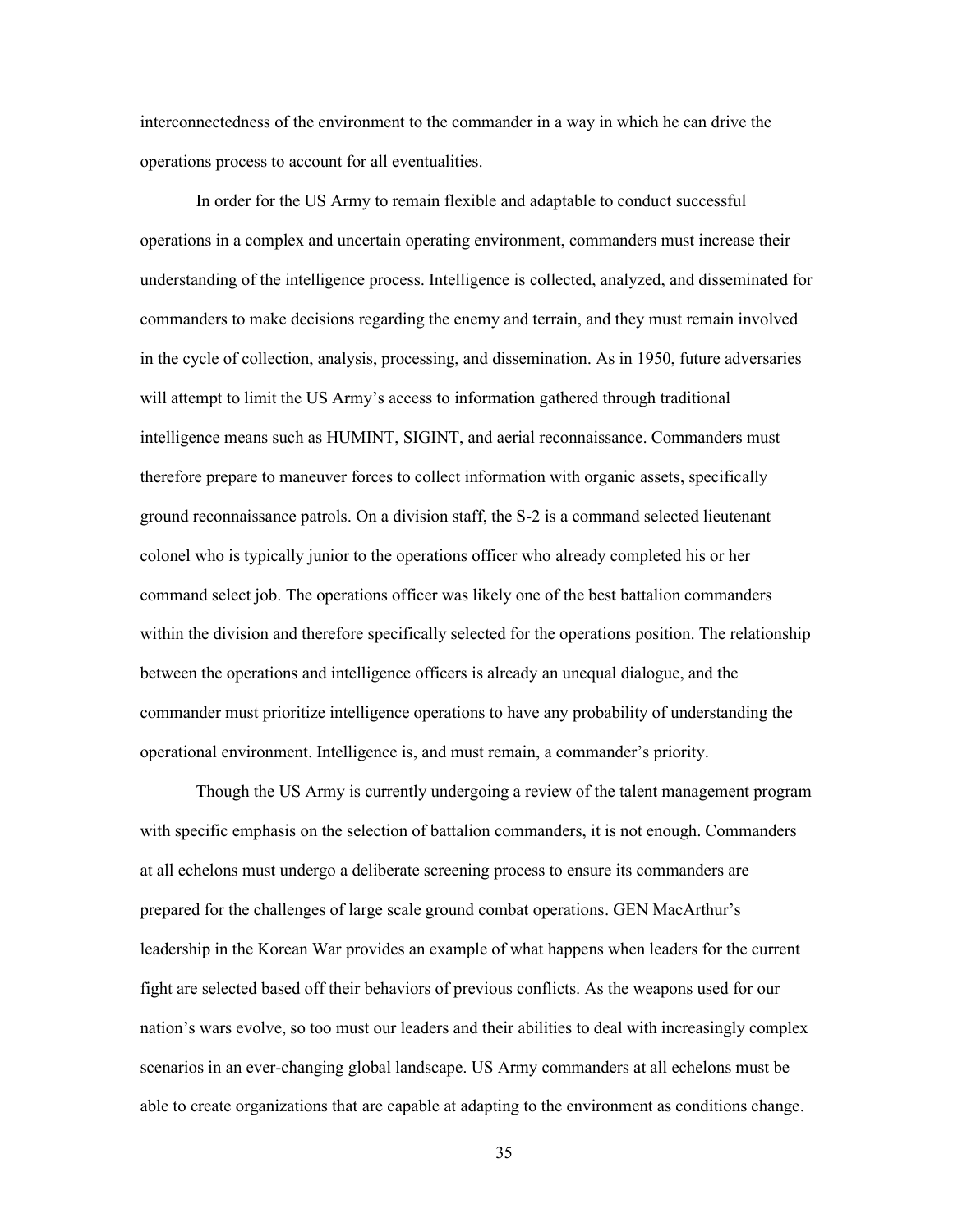Moreover, commanders must remain mentally agile enough to empower subordinates to develop create methods to solving bureaucratic and doctrinal deficiencies that inform and enable the force at large.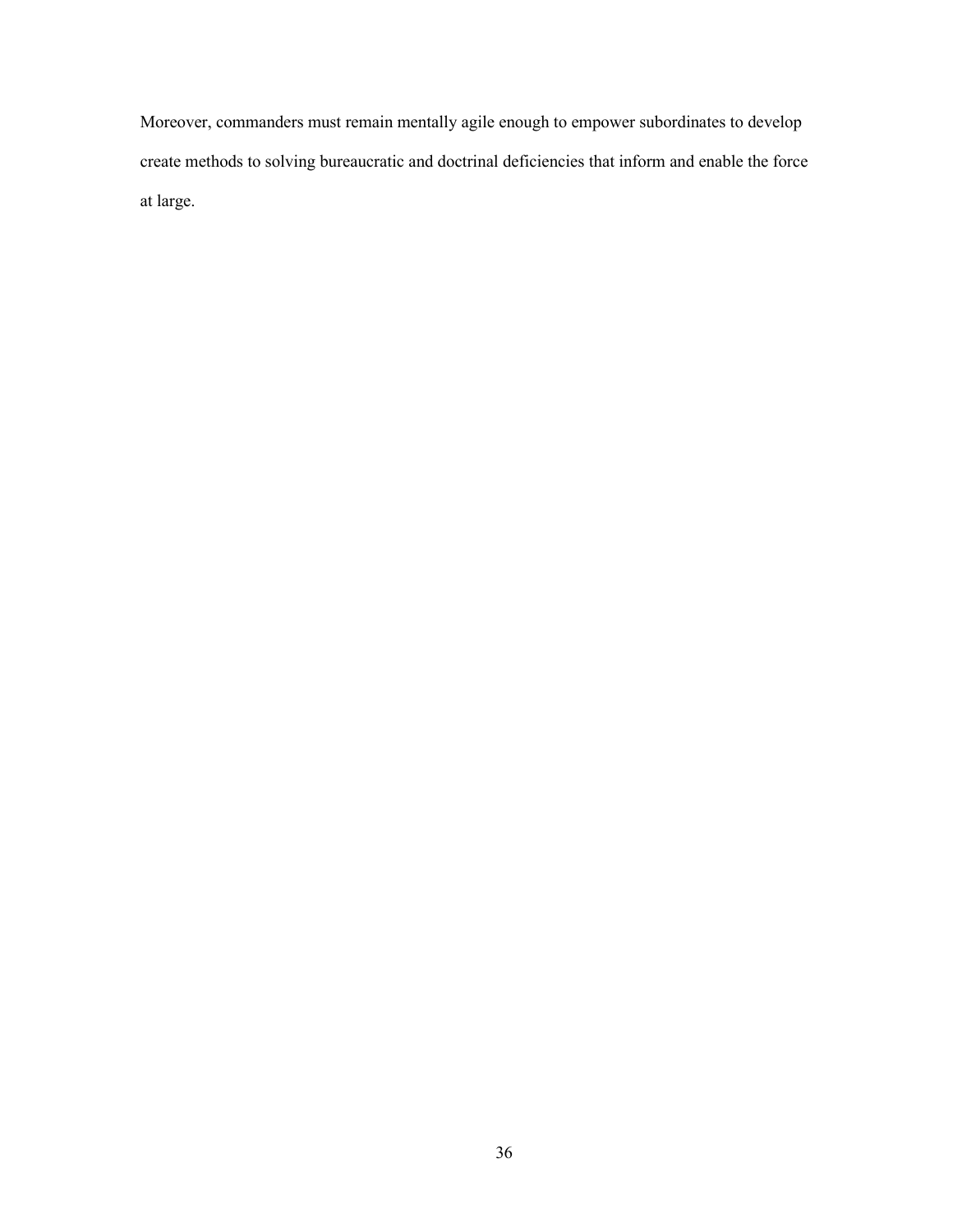#### Bibliography

- Alexander, Bevin. *MacArthur's War: The Flawed Genius Who Challenged the American Political System*. New York, NY: Penguin, 2014.
- Appleman, Roy Edgar. *United States Army in the Korean War: South to the Naktong, North to the Yalu.* Washington, DC: Center of Military History, 1992.
- Chen, Jian. *China's Road to the Korean War: The Making of the Sino-American Confrontation*. New York, NY; Chichester: Columbia University Press, 1997.
- Dörner, Dietrich. *The Logic of Failure: Recognizing and Avoiding Error in Complex Situations*. New York, NY: Basic Books, 2010.
- Edwards, Paul M. *The Korean War*: *American Soldiers' Lives*. Westport, CT: Greenwood Press, 2006.
- Fehrenbach, T. R. *This Kind of War: The Classic Korean War History*. New York, NY: The Macmillan Company, 1994.
- Goulden, Joseph C. *Korea, The Untold Story of the War*. New York, NY: McGraw-Hill, 1983.
- Halberstam, David. *The Coldest Winter: America and the Korean War*. New York, NY: Hyperion, 2007.
- Hastings, Max. *The Korean War*. New York, NY: Simon & Schuster, 1998.
- Hatch, Mary Jo. *Organization Theory: Modern, Symbolic, and Postmodern Perspectives*. Fourth edition. Oxford, UK: Oxford University Press, 2018.
- Higgins, Trumbull. *Korea and the Fall of MacArthur*. New York, NY: Oxford University Press, 1960.
- Hoyt, Edwin P. *The Day the Chinese Attacked: Korea, 1950: The Story of the Failure of America's China Policy*. New York, NY: Paragon House, 1993.
- James, Clayton. *The Years of MacArthur. 3: Triumph and Disaster: 1945 - 1964*. Boston, MA: Houghton Mifflin, 1985.
- Kahneman, Daniel. *Thinking, Fast and Slow*. New York, NY: Farrar, Straus and Giroux, 2013.
- Kaufman, Burton Ira. *The Korean Conflict*. Greenwood Press Guides to Historic Events of the Twentieth Century. Westport, CT: Greenwood Press, 1999.
- Knox, Donald, and Alfred Coppel. *The Korean War: An Oral History*. San Diego, CA: Harcourt Brace Jovanovich, 1985.
- Knox, MacGregor, and Williamson Murray. *The Dynamics of Military Revolution, 1300-2050*. New York, NY: Oxford University Press, 2015.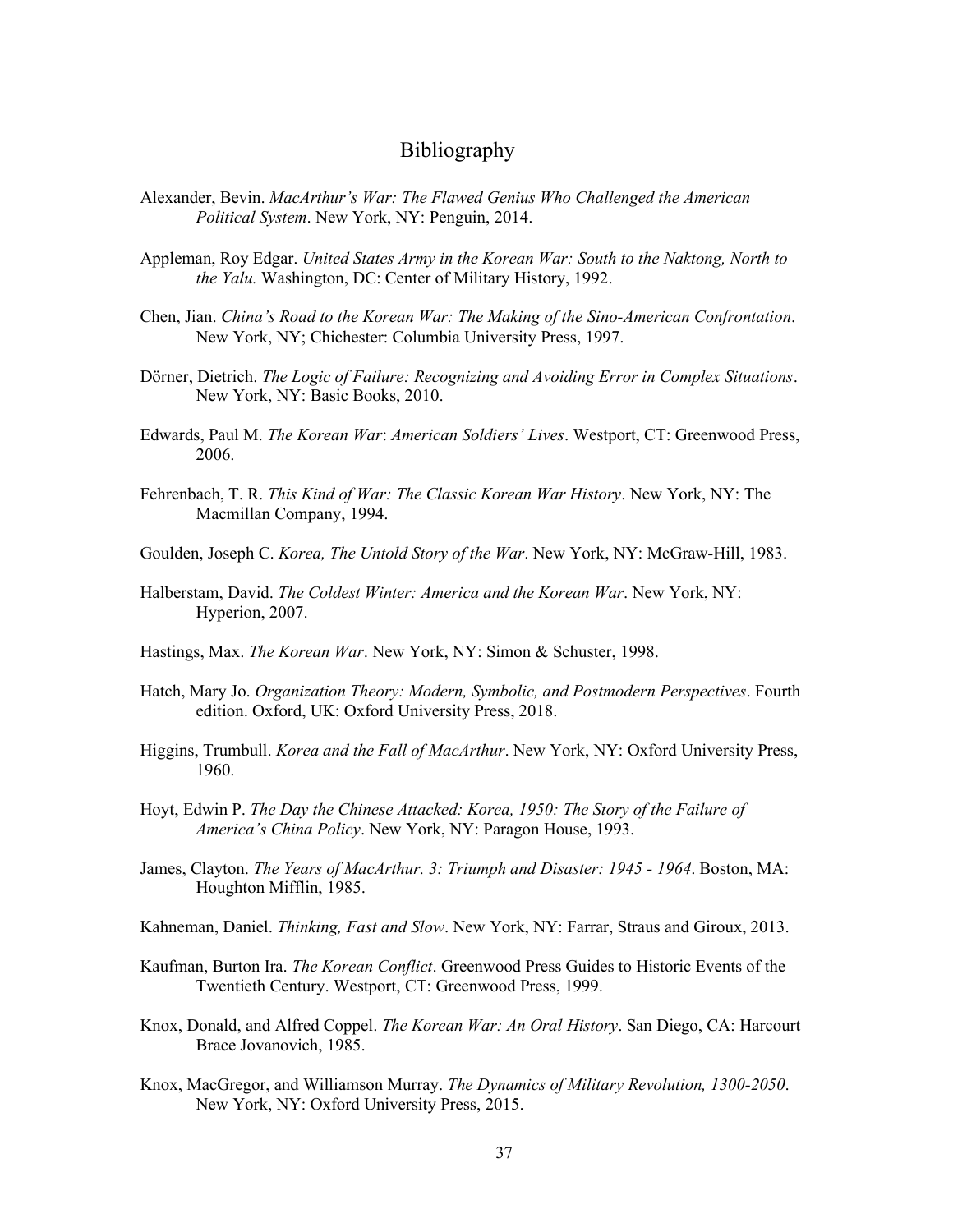- Manchester, William. *American Caesar: Douglas MacArthur 1880-1964.* (Boston, MA: Little, Brown and Company, 1978.
- Masuda, Hiroshi, and Reiko Yamamoto. *MacArthur in Asia: The General and His Staff in the Philippines, Japan, and Korea*. Ithaca, NY: Cornell University Press, 2013.
- Nordland, Ron "U.S. Military Faults Leaders in Attack on Base," *New York Times,* February 6, 2010. Accessed October 28, 2019. [https://www.nytimes.com/2010/02/06/world/asia/06afghan.html.](https://www.nytimes.com/2010/02/06/world/asia/06afghan.html)
- Perry, Mark. *The Most Dangerous Man in America: The Making of Douglas MacArthur*. New York, NY: Basic Books, 2014.
- Rogers, Paul P. *The Good Years: MacArthur and Sutherland*. New York, NY: Praeger, 1990.
- Roggio, Bill "Army Releases Report on Battle at Combat Outpost Keating." *The Long War Journal*, February 6, 2010. Accessed October 28, 2019. https://www.longwarjournal.org/archives/ 2010/02/army\_releases\_report\_on \_combat.php.
- Sandler, Stanley. *The Korean War: No Victors, No Vanquished*. Lexington, KY: University Press of Kentucky, 1999.
- Schnabel, James F. and Robert J. Watson, *The Joint Chiefs of Staff and National Policy.* Vol. 3. Washington, DC: Office of Joint History, 1986.
- Truman, Harry S. "Notes on the Wake Conference, October 13, 1950." Accessed November 1, 2019. [https://www.trumanlibrary.gov/library/research-files/notes-wake-island](https://www.trumanlibrary.gov/library/research-files/notes-wake-island-conference)[conference.](https://www.trumanlibrary.gov/library/research-files/notes-wake-island-conference)
- US Central Intelligence Agency. "History of the CIA." November 1, 2018. Accessed October 20, 2019. [https://www.cia.gov/about-cia/history-of-the-cia.](https://www.cia.gov/about-cia/history-of-the-cia)

⎯⎯⎯. "Communist China's Role," (July 14, 1950). Accessed October 30, 2019. [https://www.cia.gov/library/readingroom/docs/1950-07-14a.pdf.](https://www.cia.gov/library/readingroom/docs/1950-07-14a.pdf)

- US Department of the Army. Field Manual (FM) 100-5, *Field Service Regulations: Operations*. Washington, DC: Government Printing Office, 1949.
- ⎯⎯⎯. Field Manual (FM) 100-15, *Field Service Regulations: Larger Units*. Washington, DC: Government Printing Office, 1950.

⎯⎯⎯. *The 2d Infantry Division Korean Campaign: 1 September-31 October 1950.*  Washington, DC: Government Printing Office, 1950.

US Department of Defense, US Joint Staff, "Army Department Message, Joint Chiefs of Staff to Douglas MacArthur." Accessed October 29, 2019. [https://www.trumanlibrary.gov/library/research-files/army-department-message-joint](https://www.trumanlibrary.gov/library/research-files/army-department-message-joint-chiefs-staff-douglas-macarthur?documentid=NA&pagenumber=1)[chiefs-staff-douglas-macarthur?documentid=NA&pagenumber=1.](https://www.trumanlibrary.gov/library/research-files/army-department-message-joint-chiefs-staff-douglas-macarthur?documentid=NA&pagenumber=1)